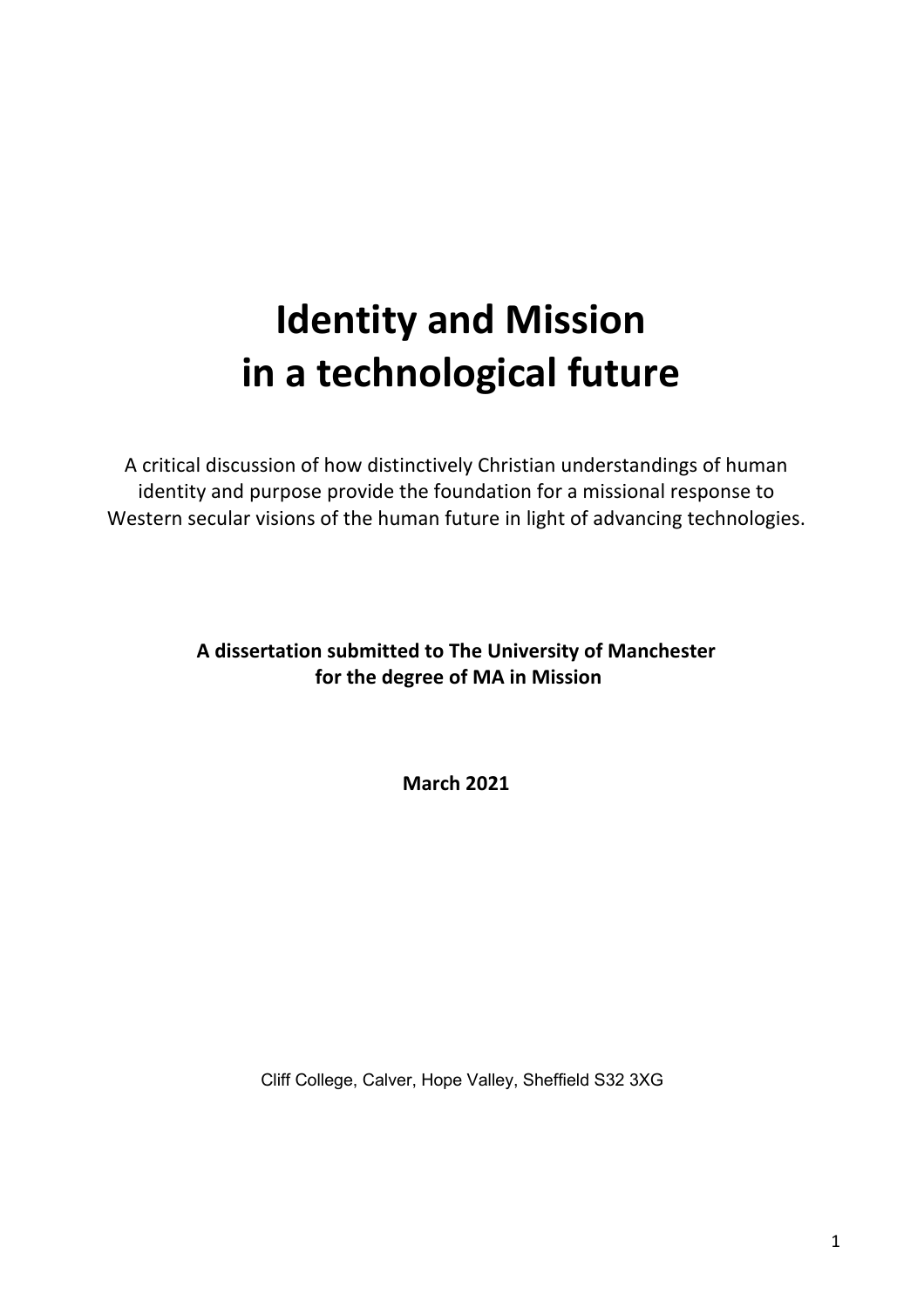# **Abstract**

Change in Western society driven by the development of advanced technologies in coming decades is forecast by many commentators and popularly described as 'The Fourth Industrial Revolution'. Just as the first Industrial Revolution caused significant economic, political, and social change, so this latest revolution will produce fresh upheaval.

This thesis considers Christian mission in response to visions of the possible impacts of advanced technology on society projected by respected secular commentators. These visions are identified in the areas of economic impacts, technological living, effects of technology on human relationships and the ideology known as transhumanism. From a discussion of aspects of human identity that can be found in the biblical narrative, four key elements are identified which provide a foundation of human identity and purpose for the discussion of mission. These four aspects are the inherent *embodiment* and *relationality* of the human and the creational vocations of being culture-making *rulers* in creation and *priests* standing at the intersection of earth and heaven. The present technological mindset of Western society is also explored in the company of philosophers of technology and using the idea of 'social imaginaries' developed by Charles Taylor.

With this foundation in place an approach to mission is discussed that is based on the four aspects of human identity and focused on establishing a distinctive cultural identity for the church and, eschewing technique and method in mission as a technological mindset, emphasising joining with God in his missional activity and listening for His voice in day-to-day mission.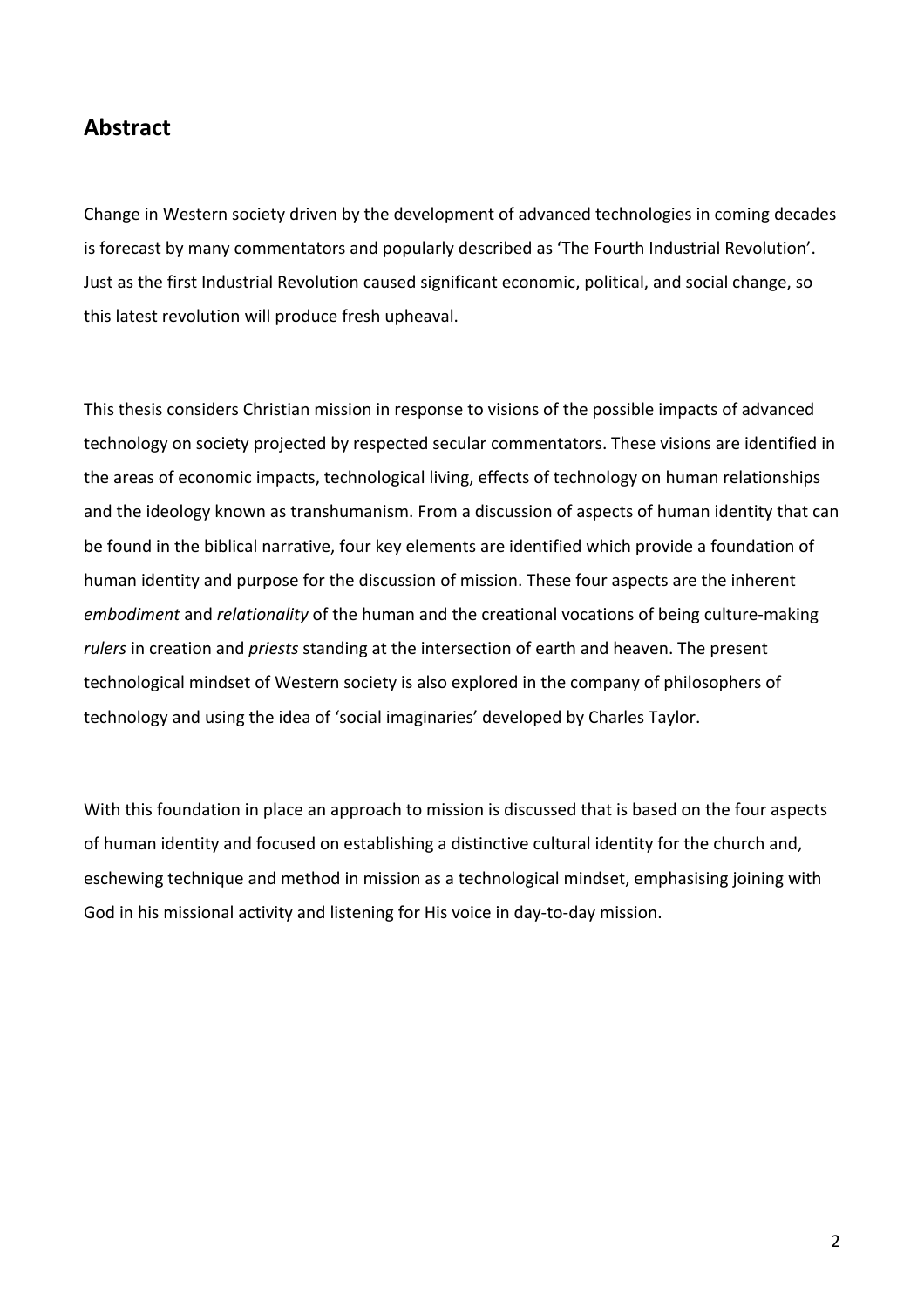## **Declaration**

This dissertation is the student's original work unless referenced clearly to the contrary, and no portion of the work referred to in the dissertation has been submitted in support of an application for another degree or qualification of this or any other university or other institute of learning

### **Intellectual Property Statement**

The author of this dissertation (including any appendices and/or schedules to this dissertation) owns certain copyright or related rights in it (the "Copyright") and s/he has given The University of Manchester certain rights to use such Copyright, including for administrative purposes.

Copies of this dissertation, either in full or in extracts and whether in hard or electronic copy, may be made only in accordance with the Copyright, Designs and Patents Act 1988 (as amended) and regulations issued under it or, where appropriate, in accordance with licensing agreements which the University has entered into. This page must form part of any such copies made.

The ownership of certain Copyright, patents, designs, trademarks, and other intellectual property (the "Intellectual Property") and any reproductions of copyright works in the dissertation, for example graphs and tables ("Reproductions"), which may be described in this dissertation, may not be owned by the author and may be owned by third parties. Such Intellectual Property and Reproductions cannot and must not be made available for use without the prior written permission of the owner(s) of the relevant Intellectual Property and/or Reproductions.

Further information on the conditions under which disclosure, publication and commercialisation of this dissertation, the Copyright, and any Intellectual Property and/or Reproductions described in it may take place is available in the University IP Policy, in any relevant Dissertation restriction declarations deposited in the University Library, and The University Library's regulations.

### **Acknowledgement**

I would like to thank the tutors at Cliff College, particularly Aaron Edwards, for their willingness to work with me on approaching an MA in Mission with a very particular slant towards the issues of engagement with advancing technologies.

#### **Dedication**

This dissertation is dedicated to my wife Louise, who has put up with months of me grunting at her from behind books and computers without complaint, and has encouraged me when I have been frustrated by my struggle to see the wood for the trees in this complex area.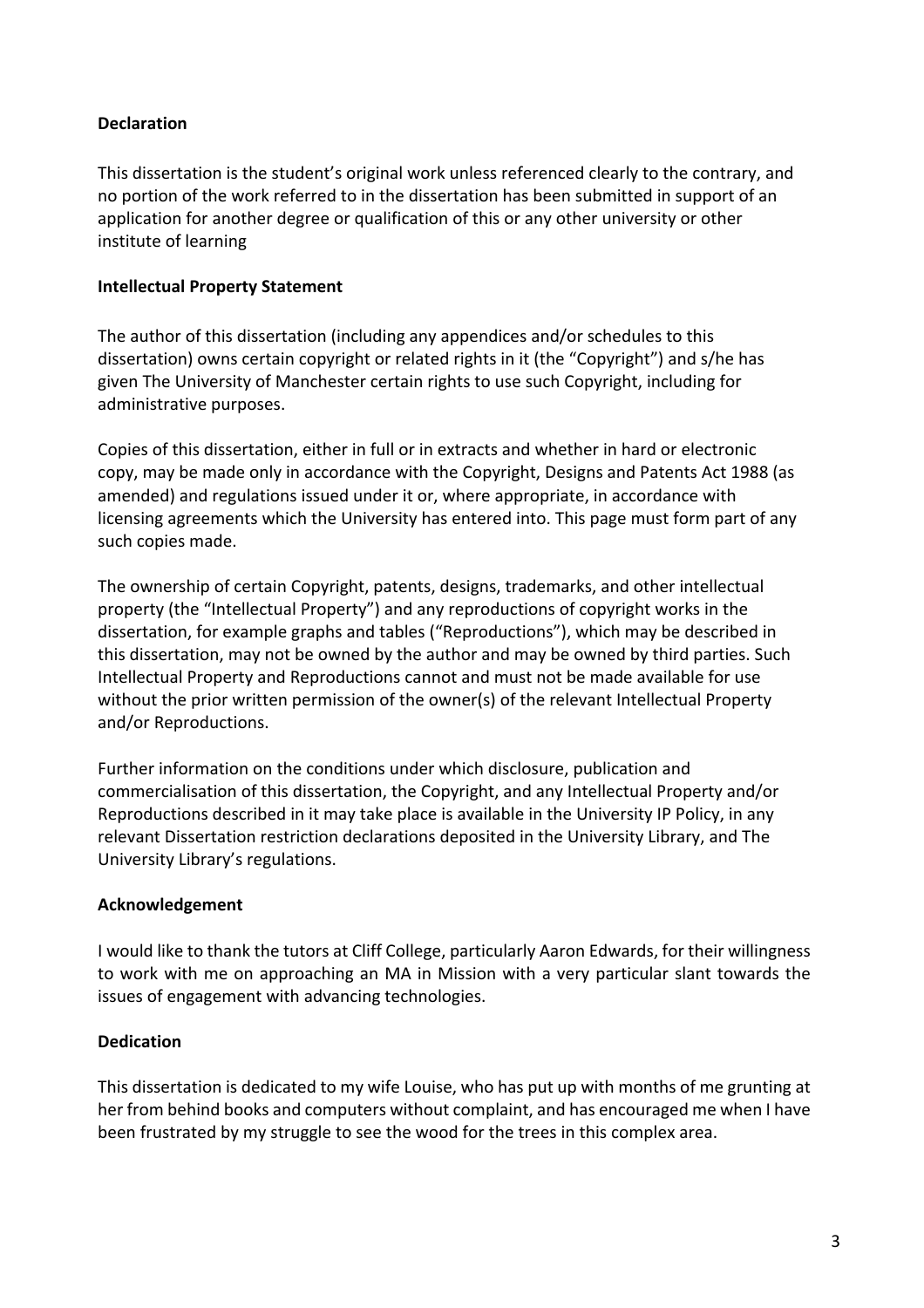# **Table of Contents**

| Abstract                                                                | 2  |
|-------------------------------------------------------------------------|----|
| Declaration                                                             | 3  |
| Introduction                                                            | 5  |
| 1. A Christian understanding of human identity and purpose              | 8  |
| 1.1 Creation identity                                                   | 8  |
| 1.2 Human identity in creation and the Church                           | 12 |
| 1.3 Summary and implications                                            | 15 |
| 2. Visions of the impact of advanced technologies                       | 17 |
| 2.1 Economic impacts                                                    | 17 |
| 2.2 Living in a technological society                                   | 19 |
| 2.3 Human relationships                                                 | 21 |
| 2.4 Transhumanism                                                       | 22 |
| 2.5 Summary - impacts of 4IR                                            | 23 |
| 3. Technology - a hazardous concept                                     | 24 |
| 4. Social imaginaries in Western society                                | 27 |
| 4.1 Expressive individualism                                            | 27 |
| 4.2 Scientism                                                           | 28 |
| 4.3 Supremacy of markets                                                | 29 |
| 4.4 Materialism of the human                                            | 31 |
| 4.5 Summary - social imaginaries in Western society and Church          | 32 |
| 5. Mission in an age of advanced technology                             | 34 |
| 5.1 Church in culture                                                   | 34 |
| 5.2 Mission and economic impacts of advanced technology                 | 36 |
| 5.3 Mission and living in a technological society                       | 39 |
| 5.4 Mission and transhumanism - embodiment, relationship, and hope      | 43 |
| 5.5 Summary - Missional responses to the challenges of 4IR technologies | 47 |
| <b>Conclusion</b>                                                       | 48 |
| Bibliography                                                            | 50 |
| Appendix - The technologies of the Fourth Industrial Revolution         | 53 |
|                                                                         |    |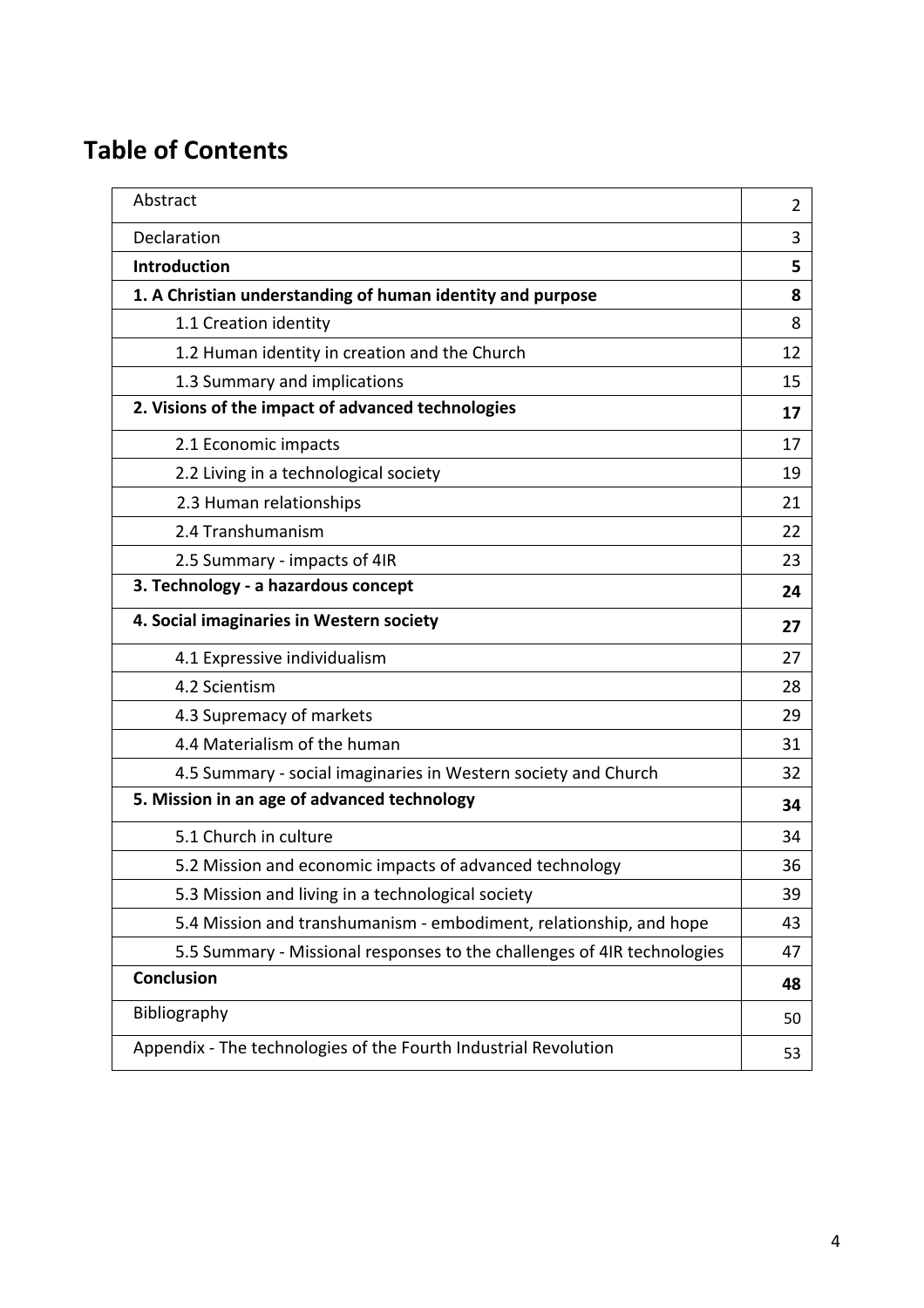# **Introduction**

A modern mindset based on Enlightenment rationalism links technological advances with expected social and economic progress. $1$  The accelerating technological advances forecast to be ongoing during the 21st century, therefore, raise popular expectations of further progress in the human condition.<sup>2</sup> This period of change has become known as the Fourth Industrial Revolution<sup>3</sup> (4IR). Just as the original Industrial Revolution of the 18th and 19th centuries produced considerable social, political, and economic progress and upheaval across Western Europe and beyond, $4$  the contention of those convinced of the power of the technologies of 4IR is that this new wave of advancing technology will be similarly transformational for humankind in the 21st century.

However, such is the potential power of these technological advances, the first fruits of which are already being deployed, that there are commentators who are nervous about the ability of humankind to use and control them wisely.<sup>5</sup> The moral philosopher Toby Ord sees humankind as morally immature and projects that the adoption of advanced technologies shortens the odds of human extinction within the next hundred years to one in six. $<sup>6</sup>$  One can question how</sup> Ord quantifies such odds, but his point about the inadequacy of the secular Western moral infrastructure to grapple with these technologies is important as we consider ways in which the Church can respond to 4IR.

Institute, 2015, accessed 22/12/2018, https://futureoflife.org/ai-open-letter/.

 $1$  For Example Steven Pinker, *Enlightenment Now: The Case for Science, Reason, Humanism and* Progress (London: Allen Lane, 2018) and Matt Ridley, The Rational Optimist : How Prosperity Evolves (London: Fourth Estate, 2011)

 $2$  Appendix 1 gives details on the advancing technologies having applications capable of signiciant impact.

<sup>&</sup>lt;sup>3</sup> e.g. Klaus Schwab, *The Fourth Industrial Revolution* (Geneva: World Economic Forum, 2016)

 $4$  see David S. Landes, The Unbound Prometheus : Technological Change and Industrial Development in Western Europe from 1750 to the Present (Cambridge, U.K.: Cambridge University Press, 1969)

<sup>5</sup> For Example:

Klaus Schwab and Nicholas Davis, Shaping the Fourth Industrial Revolution (Geneva: World Economic Forum, 2018)

Nick Bostrom, *Superintelligence: Paths, Dangers, Strategies* (Oxford: Oxford University Press, 2014) "An Open Letter - Research Priorities for Robust and Beneficial Artificial Intelligence," The Future of Life

<sup>&</sup>lt;sup>6</sup> Toby Ord, The Precipice - Existential Risk and the Future of Humanity (London: Bloomsbury Publishing, 2020) 167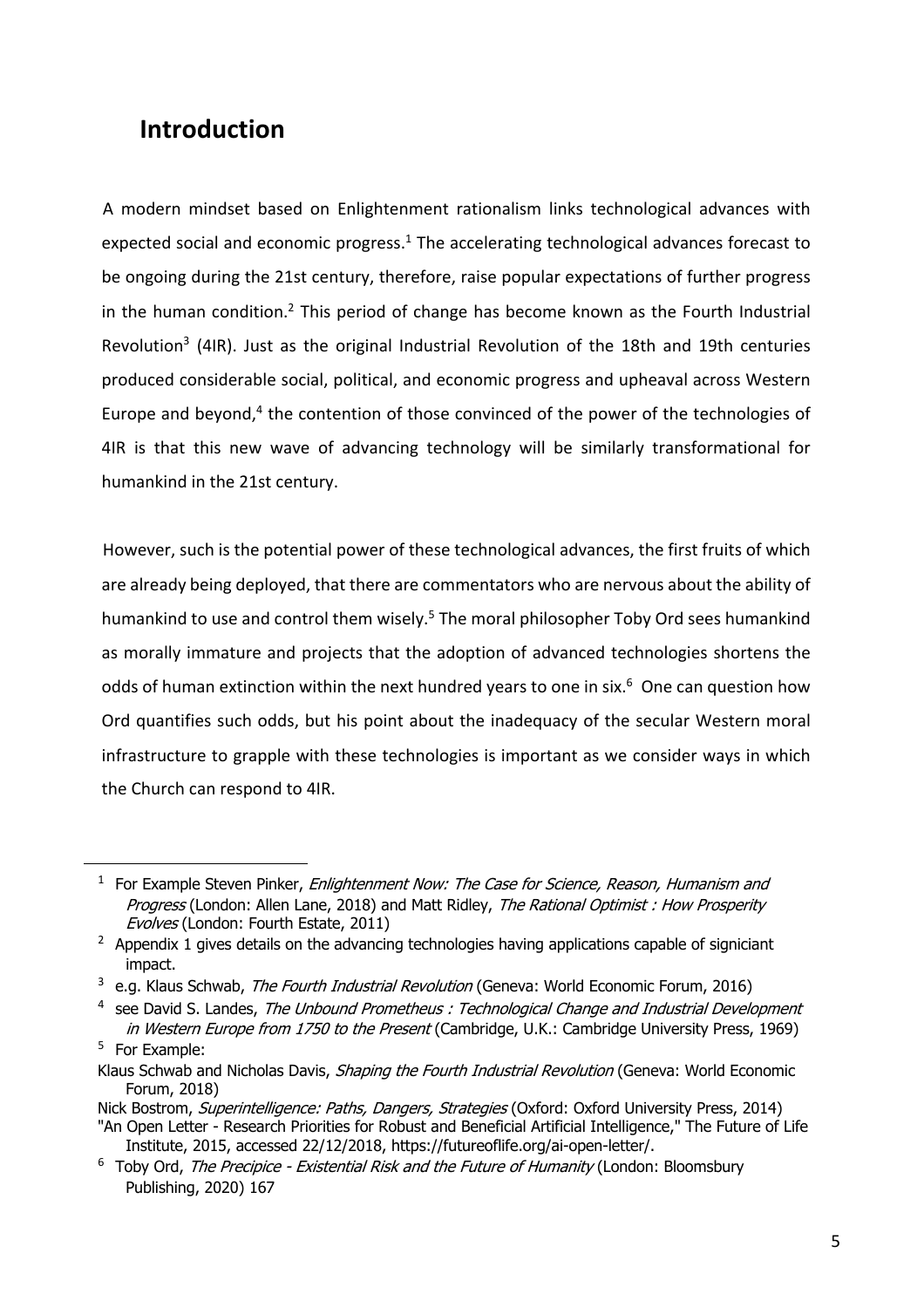#### Approaching the Thesis

Rowan Williams has said that 'Mission…is finding out what God is doing and joining in',7 while Lesslie Newbigin viewed the prime goal of mission as being 'quite simply the glory of God'.<sup>8</sup> As missional responses to secular visions of the human future in light of advancing technologies are sought in this thesis, the idea of joining with God will be prominent as the 'how' of mission, while the glory of God is acknowledged as the ultimate 'why' of mission in the various responses that are identified.

The thesis that Christian understandings of human identity can provide a foundation for mission responses within 4IR scenarios requires several separate strands of argument to be established before moving to the missional implications. Firstly, the distinctive human identity originating in creation will be developed from the biblical narrative in conversation with commentators such as Tomlin, Middleton, Christopher Wright, and NT Wright. It is argued that aspects of this foundational human identity established in creation are still relevant in the remainder of the biblical story despite the fall and represent the distinctively Christian understandings of human identity which provide the foundation for missional responses to future scenarios.

Having discussed human identity, the 4IR visions projected by highly regarded commentators will be outlined in the subject areas of economic impact, living in a technological society, human relationships, and the vision of the future contained in the ideology of transhumanism. The final strand in framing the discussion, before approaching mission directly, will be to take account of the already deeply technological nature of Western society. Approaching through Heidegger and Ellul's contention that technology becomes a dominating societal way of thinking and living, some more recent theological considerations (including Borgman, Shatzer,

 $7$  "Presidential Address to General Synod, by the Most Revd Rowan Williams, Archbishop of Canterbury," Church of England, 2003, accessed 26/03/2021, https://www.portsmouth.anglican.org/news/2003/07/29/presidential-address-to-general-synod-bythe-most-revd-rowan-williams-archbishop-of-canterbury/.

<sup>&</sup>lt;sup>8</sup> Michael W Goheen, The Church and Its Vocation - Lesslie Newbigin's Missionary Ecclesiology (Grand Rapids: Baker Academic, 2018) 101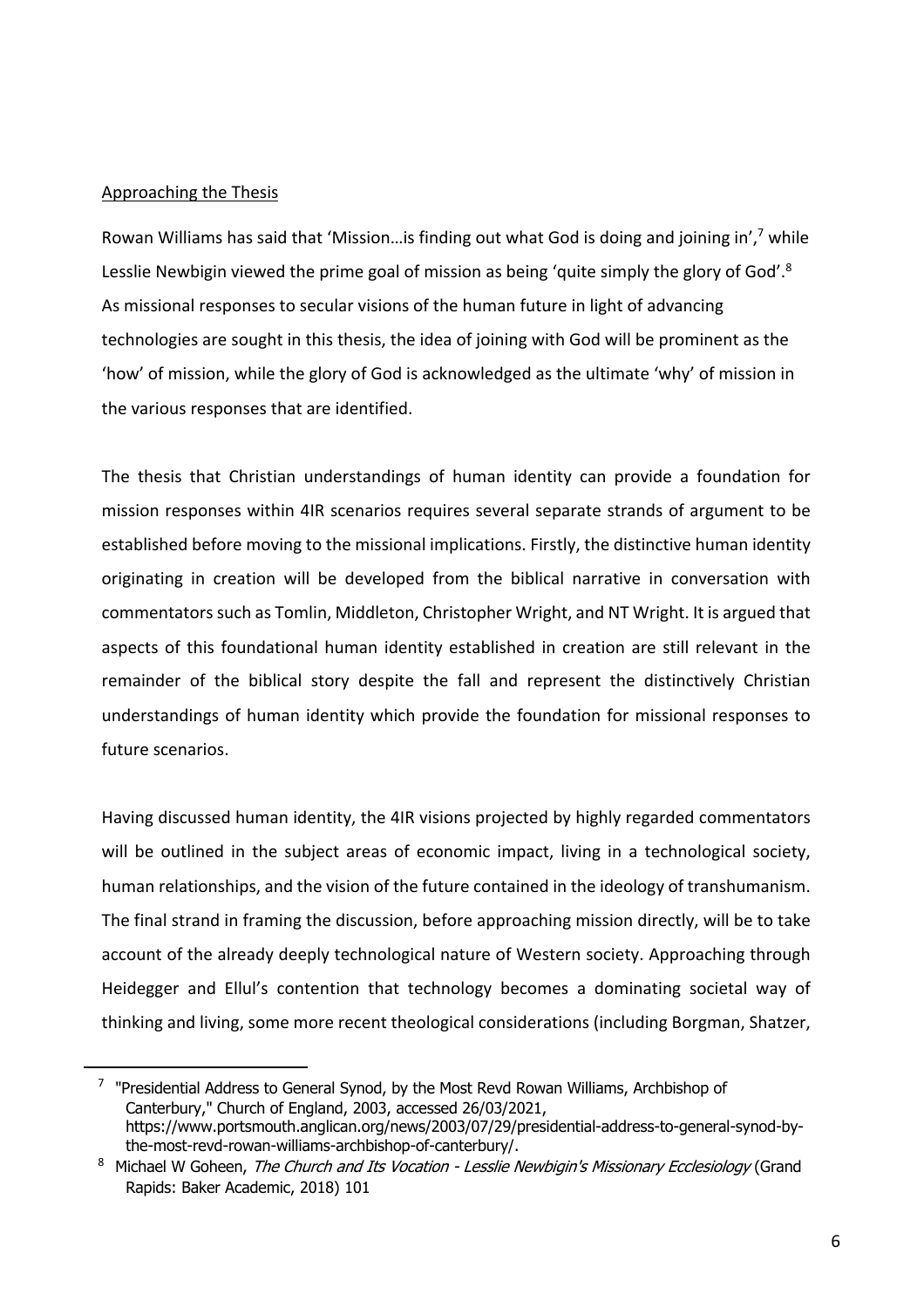and Brock) will also be engaged, discussing the usefulness of considering technology on such an overarching basis. To help see where the technological can intrude into societal ways of thinking Charles Taylor's concept of 'social imaginaries' will be employed and some key 'imaginaries' will be discussed which illustrate the extent to which a technological mindset, which tends to both amorality and reductionism, dominates Western thinking.

Each of the above elements needs to be established before drawing them together into a discussion of missional responses to visions of Western society in 4IR based on Christian understandings of human identity.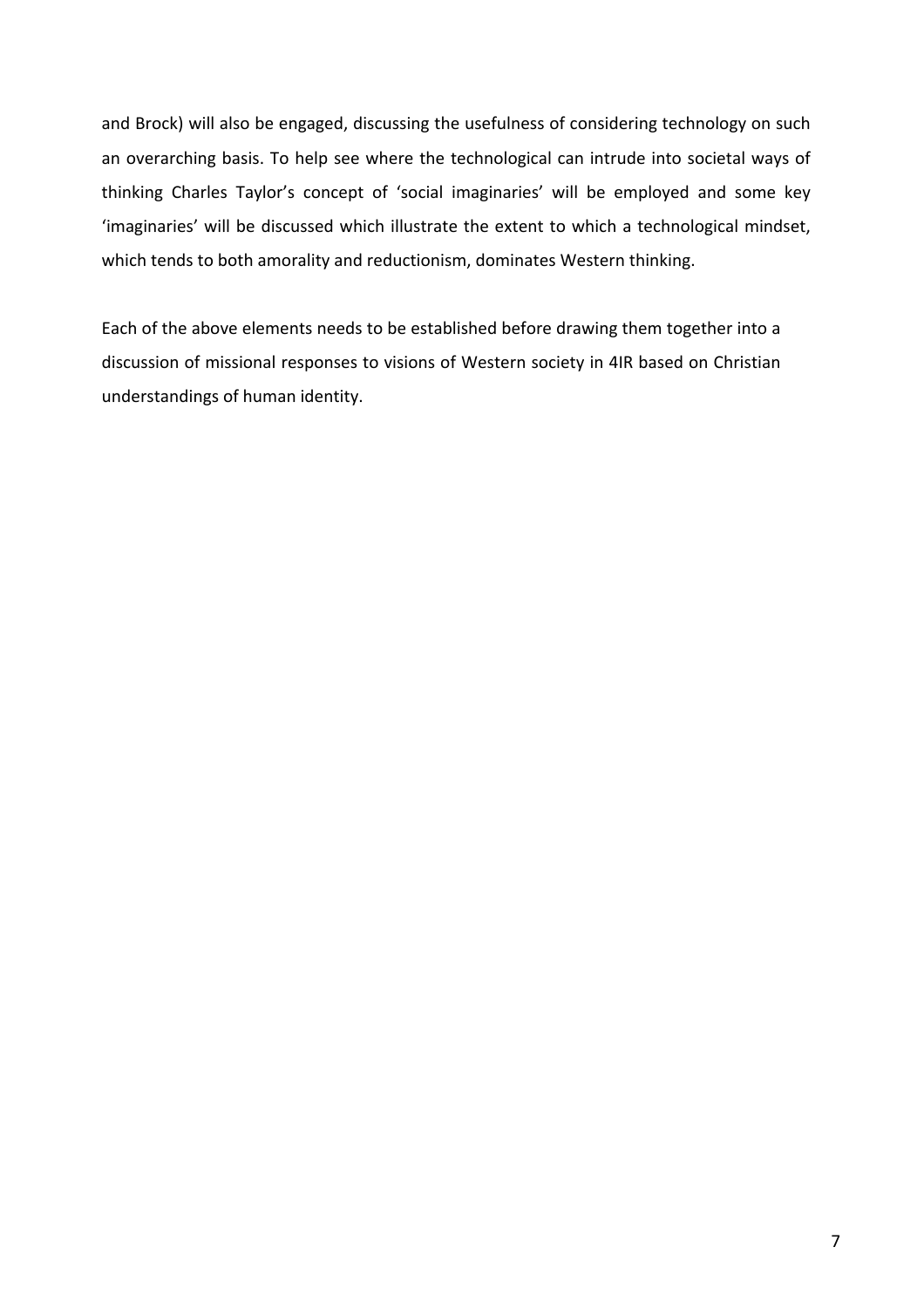# **1. A Christian understanding of human identity and purpose**

# **1.1 Creational human identity**

The creation narratives of Genesis describe the foundational relationship between God and humans and so inform our thinking on identity. While a key idea is that humans are created in the image of God (*imago Dei*), (Gen 1:26, 27), this is an opaque, multi-faceted and contested concept not defined in scripture, so it is proposed to assess elements of human identity elsewhere in the creation texts. <sup>9</sup>

### Creaturely embodiment

In Genesis 2:7 humans are seen to be creatures formed from base materials just like the rest of creation. From the biblical account, Wright notes that 'we have more in common with the rest of the animate creation than in distinction from it'.<sup>10</sup> I would reinforce this, noting that in Genesis humans were created on the same day as other creatures, $11$  and hence are creaturely, were created from the 'dust of the earth', $12$  and hence are fundamentally material, and were the final creative act closing a creation which is declared by God as 'very good'.<sup>13</sup> The significance of human creaturely embodiment to human identity has particular implications for assessing human enhancement and transhumanism which can seek to transcend what is seen as the limitations of embodiment.

#### Relationality

The strength of the theme of relationship in Christianity's narrative of God's love has led theologians to seek ways of discovering relationality, a nature formed for relationship, among

<sup>&</sup>lt;sup>9</sup> Noreen L Herzfeld, *In Our Image: Artificial Intelligence and the Human Spirit* (Minneapolis: Augsburg Fortress, 2002) 15. In practice many commentators read the insights about human identity from the surrounding text in Genesis into the concept of imago Dei, for example Barth embrace of relationality as key to the *imago* can be reached more directly from the other text as in elsewhere in this section. The term itself establishes the uniqueness of the human in creation but not the substance of that uniqueness.

<sup>&</sup>lt;sup>10</sup> Ouoted in "A Christian Vision of Human Flourishing," (Briefing Paper), Theos, updated 06/02/2021, 2010, https://www.theosthinktank.co.uk/research/2010/10/08/a-christian-vision-of-humanflourishing. 5

<sup>11</sup> Genesis 1:27

<sup>12</sup> Genesis 2:7

<sup>13</sup> Genesis 1:31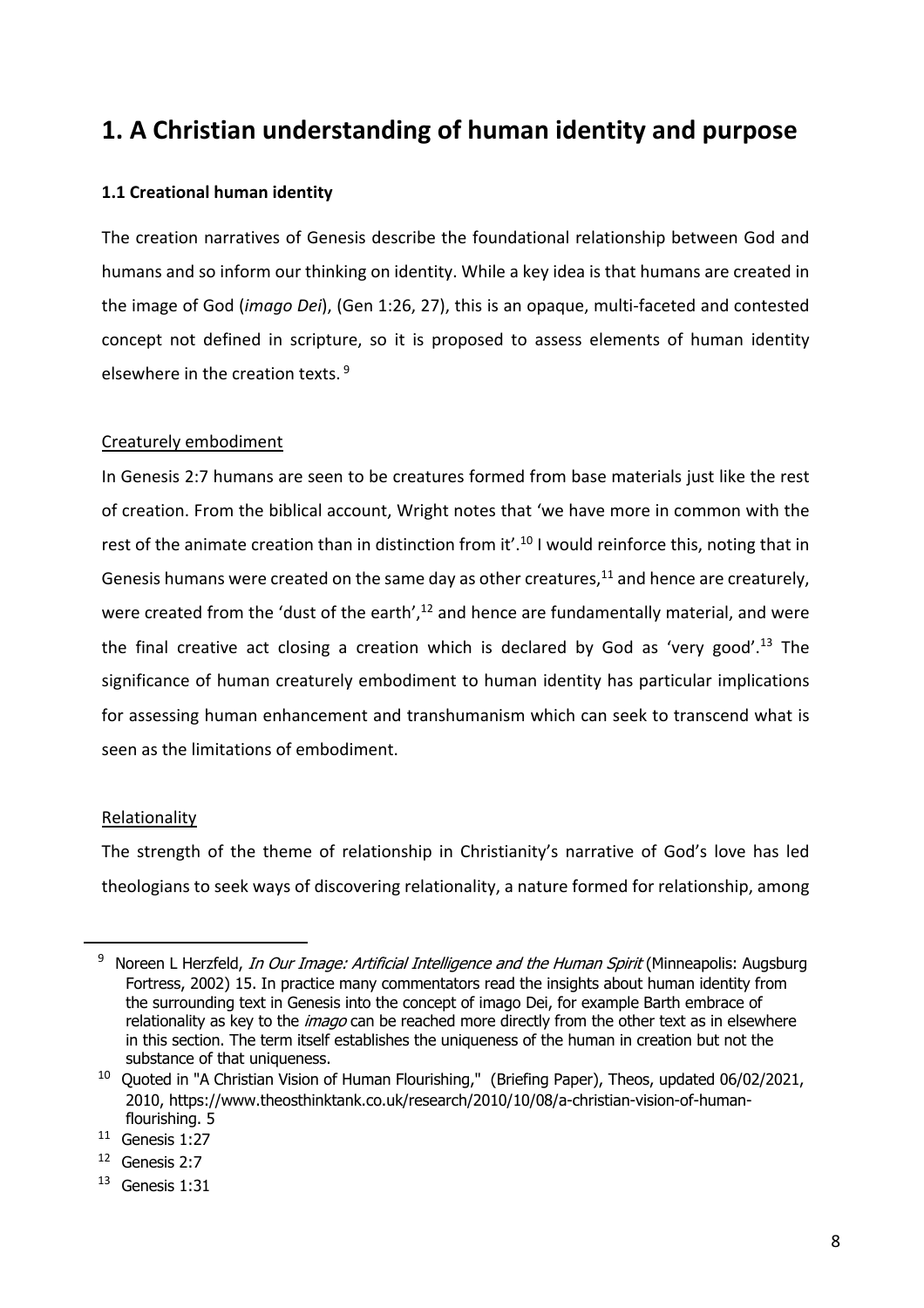the aspects of human identity located in the creation story, often by introducing it within the malleable concept of the *imago Dei*.<sup>14</sup> There is little evidence of relationality within the Genesis 1 creation narrative, where many theologians can only see the imposition of a transcendent will in a power relationship between creator and creature.<sup>15</sup> Most attempts to establish relationality will, therefore, read back from the New Testament's Trinitarian formulations and the idea of Christ as the true image of God.<sup>16</sup>

A more direct way of identifying relationality as an aspect of creational identity in humankind is to utilise Middleton's argument for God's primal generosity in creation. Middleton makes the case that, rather than imposing transcendent will in Genesis 1, God 'grants humans the power of agency on the sixth day of creation, setting the scene…for the drama of human history making.<sup>'17</sup> The key point is that humankind does not start exercising this agency until the seventh day which has no end in Genesis, and is when God is resting. God is thus portrayed in Genesis 1:1 - 2:3 as:

taking the risk of first blessing human beings with fertility and entrusting them with power over earth and the animals and then of stepping back, withdrawing, to allow humans to exercise this newly granted power, to see what develops.<sup>18</sup>

Middleton sees this as a parental style of relationship, one of trust in which the gift of freedom and power is given in the expectation of a relational response to that gift and trust.

Middleton does not explicitly identify God's generosity as implying relationality but drawing ideas about generosity from elsewhere can help to do so. Brock follows Augustine in seeing generosity as 'elicit[ing] both gratitude to the giver and respectful use of the gift'; thankful 'receipt of a gift seeks to strengthen and integrate the relationship with the giver by returning it in time, in a different form.<sup>'19</sup> The response to gift is, therefore, not obligation but a free

<sup>&</sup>lt;sup>14</sup> Herzfeld, *In Our Image*, 25

<sup>&</sup>lt;sup>15</sup> Discussion in J Richard Middleton, The Liberating Image (Grand Rapids: Brazos Press, 2005) 272ff

<sup>&</sup>lt;sup>16</sup> E.g. Spencer, "Human Flourishing." 13

<sup>&</sup>lt;sup>17</sup> Middleton, Liberating Image, 290

<sup>&</sup>lt;sup>18</sup> Liberating Image, 294

<sup>&</sup>lt;sup>19</sup> Brian Brock, Christian Ethics in a Technological Age (Grand Rapids: Wm B Eerdmans Publishing Co, 2010) 203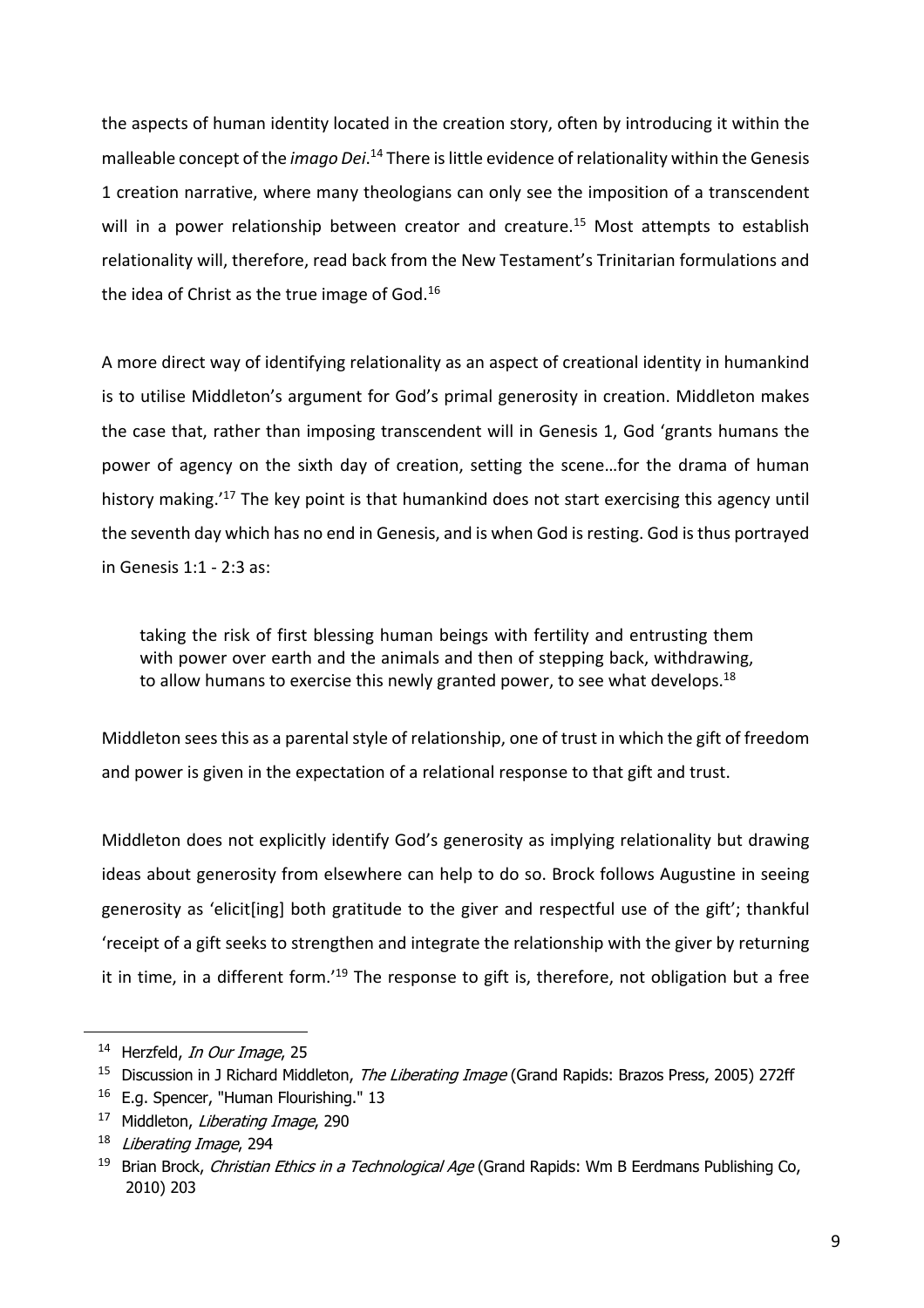response of gratitude. In Genesis 1 God is anticipating relationality in his human creation so that he steps back on the seventh day, having given life, fertility, and power, in anticipation of there being within humans the relational capacity to respond to his generosity and trust. This seems a firmer basis for establishing from the Genesis 1 narrative that God anticipated relationality as an aspect of the creational human identity.

#### Subdue and rule - the ruler

The God-given task to humans in Genesis 1:28 is to subdue the earth and rule over the other creatures. This idea of dominion has been criticised as being a foundation for exploitation and oppression of creation,<sup>20</sup> but Wright suggests that the words 'subdue and rule' do not legitimise exploitation but refer to no more than controlling via agriculture (subdue) and a vice-regency role for humans<sup>21</sup>. Wright additionally invokes Psalm 145 where the reign of God is 'characterised by wisdom, power, goodness, grace, compassion, faithfulness, generosity, provision, protection, justice and love'.<sup>22</sup> Human dominion as vice-regent over creation involves reflecting this compassionate and relational form of kingship. In the ancient worldview, subduing and ordering of creation held back ungodly chaos, so the human role as vice-regent is to continue God's creative and industrious purposes, bringing order and holding back chaos.<sup>23</sup> Human creativity in technology is therefore authorised to fulfil God's purposes in ordering creation and in holding back chaos. The context is, however, that of a compassionate and relational kingly reign.

Middleton<sup>24</sup> strongly emphasises this royal task in the creation narrative as a cultural role. The emphasis on agriculture and animal husbandry, 'which are the basis for human societal organisation', in the Genesis accounts and supported by Psalms 8 and 104, 'ultimately envisions the development of all aspects of culture, technology, and civilisation.'25

<sup>&</sup>lt;sup>20</sup> Most prominently Lynn White-Jnr, "The Historical Roots of Our Ecological Crisis " Science 155 (1967).

<sup>&</sup>lt;sup>21</sup> Christopher J H Wright, The Mission of God's People - a Biblical Theology of the Church's Mission (Grand Rapids: Zondervan, 2010) 49

<sup>&</sup>lt;sup>22</sup> Mission of God's People, 51

<sup>&</sup>lt;sup>23</sup> Noreen Herzfeld, Technology and Religion - Remaining Human in a Co-Created World (West Conshohocken, PA: Templeton Press, 2009) 13

<sup>&</sup>lt;sup>24</sup> J Richard Middleton, A New Heaven and a New Earth (Grand Rapids: Baker Academic, 2014)

<sup>&</sup>lt;sup>25</sup> New Heaven, 43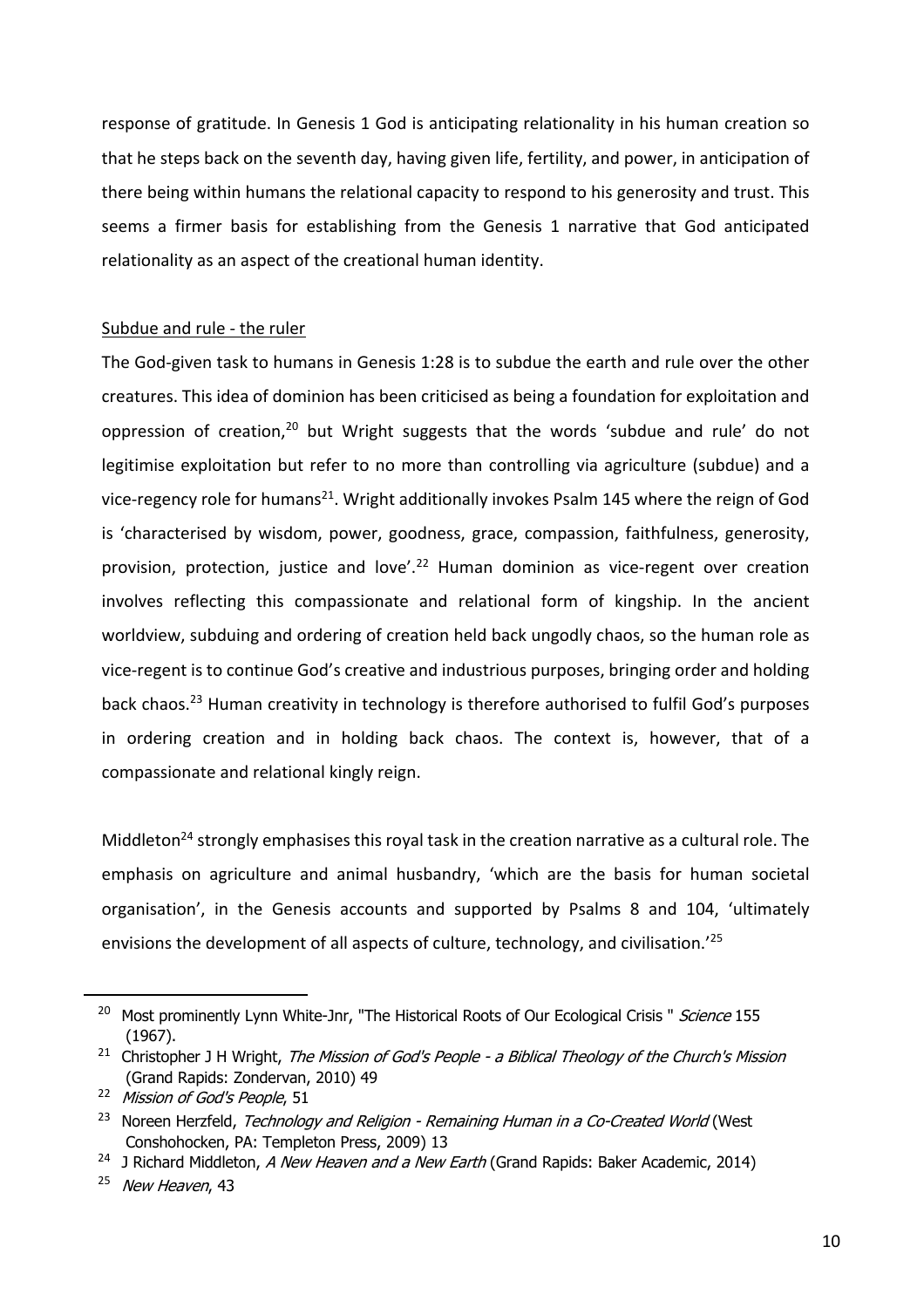The royal task of exercising power to transform the earthly environment into a complex sociocultural world that glorifies the creator…is thus a holy task, a sacred calling, in which the human race as God's image on earth manifests something of the creator's own lordship over the cosmos.<sup>26</sup>

This approach sees the purpose of human vice-regency as starting with horticulture and leading to subsequent cultural development after the fall, the development of tools and the building of cities that God envisaged when he made a very good 'pristine world…[which] is open to improvement by the exercise of human cultural power - a calling granted to humans at creation'.27

#### Serve and preserve - the priest

God gives Adam the task of working and taking care of the Garden of Eden (Genesis 2:15). Wright points out that the words for work (*abad*) and take care (*samar)* in their simplest translation can be presented as 'to serve and to keep/preserve'.<sup>28</sup> Thus God's vocation for humankind is of hardworking service to keep or preserve the Garden of Eden.<sup>29</sup>

Spencer notes that the only other place in the Pentateuch in which these words for 'serving and preserving' are used together is 'in the book of Numbers, to describe duty of the Levites in ministering in the sanctuary.<sup>'30</sup> He references Wenham's depiction of the Garden of Eden as a sanctuary and Adam as a 'priest in God's garden<sup>'31</sup> a strand of thought echoed by Beale, who compares Adam's role with that of the later priests who 'both physically protected the temple and spiritually were to be experts in the recollection, interpretation, and application of God's word.<sup>'32</sup> Beale describes Adam as a priest-king in Eden, thus drawing together the two key roles for humankind implied in these Genesis passages, vice-regent and priest.

#### Conclusion on creational identity

<sup>&</sup>lt;sup>26</sup> New Heaven, 43

<sup>&</sup>lt;sup>27</sup> New Heaven, 46

<sup>&</sup>lt;sup>28</sup> Wright, Mission of God's People, 51

<sup>&</sup>lt;sup>29</sup> Mission of God's People, 51

<sup>&</sup>lt;sup>30</sup> Spencer, Human Flourishing, 11

 $31$  Human Flourishing, 11

<sup>&</sup>lt;sup>32</sup> G.K. Beale, A New Testament Biblical Theology (Grand Rapids: Baker Academic, 2011) 34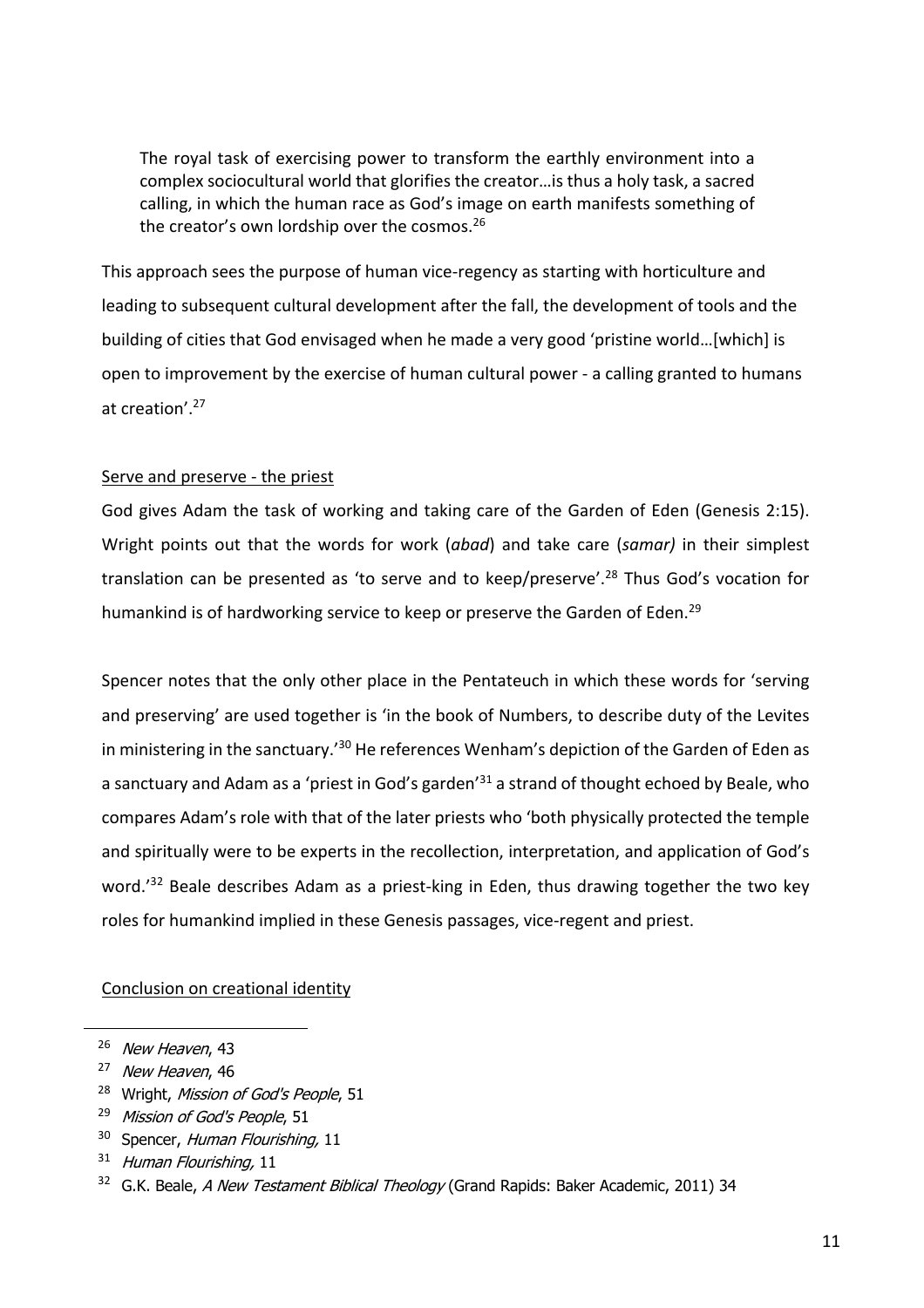In the creation accounts, there are four significant aspects of human identity for which their importance in the rest of the bible and the modern church must next be considered. The first two, *embodiment* and *relationality* might be described as ontological aspects of identity as they are the nature or essential characteristics of human identity. The second two, *ruler* and *priest* can be described as teleological aspects of identity in that they describe purposes for humans as created. Some indeed may suggest that ruler and priest are vocations rather than aspects of identity, but I would argue along with Conyers<sup>33</sup> that the modern conception of vocation is vastly weaker than the biblical conception, which required focused lifetime attention. In this way the ruler and priest vocations are securely lodged in human creational identity; being both rulers and priests is hard-wired into humanity at creation and so constitute core aspects of our foundational identity.

#### **1.2 Human identity in creation and the Church**

Core aspects of identity in the creation story have been highlighted, but do they continue to have significance through the biblical story to the present day?

#### Rulers, priests, or both?

Christopher Wright comes to an understanding of the Church's mission via the idea of a 'kingdom of priests' in Exodus 19:3- $6^{34}$  which involved Israel in bringing God to the people (by being the representative people) and bringing the people to God (through gathering the nations by attraction). Wright sees the reference to 'royal priesthood' in 1 Peter 2: 9-12 as linking modern church communities with this role of Israel but he describes this as a priestly role; 'the mission of God's people then includes being God's priesthood in the world. We are a representative people. Our task is to represent the living God to the world, and to bring the world to acknowledge the living God.<sup>'35</sup> Given his identification of the ruler identity in human creation, to neglect this here when talking of a royal priesthood is surprising. In contrast, Middleton sees the new Jerusalem of Revelation 21 as representing 'nothing less than the

<sup>&</sup>lt;sup>33</sup> A J Conyers, The Listening Heart: Vocation and the Crisis of Modern Culture (Dallas: Spence Publishing, 2006)

<sup>&</sup>lt;sup>34</sup> Wright, Mission of God's People, 127

<sup>&</sup>lt;sup>35</sup> Mission of God's People, 122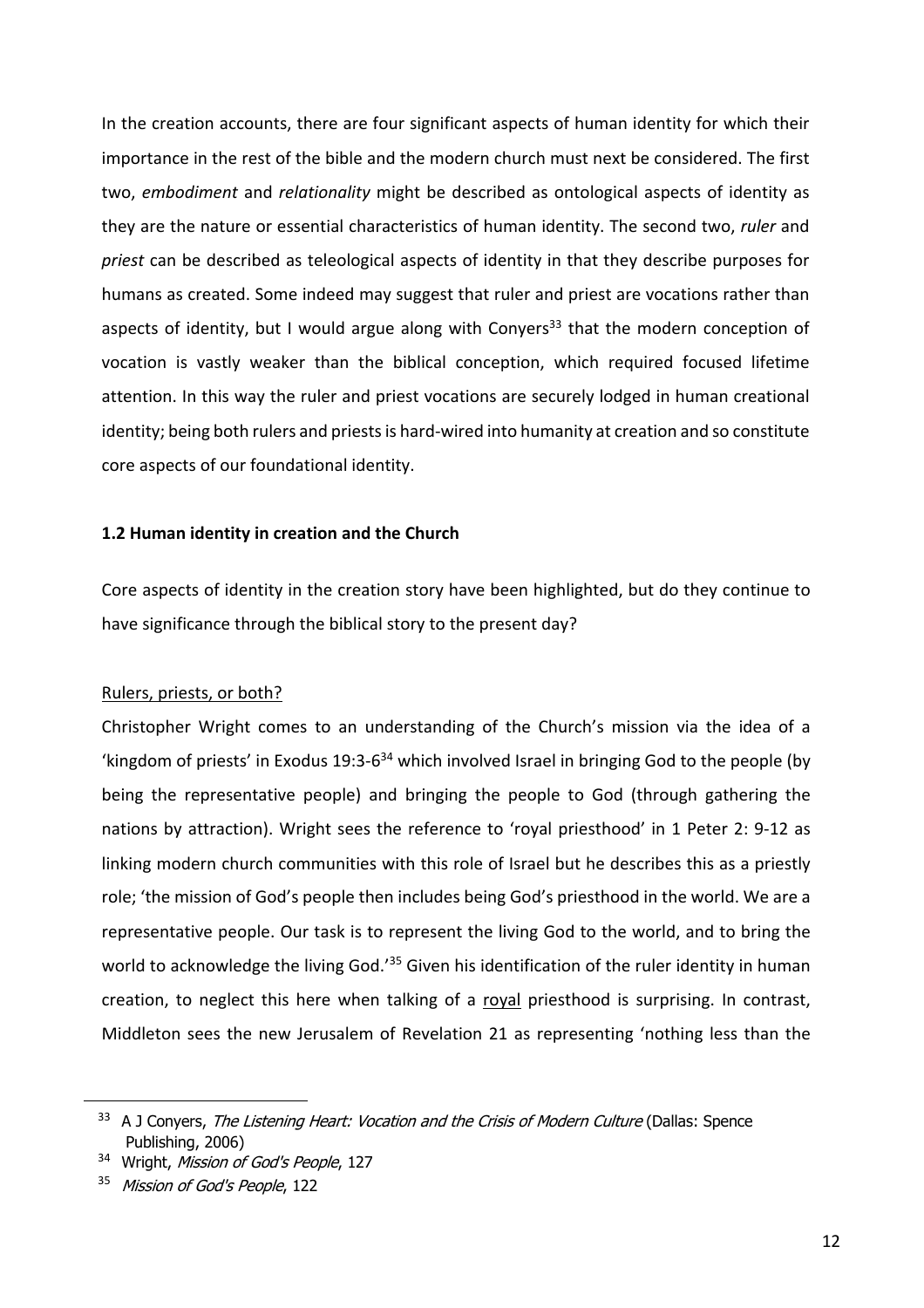[end-time] renewal of human culture in all its fullness - this time without sin - in the context of a redeemed creation'.<sup>36</sup> He, therefore, sees a clear ruler implication for the life of the Church living between the times with the Church having to 'instantiate an embodied culture or social reality alternative to the violent and deathly formations and practices that dominate the world.<sup>'37</sup> Graham Tomlin's book on priesthood The Widening Circle,<sup>38</sup> tends to merge references to the Church's cultural response to Christ's rule, into his presentation of the priesthood of humanity and the Church. This sole emphasis on priesthood seems inconsistent as he does identify a ruler identity in creation<sup>39</sup> and Christ<sup>40</sup> but then subsumes it within his sole focus of priesthood. This is particularly the case as in his earlier book, *'The Provocative Church',41* Tomlin emphasises the Church being a provocative 'visible reminder of life under God's rule.<sup>'42</sup> He says that evangelism can never stand alone and sees pastoral care, worship, and practical action in the community as important for 'bearing witness to God's rule in Christ, demonstrating what it looks like, showing what human life and community are like when they are lived under God's rule.'43 N.T. Wright, however, makes a direct link between the Genesis identities of both ruler and priest and the purposes of modern-day Christians in the Church.<sup>44</sup> He identifies that the goal of Christian living is the eschatological new heaven and the new earth, 'with human beings raised from the dead to be the renewed world's rulers and priests.'45 Christians prepare for this new creation by casting aside habits of slavery and embracing a renewal of their minds towards free Christian living by developing virtue.<sup>46</sup> Human beings take their place 'not only as receivers of God's forgiveness and new life but as agents of it. In other words: rulers and priests.<sup>'47</sup> Wright sees Christians 'ruling' with the virtues of the same 'new,

<sup>&</sup>lt;sup>36</sup> Middleton, New Heaven, 175

<sup>&</sup>lt;sup>37</sup> New Heaven, 175

<sup>&</sup>lt;sup>38</sup> Graham Tomlin, The Widening Circle - Priesthood as God's Way of Blessing the World (London: SPCK, 2014)

<sup>39</sup> Widening Circle, 74

<sup>40</sup> Widening Circle, 76

*<sup>41</sup>* The Provocative Church, 4th Edition ed. (London: SPCK, 2014)

<sup>42</sup> Provocative Church, 56

<sup>43</sup> Provocative Church, 63

<sup>&</sup>lt;sup>44</sup> N T Wright, Virtue Reborn - the Transformation of the Christian Mind (London: SPCK, 2010) Ch3

<sup>45</sup> Virtue Reborn, 59

<sup>46</sup> Virtue Reborn, 82

<sup>47</sup> Virtue Reborn, 98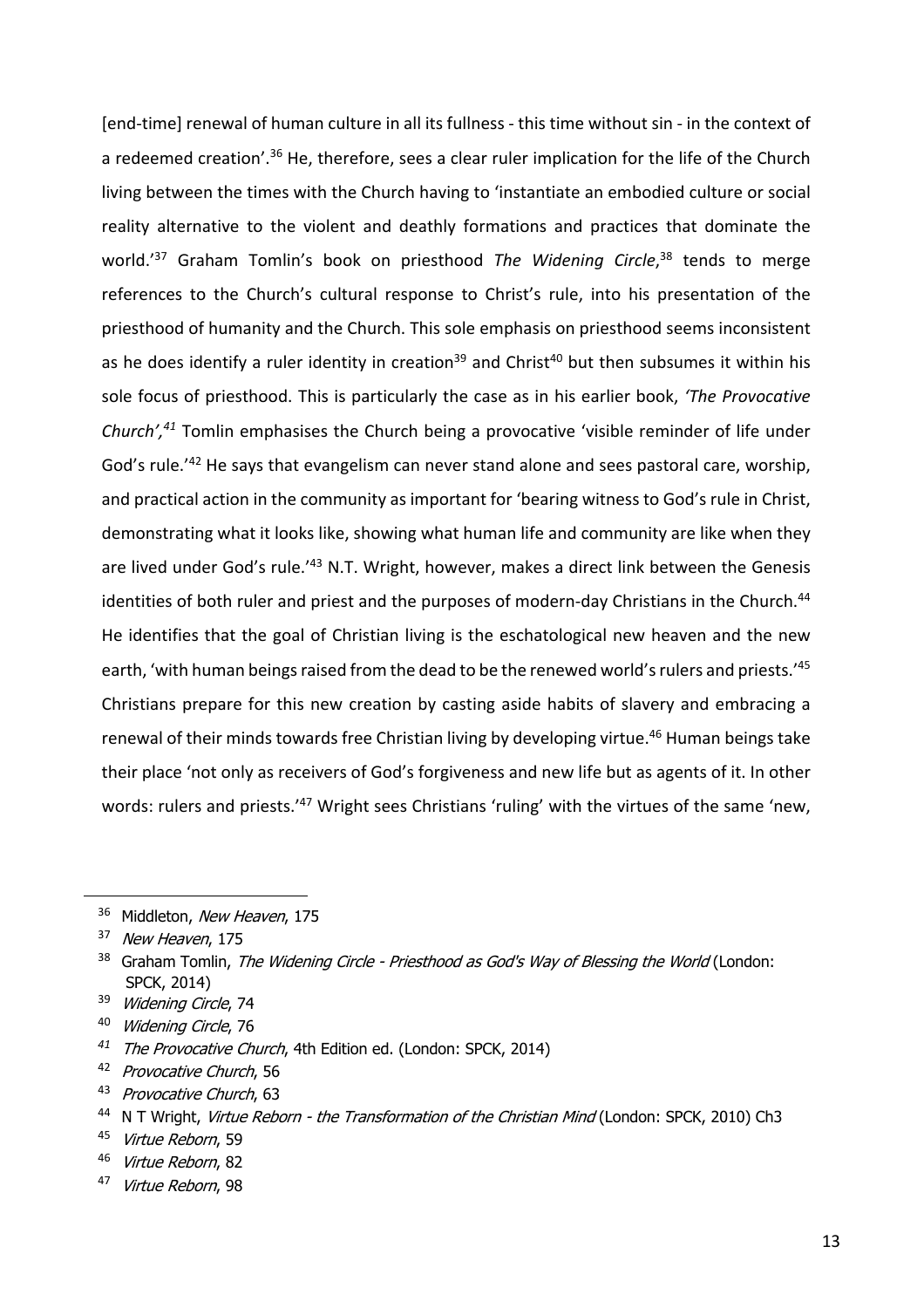strange, upside-down "royalty" that Jesus taught and embodied.<sup>48</sup>

The conclusions of Middleton and N.T. Wright, contra Tomlin and Christopher Wright, seem more convincing in their emphasis that the creational ruler and priest aspects of human identity are both fully present and recognised in the royal priesthood of the Church. The passing over of the ruler role of the Church by some writers is surprising. It may come from a wariness of the fierce criticism of the environmental effects of 'dominion' thinking mentioned earlier, or the difficulty of escaping worldly perceptions of rule as exercising human power even though, biblically, human ruling is shown through generous, compassionate self-sacrifice. The ruler aspect of the royal priesthood seems dangerously diminished in the self-perception of the modern Church with implications for mission.

#### Relational and embodied

Shatzer describes the relational aspect of human identity as starting 'with God's triune nature, His perfect life as Father, Son, and Holy Spirit.'<sup>49</sup> We are created beings, created in relationship with God to be in relationship with others. Williams takes this relationality and sees it as the basis of dignity and the core of 'personhood', enabling human beings to be differentiated from machines or animals<sup>50</sup>'. Personhood is therefore based on the relationality we have identified as an aspect of human creational identity. Zimmerman summarises the main elements of personhood as being self-transcendence, sociality, and embodiment.<sup>51</sup> Self-transcendence is the ability to objectify the world, rise above our immediate environment, and be 'open to the world' that is mediated in language, operates in time and history, and contains objective truth. Sociality is relationship in action and operates in I-thou (as opposed to I-it) relationships. Embodiment is exemplified in the incarnation, a blending of the divine and the earthly, and Zimmerman references Gregory of Nissa who saw the body as a unique expression of each person in eternity, and Bonhoeffer who says that a human being 'does not have a body and does not have a soul but he (sic) is body and soul. The human being in the beginning is really

<sup>48</sup> Virtue Reborn, 199

<sup>49</sup> Jacob Shatzer, "A Limited Image? Practitioners, Patients, and Playing God," Ethics & Medicine: An International Journal of Bioethics 34, no. 1 (2018). 22

<sup>&</sup>lt;sup>50</sup> Rowan Williams, *Being Human - Bodies, Minds, Persons* (London: SPCK, 2018) 45

<sup>&</sup>lt;sup>51</sup> Jens Zimmerman, Who Am I? Personhood, Consciousness, and Transhumanist Visions, (Youtube: Human Flourishing in a Technological World, 2018).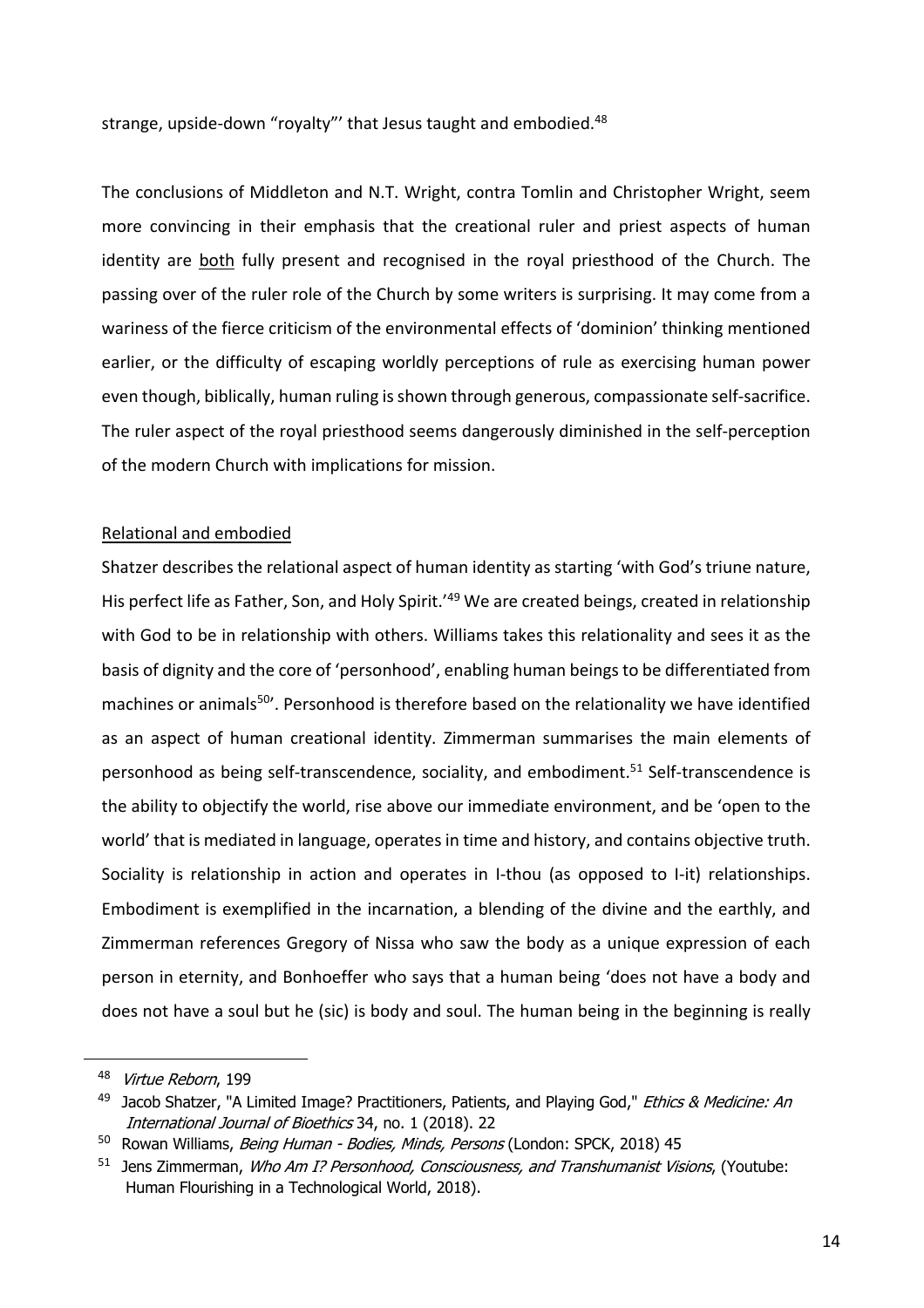his body.'52

Personhood is a link between the embodiment and relationality aspects of creational identity and is a helpful concept in addressing issues around the impacts of advanced technologies on humankind.

### **1.3 Summary and implications**

Elements of the creational human identity can be found in the Genesis texts. Here humans are given the ontological aspects of human identity of material *embodiment* and of *relationality* with both God in Trinity and with one another, which are factors in defining unique personhood. Unlike other creatures, humans are given distinct vocations at creation, which provide teleological aspects of human identity as both *rulers* and *priests*. These teleological aspects of identity provide Christian purpose as well as identity, alongside the ultimate *telos* of Christian living identified by our interlocutors, the hope of our Lord's return and the renewal of heaven and earth. The four aspects of identity have been traced through to their present significance in the royal priesthood of the Church. From our previous interlocutors, it is possible to see ways in which these separate aspects of royal priesthood might manifest themselves in specific types of action in the Church's mission, as suggested below.

#### Rulers

The royal vocation 'means reflecting God's wisdom and justice into the world'.<sup>53</sup> Christians, therefore, have a calling in the Church to 'instantiate an embodied culture or social reality alternative to the violent and deathly formations and practices that dominate the world.<sup>'54</sup> The shape of this ruling identity must always be humble, generous, and compassionate and, in a fallen world, must be prepared to be so sacrificial as to be cruciform in its character.

Missional outworking of this identity can be seen in:

Being a hopeful community of sacrifice and love<sup>55</sup> so being a provocative reminder of Jesus'

<sup>52</sup> Who Am I? Personhood, Consciousness, and Transhumanist Visions.

<sup>53</sup> N.T. Wright, The Day the Revolution Began (London: SPCK, 2016) 79

<sup>&</sup>lt;sup>54</sup> Middleton, New Heaven, 175

<sup>55</sup> Tomlin, Provocative Church, 81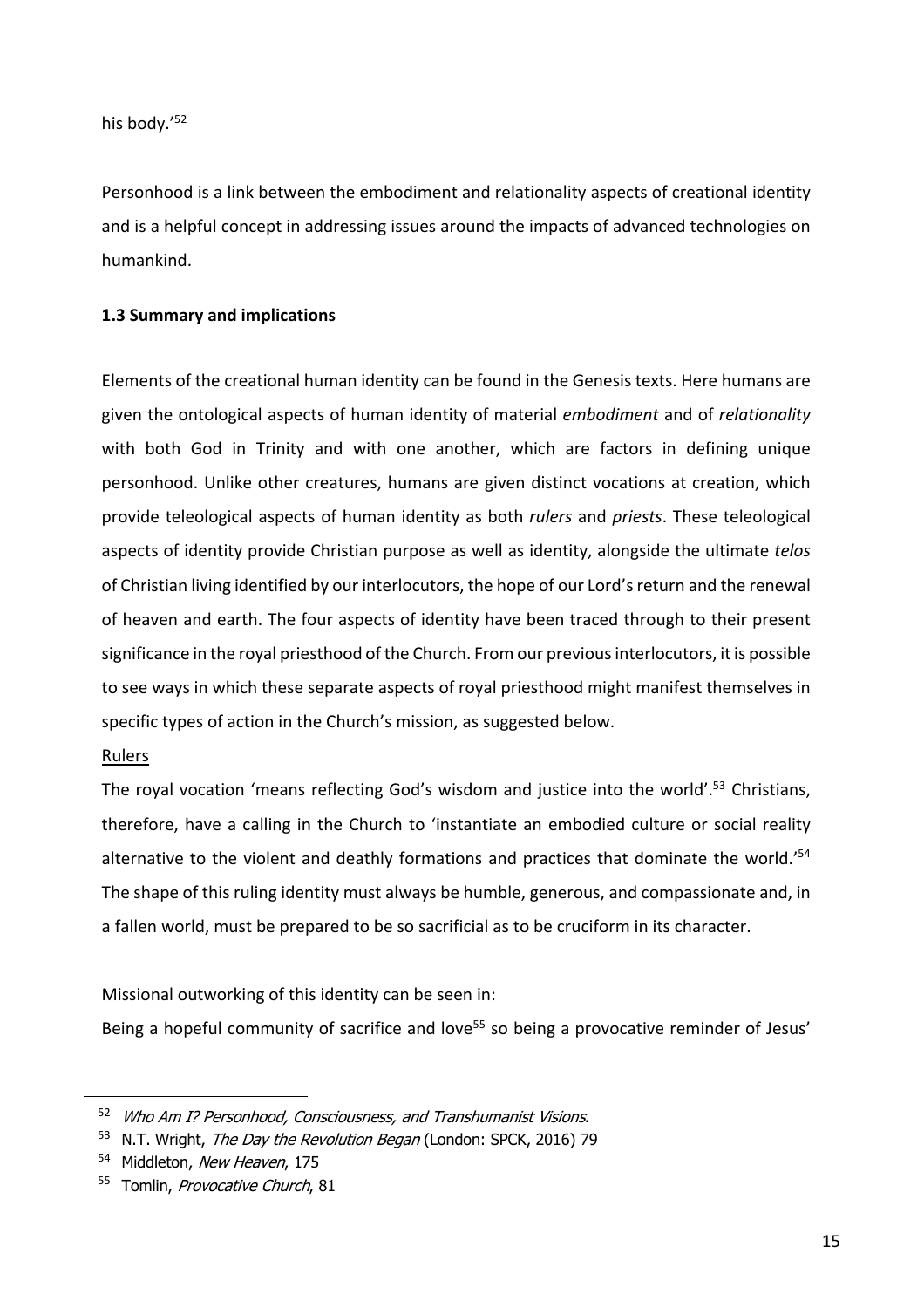kingdom.56

- 1. Being a functional blessing to the local community by seeking ways to extend the grace, generosity, and kindness of God<sup>57</sup>
- 2. Mediating God's love and presence through self-offering as sacrifice employing Christian virtue in demonstrating the 'upside-down' royalty of Jesus<sup>58</sup>
- 3. Protecting the vulnerable; seeking, generating, and sustaining justice in the world<sup>59</sup>
- 4. Generating and sustaining beauty in human culture $60$
- 5. Demonstrating ecological care for the planet $61$  as representative humanity

### Priests

Priesthood is a 'vital part of being human. We humans are called to stand at the intersection of heaven and earth, holding together in our hearts, our praises, and our urgent intercessions the loving wisdom of the creator God and the terrible torments of his battered world.<sup>'62</sup>

Missional outworking of this identity can be seen in:

- 1. Intercession for the world $63$
- 2. Worship on behalf of the world $64$
- 3. Evangelism/Proclamation inviting people to come under God's rule<sup>65</sup>
- 4. Interpretation/Public theology 'the human and humanising task of hermeneutics as a rich and multi-layered truth-telling'66
- 5. Blessing an ontological blessing 'the existence within the wider human community of a people who gather to offer worship to God, to voice the praise of creation, to celebrate the victory which Christ has won over the powers of darkness, is itself a blessing to the world'<sup>67</sup>
- 56 Provocative Church, 57
- 57 Widening Circle, 104ff
- 58 Wright, Virtue Reborn, 199
- 59 Tomlin, Widening Circle, 105
- <sup>60</sup> Wright, Virtue Reborn, 199
- <sup>61</sup> Tomlin, *Widening Circle*, 80
- <sup>62</sup> Wright, Revolution Began, 80
- <sup>63</sup> Tomlin, Widening Circle, 100
- <sup>64</sup> Widening Circle, 110
- <sup>65</sup> Widening Circle, 107 and Wright, Mission of God's People, 122
- $66$  NT Wright, History and Eschatology Jesus and the Promise of Natural Theology (London: SPCK, 2019) 174
- <sup>67</sup> Tomlin, Widening Circle, 104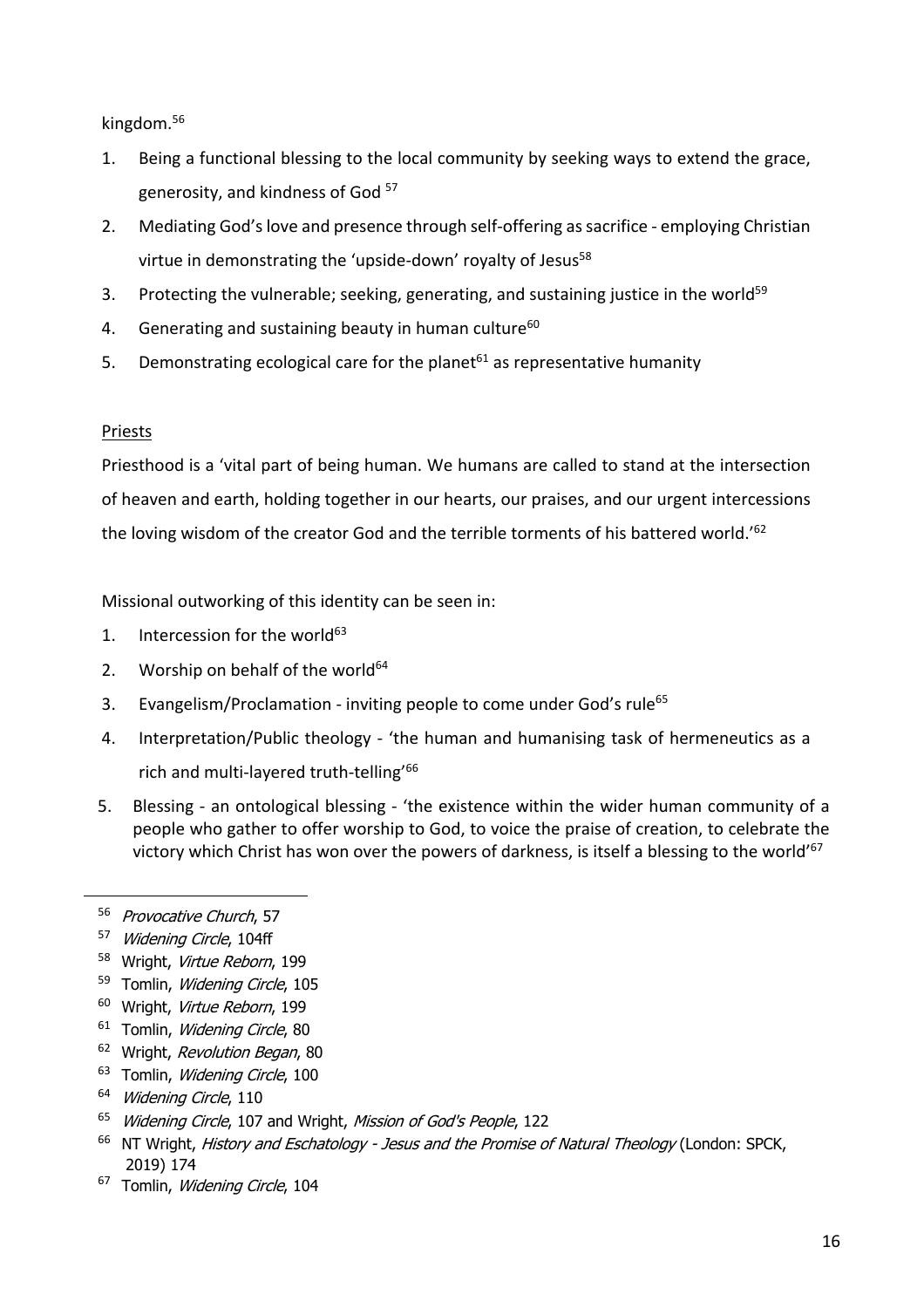# **2. Visions of the impact of advanced technologies**

Having identified important features of a Christian understanding of human identity, the next task is to review the scenarios resulting from the rapid implementation of advanced technologies envisioned by secular commentators. While the popular conceptual connection between technological innovation, economic growth, and increased human wellbeing in Western society is still strong, many commentators foresee that there are potential impacts that, if not ameliorated, could alter human experience in significantly negative ways. These visions of the future contain situations of brokenness and disillusion in which God is likely to be found at work, where the Church can join in missional response for His glory.

# **2.1 Economic impacts**

One of the first analyses of the effect of the current wave of technological advances came from Brynjolfsson and McAfee.<sup>68</sup> They see many cognitive tasks being undertaken more cheaply, providing a period of considerable bounty for Western economies but they also acknowledge challenges ahead. They are cautious about the limited 'spread' of the bounty from advances, as 'rapid advances in digital tools are creating unprecedented wealth, but there is no economic law which says all workers, or even a majority of workers, will benefit from these advances.<sup>'69</sup> Businesses based on online networks tend towards concentration as larger networks enable them to be more effective and useful to users, thus raising barriers to entry for competitors.<sup>70</sup> Facebook, Google, Twitter, Amazon, Uber, and Alibaba have all been able to establish dominant business models, making billions for their owners and leaving those who run them with great social and political power.<sup>71</sup>

Baldwin (2019) warns that a 'Globotics Upheaval<sup>'72</sup> will lead to a new threat to Western jobs. Jobs involving cognitive processes such as routine activities within services industries (e.g

<sup>&</sup>lt;sup>68</sup> Erik Bryniolfsson and Andrew McAfee, The Second Machine Age - Work, Progress and Prosperity in a Time of Brilliant Technologies (New York: W.W. Norton & Company Inc, 2016)

<sup>&</sup>lt;sup>69</sup> Second Machine Age, 128

<sup>&</sup>lt;sup>70</sup> Second Machine Age, 156-157

<sup>&</sup>lt;sup>71</sup> Kalev Leetaru, "Social Media Platforms Will Increasingly Define 'Truth'," Forbes, 24/08/2019 2019.

<sup>&</sup>lt;sup>72</sup> Richard Baldwin, The Globotics Upheaval (London: Wiedenfeld & Nicholson, 2019)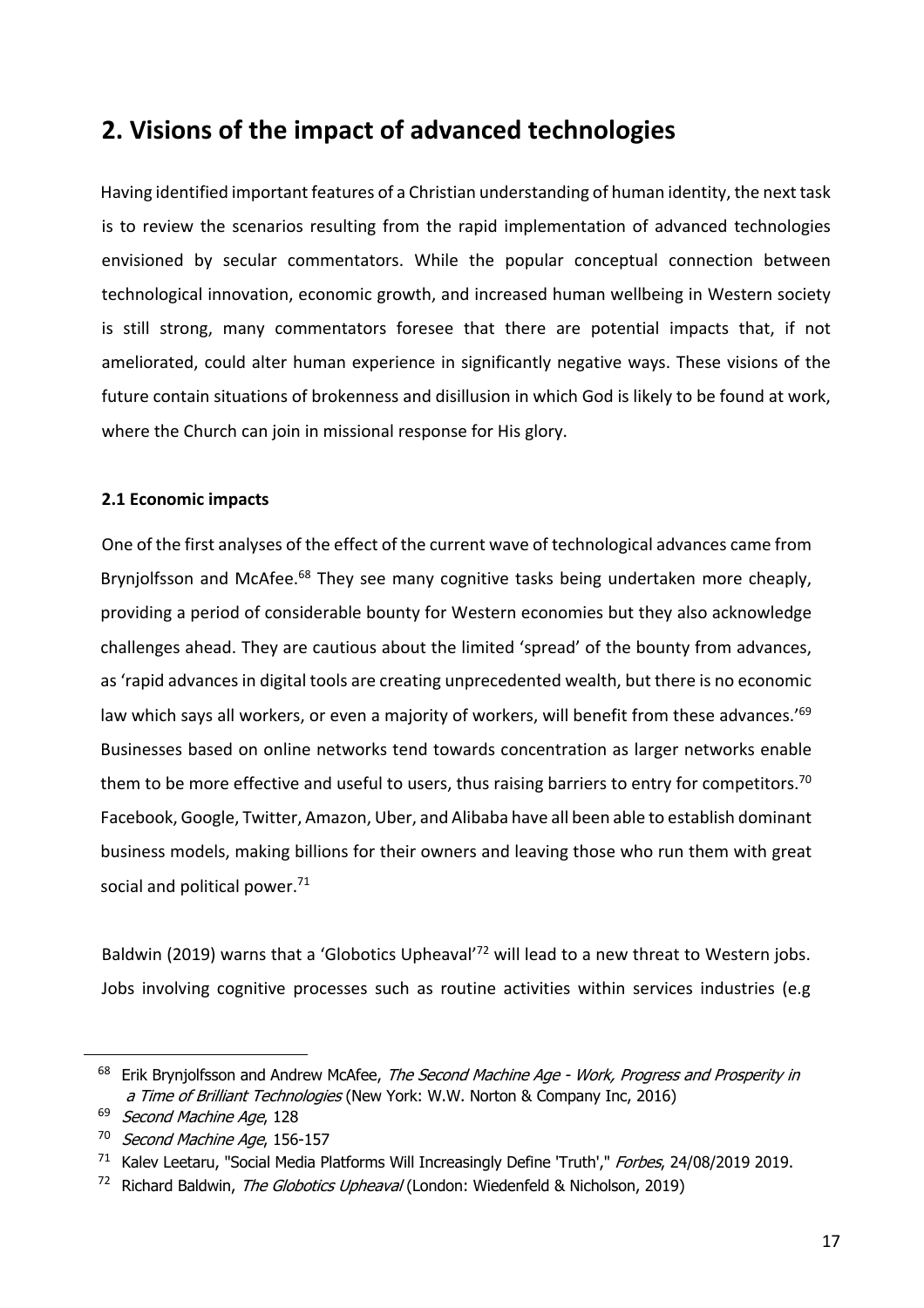customer service functions being replaced by robotic process automation), previously perceived as being immune to attack, are now highly vulnerable to these technologies of direct automation<sup>73</sup> and overseas penetration through digitally-enabled tele-working.<sup>74</sup> Susskind<sup>75</sup> is concerned about 'structural' technological unemployment, where technology directly replaces human labour in an existing task but that labour cannot then find alternative employment.<sup>76</sup>

Conventional economic theory argues that in a dynamic economy this cannot happen for long, referring to the 'lump of labour fallacy' which says that in practice labour can reskill and redeploy to new industries which are inevitably created by technological progress.<sup>77</sup> Brynjolfsson and McAfee are among those who believe that there are job prospects in innate human superiorities over machines, such as the creation of new ideas,<sup>78</sup> and they suggest that machines and humans augmenting one another perform better than machines alone.<sup>79</sup> Snower also identifies human-to-human skills such as empathy, compassion, and 'mentalising/mind reading' as unique skills.<sup>80</sup> Susskind is convincing when he contends that the 'lump of labour fallacy' is likely itself to become a fallacy. He argues that 'pragmatic AI' applications, typically based on machine learning, are constantly chipping away at the individual tasks which make up the skills base of human beings. $81$  Indeed, others suggest that many of these perceived unique superiorities are already being mimicked by AI.<sup>82</sup> Baldwin, while hoping that the lump of labour fallacy still holds, expresses concerns that machines will be learning at such a rate that new skills and new jobs will be swallowed up before humans have even had the chance to reskill for them.<sup>83</sup>

- <sup>78</sup> Brynjolfsson and McAfee, Second Machine Age, 191
- <sup>79</sup> Second Machine Age, 191-193
- $80$  Snower in Samuel Wells, A Future That's Bigger Than the Past: Catalysing Kingdom Communities (London: Canterbury Press Norwich, 2019) 41

<sup>&</sup>lt;sup>73</sup> Globotics Upheaval, 148

<sup>&</sup>lt;sup>74</sup> Globotics Upheaval, Ch5

 $75$  Daniel Susskind, A World without Work - Technology, Automation and How We Should Respond (London: Allen Lane, 2020)

<sup>&</sup>lt;sup>76</sup> World without Work, 112

<sup>77</sup> For example Branko Milanovic, "Three Fallacies That Make You Fear a Robot Economy," 2019 (2016).

<sup>81</sup> Susskind, World without Work, 126

<sup>&</sup>lt;sup>82</sup> Nigel Cameron, *The Robots Are Coming: Us, Them and God* (London: CARE, 2017), 53ff - AI driven robots in care environments and as therapeutic pets. Robbie Gonzales, "Virtual Therapists Help Veterans Open up About PTSD," Wired2017. - the use of robots in some psychotherapy situations.

<sup>83</sup> Baldwin, Globotics Upheaval, 187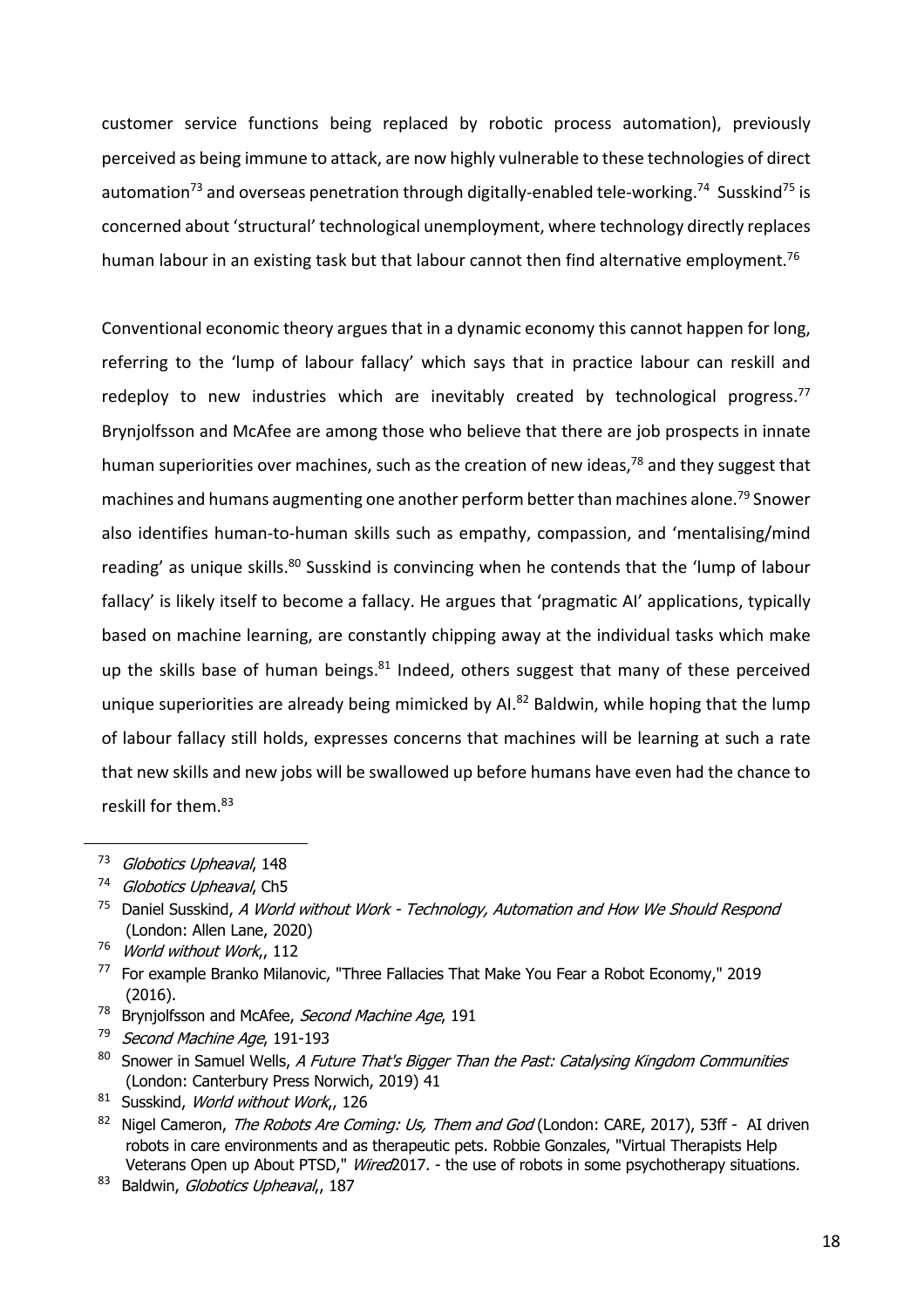If we are convinced that there is a whole raft of new and powerful technologies on the way, including those that can learn to approach and exceed human levels of ability in particular skills or tasks, it would be a mistake to assume that there will always be sufficient areas of human superiority to provide paid employment for more than a minority of those seeking it. $84$  This spectre of a world largely without work raises political and economic questions about what human life will look like with few or no jobs and widening inequality as only the owners of capital reap economic rewards.85

#### **2.2 Living in a technological society**

The technologies of 4IR have the potential for changing lives for the better by stimulating economic growth and providing a variety and ease of experiences in everyday life, but there are concerns about changes that are so profound that 'there has never been a time of greater promise or potential peril.'86 Technologies can empower humans with information and efficiency but risk harming them in other ways.

#### Technology and personal formation

The first fruits of the technologies of 4IR can be seen in the impact of the internet and the devices and applications that interact with it. Dreher describes the internet as 'the most radical, disruptive, and transformative technology ever created.<sup>'87</sup> He argues that, while it appears to give limitless choice and flexibility, 'it is actually seducing us into passive captivity'.<sup>88</sup> Referencing the work of Carr, $89$  he suggests that, because of brain plasticity, the internet can effectively 'rewire' our brains in a way damaging to concentration.<sup>90</sup> Loss of human agency is likely as we cede control to our devices as they remember things for us, decide what we are

<sup>84</sup> Susskind, World without Work, 168

<sup>85</sup> World without Work, Ch10

<sup>86</sup> Schwab, The Fourth Industrial Revolution, 2

 $87$  Rod Dreher, The Benedict Option - a Strategy for Christians in a Post-Christian Nation (New York: Sentinel, 2018) 224

<sup>88</sup> ibid

 $89$  Nicholas Carr, The Shallows: What the Internet Is Doing to Our Brains (New York: W.W Norton, 2011)

<sup>90</sup> Dreher, Benedict Option, 225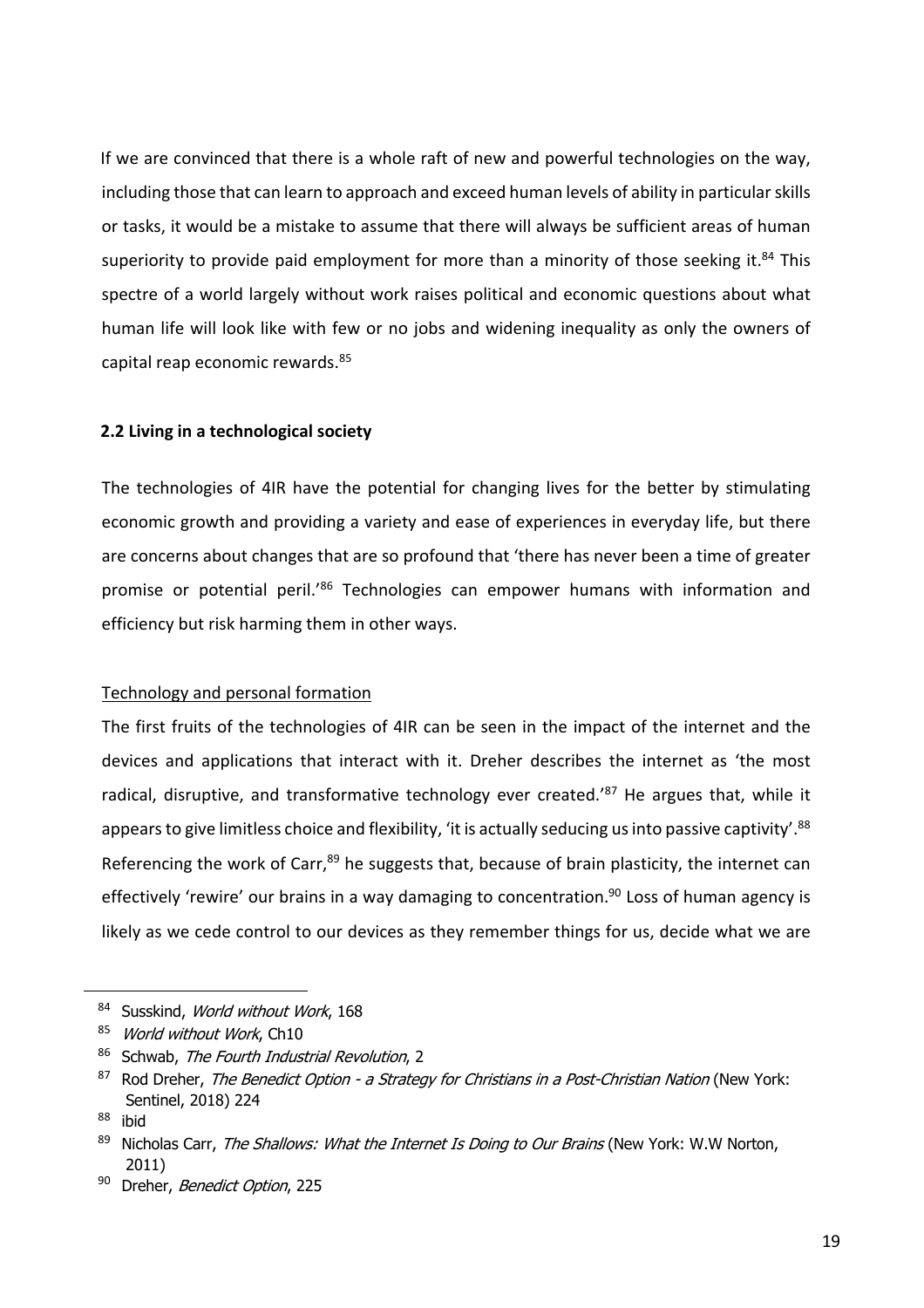offered to buy, and offer us news and social media to consume.<sup>91</sup>

This ability of technology to physically change our brains, and so our responses to our environment, as well as to diminish our agency within our daily lives will be a concern for Christian disciples focused on the development of virtue and spiritual formation to live in more Christlike ways to God's glory.

#### Surveillance capitalism

The concentration of economic power caused by network effects may be producing 'surveillance capitalism'.<sup>92</sup> Aspects of human experience, particularly the increasing portion being undertaken online, are being continuously turned into data by dominant network companies and this becomes a valuable marketable product by which individuals and social groups can be influenced. This information is not just about what people do, it is about what they say and feel. Behavioural data can be gleaned from people's online self-exposure and AI can then be used to discover patterns within the data making behavioural and psychological manipulation of groups and individuals more possible.

#### Artificial vs human intelligence and 'misaligned' AI

The majority of research into AI involves 'narrow' or 'weak' AI where machines use algorithmic learning techniques to become superior to humans in solving particular problems.<sup>93</sup> A minority of researchers are focused on Artificial General Intelligence (AGI) which is defined by Walsh as the 'goal of building machines with the ability to work on any problem humans can do, at or above the level of humans'.<sup>94</sup> This is a step on the road to superintelligence - 'any intellect that greatly exceeds the cognitive performance of humans in virtually all domains of interest.'95

While some experts think superintelligence is a considerable distance off, requiring many

<sup>91</sup> Robert Doede, "Transhumanism and Reductionist Perspectives of Mind," (Youtube: Human Fourishing in a Technological World, 2020).

 $92$  Shoshana Zuboff, The Age of Surveillance Capitalism: The Fight for a Human Future at the New Frontier of Power (London: Profile Books Ltd, 2019)

<sup>93</sup> Toby Walsh, Android Dreams - the Past Present and Future of Artificial Intelligence (London: C Hurst & Co, 2017) 92

<sup>94</sup> Android Dreams, 92

<sup>95</sup> Bostrom, Superintelligence, 26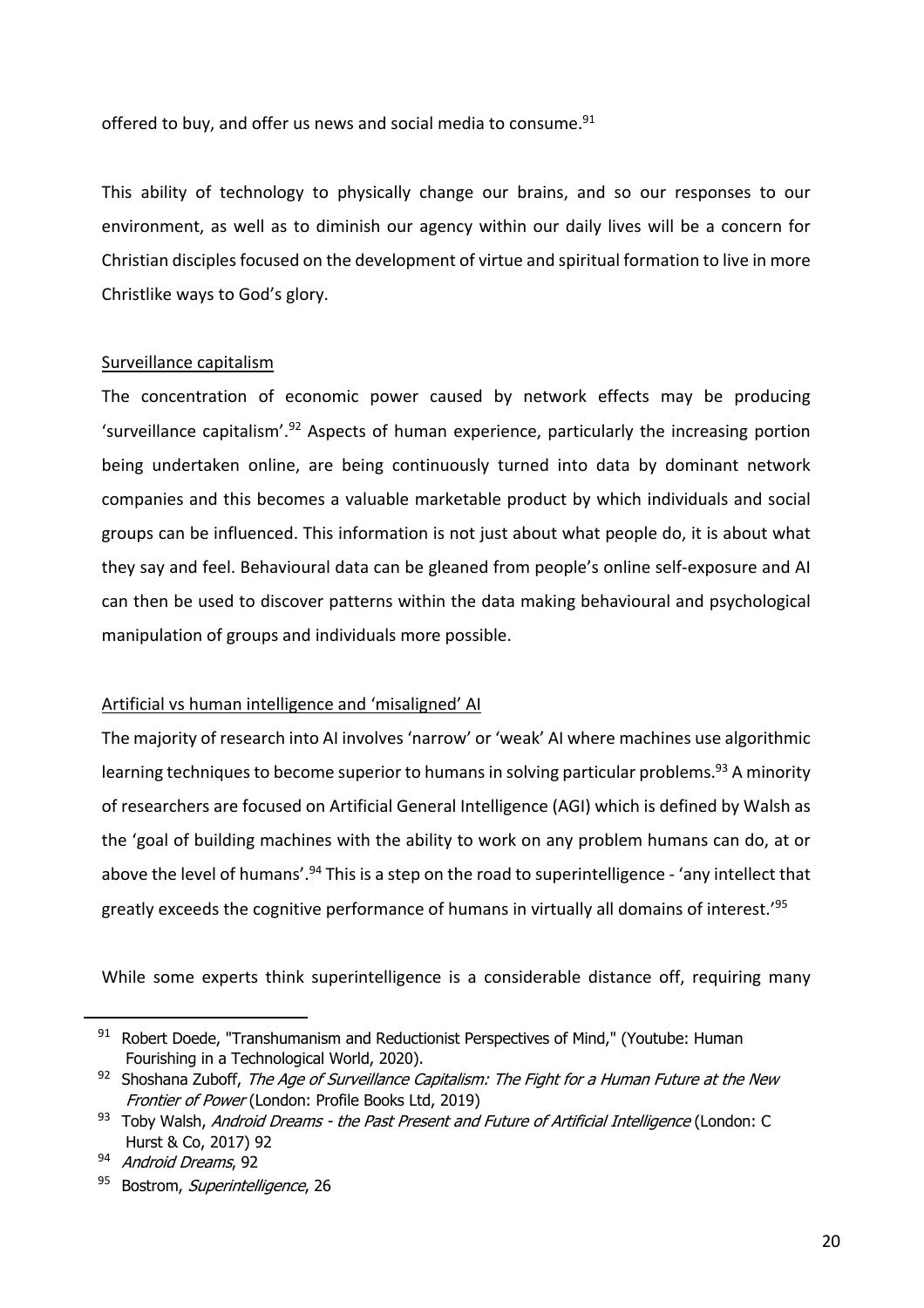further conceptual breakthroughs in high-level thinking, reasoning, and abstraction,  $96$  the possibility of superintelligence has thrown a spotlight on the control of AI development, not just to avoid destructive superintelligence but to stop the usage of narrow AI in autonomous machines running out of control. Experts are concerned about 'misaligned AI' with poorly defined AI objectives carrying ethical and practical risks. The 'black box' property of much AI means that answers are provided often without an explanation of how they are arrived at. $97$ Many experts advocate strict international controls on development, designed collaboratively between scientists and between nations,  $98$  but the speed of AI development brings worries about effective regulation.<sup>99</sup> Russell advocates moving away from objective-driven AI towards seeking ways of training AI to be more altruistic, humble, and adaptive to human preferences.<sup>100</sup> These discussions involve ethical appeals, implying identity and purpose assumptions central to this thesis.

#### **2.3 Human relationships**

Increases in loneliness in Western society are a consequence of increasing individualisation and the loss of sociability<sup>101</sup>. This loss of sociability is evidenced in the marked decline of 'the kinds of associations that used to bring people together on a regular basis<sup>'102</sup> and relates to serious health implications.<sup>103</sup> Sacks notes the role of technology in driving this individualisation, referencing Rajan's *The Third Pillar104* which argues that 'the human webs of connection, the relations, values and norms that bind us to one another, are being torn apart

<sup>96</sup> Stuart Russell, Human Compatible - Artificial Intelligence and the Problem of Control (London: Viking, 2019) 293

<sup>&</sup>lt;sup>97</sup> "The Dark Secret at the Heart of Ai," Massachusetts Institute of Technology, 2017, accessed 25/01/2019, 2019, https://www.technologyreview.com/s/604087/the-dark-secret-at-the-heart-ofai/.

<sup>98</sup> Tegmark, "An Open Letter."

 $99$  A well-considered podcast on these issues is at Anne Marie Engtoft Larsen, Regulation for the Fourth Industrial Revolution, podcast audio2018,

https://www.weforum.org/agenda/2018/01/podcast-regulation-for-the-fourth-industrial-revolution/. <sup>100</sup> Russell, Human Compatible, 172-179

<sup>&</sup>lt;sup>101</sup> Jonathan Sacks, Morality - Restoring the Common Good in Divided Times (London: Hodder and Stoughton, 2020) 32

<sup>102</sup> Morality, 30

<sup>&</sup>lt;sup>103</sup> Joe Smith, "Loneliness on Its Way to Becoming Britain's Most Lethal Condition," Independent, 30/04/2018 2018.

*<sup>104</sup>* Raghuram Rajan, The Third Pillar - the Revival of Community in a Polarised World (London: William Collins, 2019)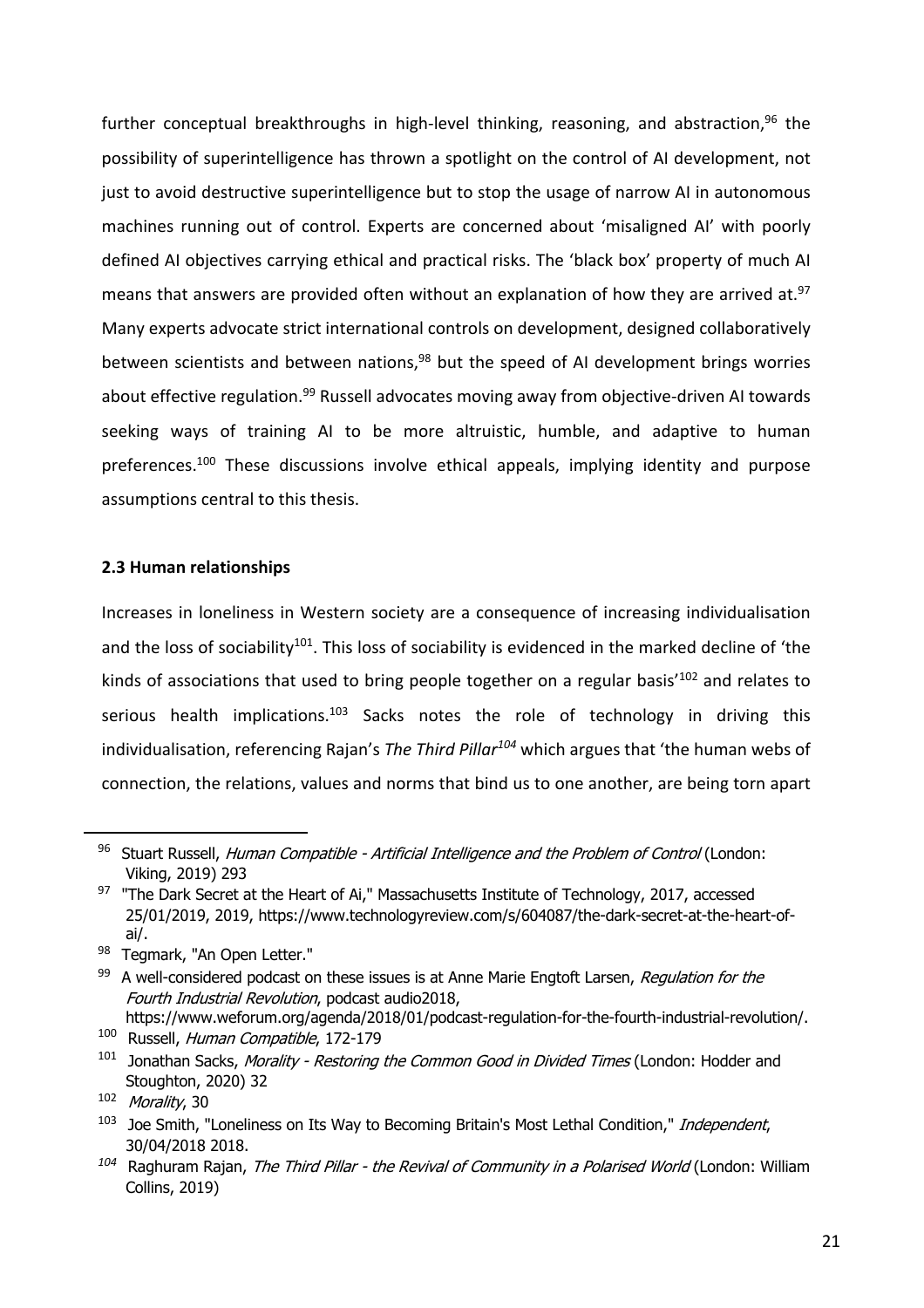by technological innovation.'105

At one level social media offers respite from isolation, but in practice it tends to be individualised and over personalised, $106$  allowing people to avoid others who differ from them and to project false 'curated' images of themselves to others. Commentators mention how damaging social media is to true empathy and that people can 'lose true ability to relate to others.'107

#### **2.4 Transhumanism**

4IR changes in society will not just be occasioned by AI. Advances in genetics, neuroscience, chemistry, bioengineering, and robotics all raise the possibilities of human enhancement, making temporary or permanent changes to the human biological state to achieve perceived advantages, such as improving strength, longevity, intellect, or happiness. Cyborg engineering, melding the organic and the machine, is beginning to look increasingly possible,<sup>108</sup> and an ideological movement called Transhumanism 'affirms the possibility and desirability of fundamentally improving the human condition…especially by developing and making widely available technologies to eliminate aging and to greatly enhance human intellectual, physical, and psychological capacities.<sup>'109</sup> Ultimately Transhumanism offers technological immortality in the form of disembodied minds within the cosmos. $110$  The ethical and eschatological issues arising from transhumanism are thus considerable, addressing key issues of human identity and purpose.

#### **2.5 Summary - impacts of 4IR**

The innovation and application of new technologies threaten to arrive at such speed and strength of impact that individuals, companies, governments, and society, will not have time

<sup>105</sup> Sacks, Morality, 9

<sup>&</sup>lt;sup>106</sup> Jacob Shatzer, *Transhumanism and the Image of God* (Downers Grove: Inter Varsity Press, 2019) 149

<sup>107</sup> Transhumanism, 150-151

<sup>&</sup>lt;sup>108</sup> Cameron, The Robots Are Coming, 24

 $109$  Bostrom: The Transhumanist FAQ- quoted in Michael Burdett, Technology and the Rise of Transhumanism: Beyond Genetic Engineering (Cambridge: Grove Books, 2014) 4

<sup>&</sup>lt;sup>110</sup> Technology and the Rise of Transhumanism, 23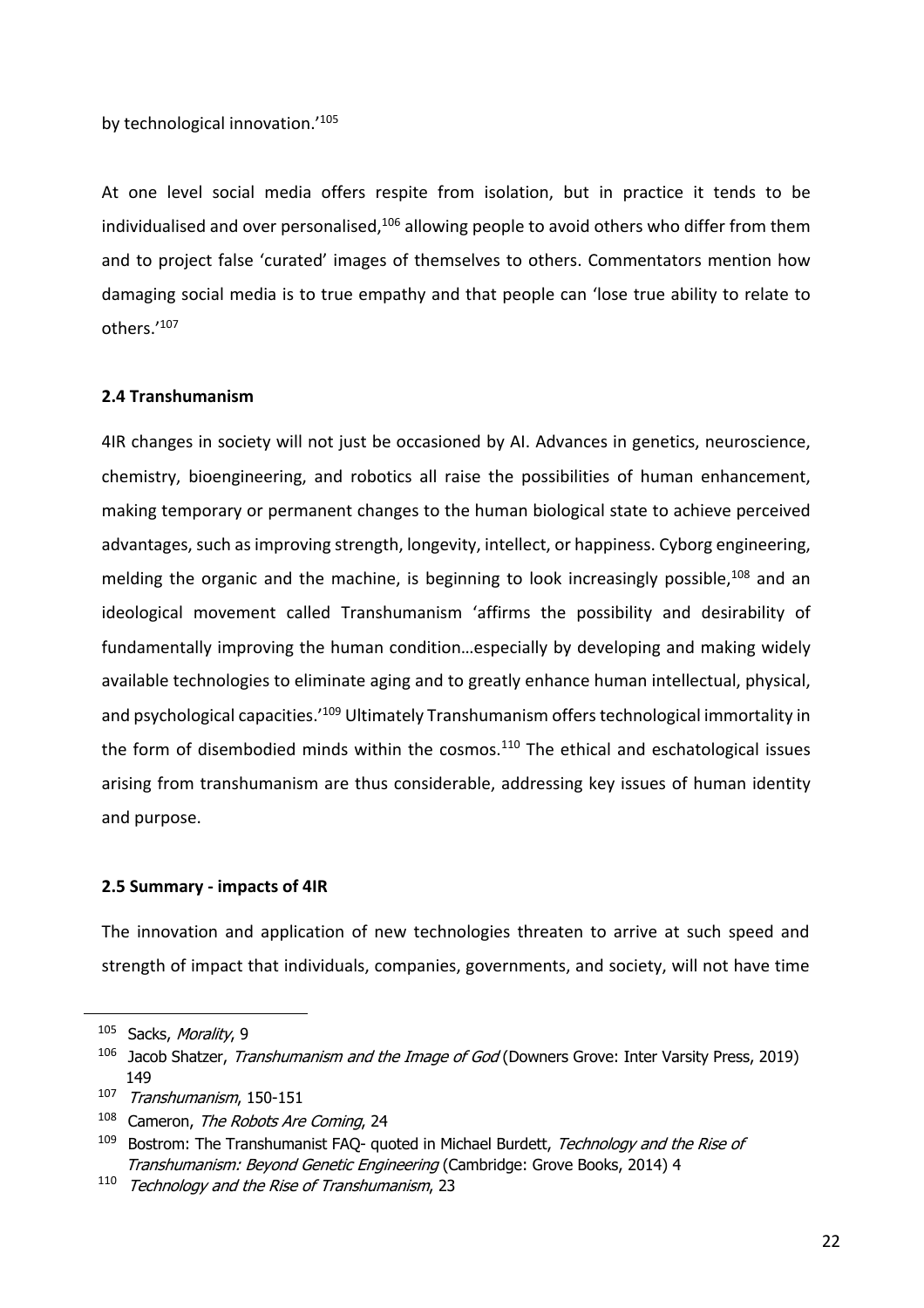to review and adjust as each new wave of change breaks. These technologies will have impacts on economic life, disrupt personal habits, privacy, and agency, change our methods of humanto-human relationship, create relationships with machines, and pose transhumanist questions. There is potentially great bounty from this innovation but there is also potential for considerable loss of human well-being. God's mission will focus in those places where human hubris leaves violence and brokenness. It is here that His Church will be able to demonstrate an alternative way of being. Chapter 5 will discuss some missional responses to the areas of threat to human wellbeing that have been identified in this chapter.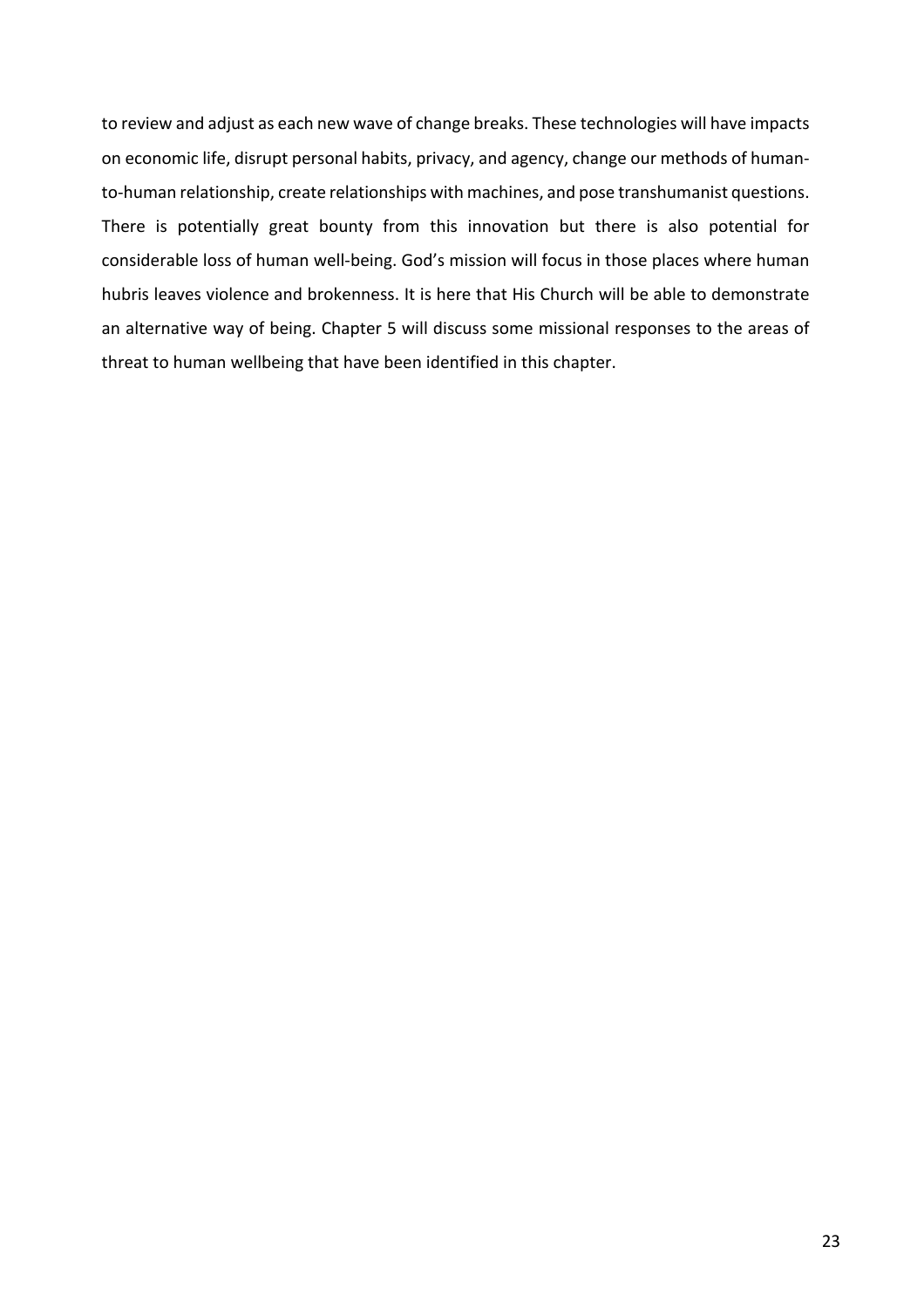# **3. Technology - A hazardous concept**

The advanced technologies of 4IR are not parachuted into a pristine society. Over many centuries technological ideas have become embedded in Western thinking and helped form its cultural shape.

#### Technological artifacts, systems, and ideologies

Leo Marx $111$  identifies that in the nineteenth century there appeared a 'semantic void' in the ability to describe the turbulent practical, societal, and ideological transformations that were taking place, and the term 'technology' was pressed into service in all these areas. Thus 'technology' became what he describes as a 'hazardous concept', 'blurring the boundary between the material (physical or artifactual) components of these large socio-technological systems and the other bureaucratic and ideological components.' Even more significant for Marx is the 'erosion of the "outer" boundaries…those separating the whole technological system from the surrounding society and culture.<sup>'112</sup>

This terminological struggle is clear for Heidegger and Ellul, two significant thinkers about the broader aspects of technology, writing in the 1950s. Heidegger seems enigmatic when he says 'the essence of technology is by no mean anything technological'<sup>113</sup> while Ellul<sup>114</sup> tried to distinguish the societal issues he was describing from the discussion of individual technologies, by describing the technological mindset he saw in society and culture as 'technique', which 'does not mean machines, technology, or this or that procedure for attaining an end.' Rather, it is 'the *totality of methods rationally arrived at and having absolute efficiency* … in *every* field of human activity.<sup>'115</sup> Heidegger<sup>116</sup> recognised that the 'essence of technology' is a mode of understanding that develops beyond our control and comprehension and ultimately is a danger to human existence. For Heidegger, technology breaks the relationship between

<sup>&</sup>lt;sup>111</sup> Leo Marx, "Technology: The Emergence of a Hazardous Concept," Technology and Culture 51, no. 3 (2010).

<sup>112</sup> "Technology." 575

<sup>&</sup>lt;sup>113</sup> Martin Heidegger, The Question Concerning Technology (London: Garland Publishing, 1977), 4

<sup>&</sup>lt;sup>114</sup> J. Ellul, *The Technological Society* (Vintage Books, 1964)

<sup>&</sup>lt;sup>115</sup> Sam Matlack, "Confronting the Technological Society," The New Atlantis 43 (2014).

<sup>116</sup> Heidegger, The Question Concerning Technology.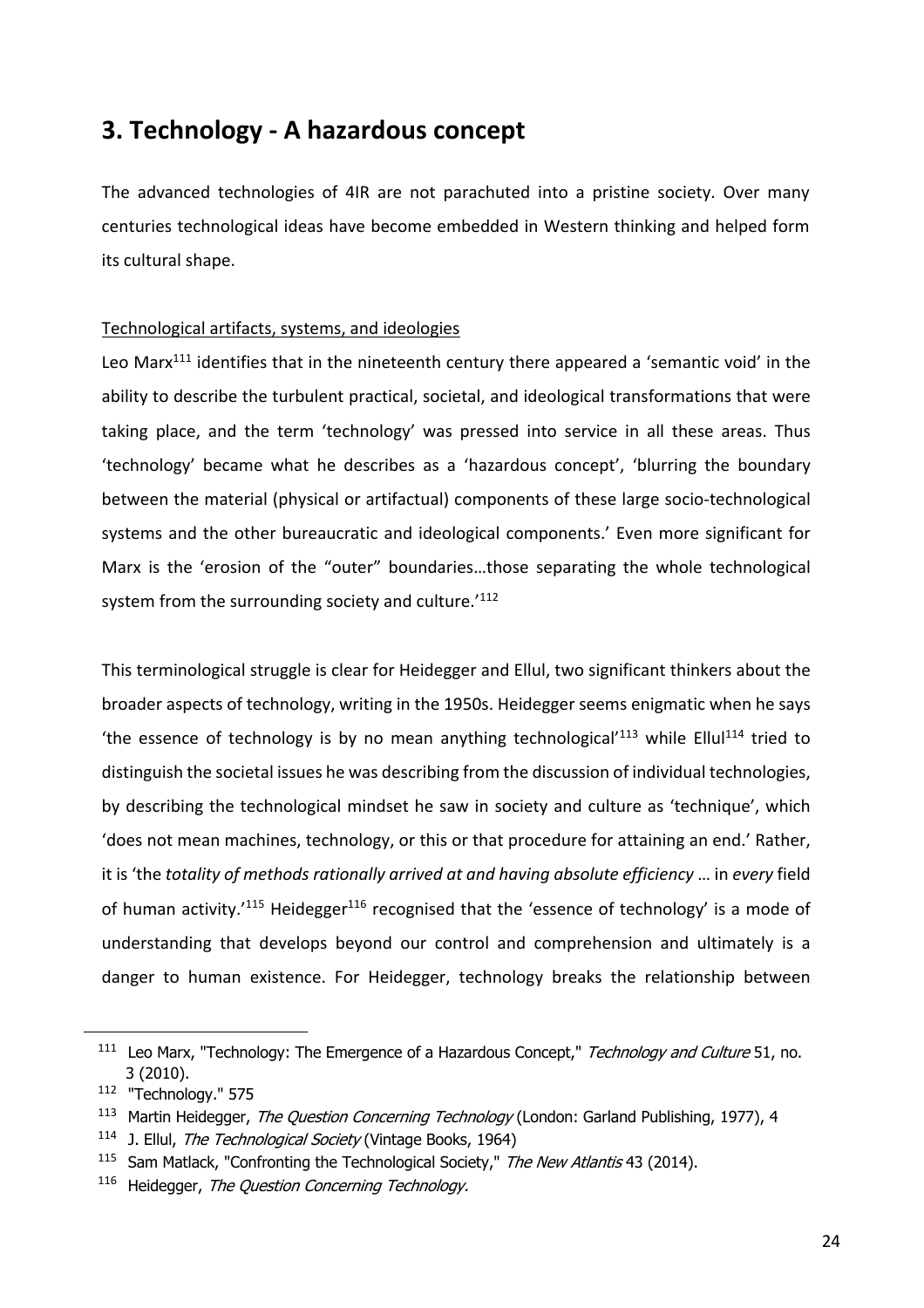humans and nature and between humans themselves, so that both nature and humanity are simply seen within a 'standing reserve' of resources to be exploited by technology. Ellul thinks that 'technique', this quest for pure efficiency in all enterprises, has outgrown human control, even if we can govern individual technologies. 'Technique elicits and conditions social, political, and economic change. It is the prime mover of all the rest, in spite of any appearance to the contrary.'117 Ellul and Heidegger are, in different ways, indicating that the technological has wide-ranging impacts within Western culture. Going well beyond the cultural impact of particular technological artifacts, whole systems of industrial life have been established and technological ways of thinking have become ways of life, affecting and transforming every corner of Western culture.

#### Individual technological assessment

However, a present generation of writers seems to have run out of patience with overarching approaches. Evgeny Morozov critiques Ellul's 'grand rhetoric' by saying 'It's time to give up this talk of 'Technology' with a big T and instead figure out how different technologies can boost or compromise the human condition.'<sup>118</sup> Albert Borgman critiques Ellul for seeking to explain everything in terms of technology and technique while being vague in their definition.<sup>119</sup> Brock, however, is one modern Christian writer who continues to acknowledge the overarching threat of technology as an idolatrous system. He argues that a 'narrow' assessment of individual technologies is of limited value unless subjected to a 'thick' analysis of the society in which the technology is introduced.<sup>120</sup>

An example for using Brock's critique of technological assessment is from Peter Heslam a theologian of business who wrote a short article *Plastic is Fantastic121* where, in the first half of the article, he lauds the excellence of plastic as a technology used for all sorts of human good. This could be seen as an example of Brock's 'narrow' assessment, focusing solely on the benefits of the technology itself. In the second half of the article Heslam draws attention to

<sup>117</sup> Matlack, "Confronting."

<sup>118</sup> "Confronting."

<sup>119</sup> "Confronting."

<sup>&</sup>lt;sup>120</sup> Brock, Christian Ethics, 163

*<sup>121</sup>* "Plastic Is Fantastic," LICC, 2019, accessed 24/03/2021, 2021, https://licc.org.uk/resources/plasticis-fantastic/.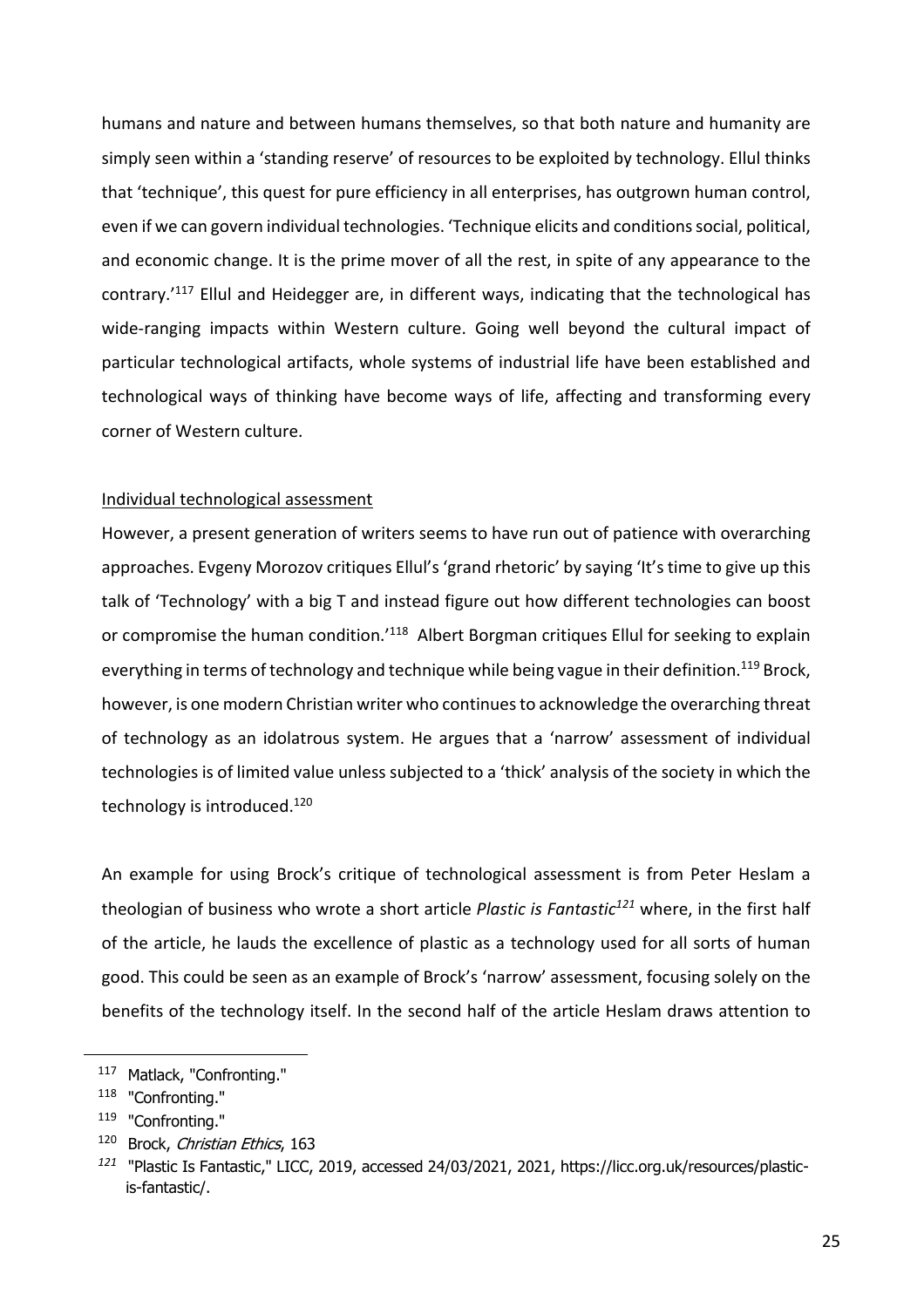the appalling damage to the environment of plastic waste, which he says is inexcusable as plastic is easily recycled. He identifies this as an ethical issue which Heslam seems to assume places it beyond the concern of business. This is inadequate as a 'thick' assessment due to its lack of depth or recognition of complexity. A starting point for a 'thick' assessment might include a recognition of the willingness of commerce to free ride on ecology, $122$  the fact that reductionist popular economic mindsets evade ethical questioning, $123$  and that human selfishness is endemic to the fallen nature. Rather than sidestepping the issue of responsibility, such an assessment might then explore how manufacturers and consumers could be made accountable for the damage caused by plastic waste resulting from the undoubtedly excellent products made from plastic.

Brock's concern is that in practice such thick assessments would need to be so broad that the whole process would be unworkable, but the above example shows that at least assumptions that moral issues aren't the concern of business could be questioned with more depth.

#### Conclusion

Marx's terminological difficulty remains, and people immersed in Western culture find it hard to see how their whole mode of understanding is underpinned (or perhaps undermined) by technology/technique as a core mindset in our culture. To assist understanding of the dominant role of the technological in the Western mindset, Taylor's concept of 'social imaginaries' will be used to critique some key 'technological' ways of thinking that are dominant in Western society.

 $122$  Jonathan Aldred, *Licence to Be Bad - How Economics Corrupted Us* (London: Allen Lane, 2019) Ch5

<sup>123</sup> Section 4.3 below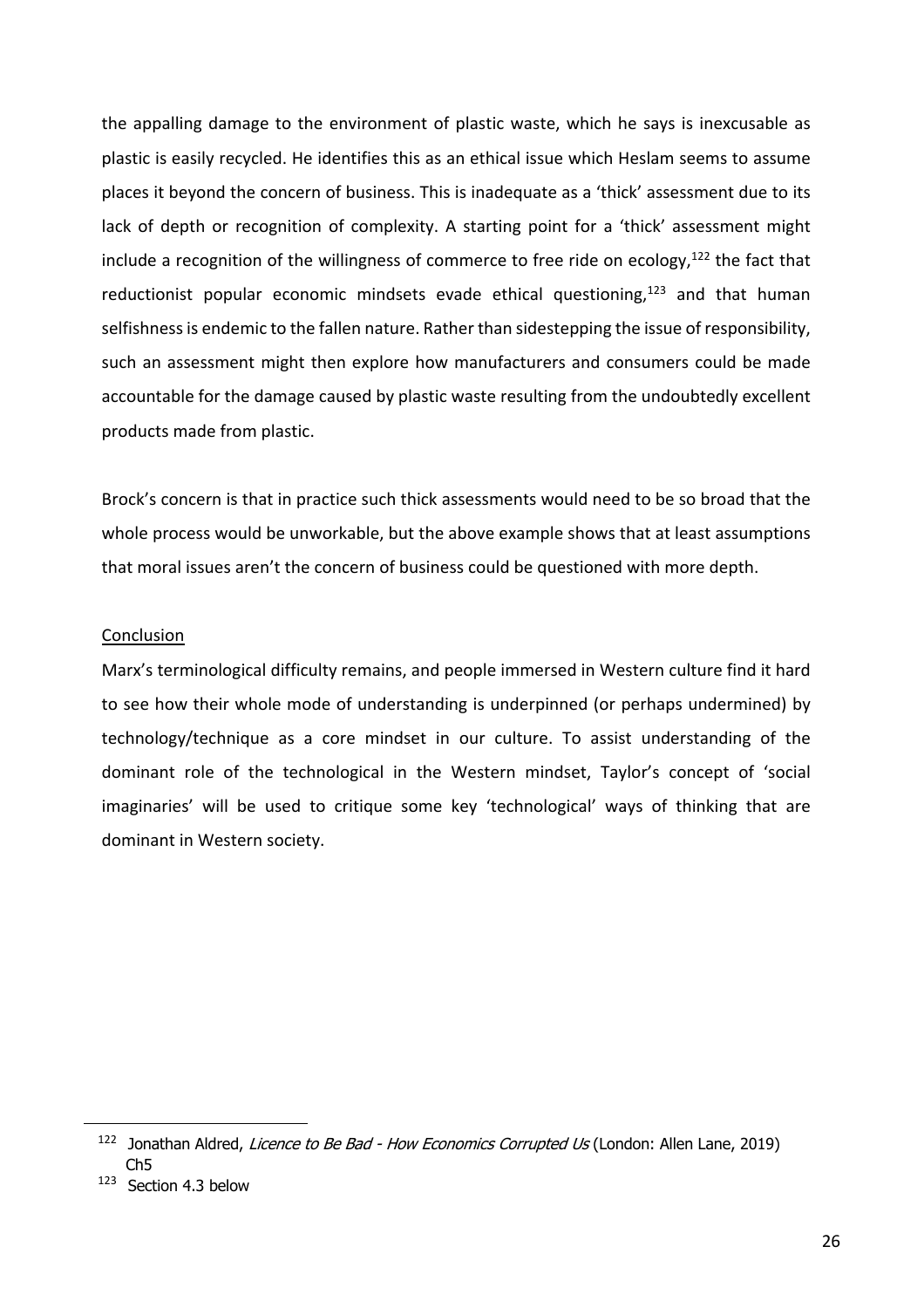# **4. Social imaginaries in Western society**

The concept of 'social imaginaries' was developed by the philosopher Charles Taylor. Calhoun explains social imaginaries by saying, 'much of "reality" exists in the way it does partly because of how it is imagined…there are socially organised ways of imagining the world…that help produce and reproduce the modern world.<sup>'124</sup> Thus social imaginaries are widely accepted ways in which people perceive the workings of the world in which they live and take action. Calhoun gives as examples the ideas of 'the market' or 'the people' as social imaginaries of economic and democratic realities.<sup>125</sup>

Some of the key social imaginaries with which Western society operates contain a very limited and functional view of human purpose and identity. They can also be reductionist, by limiting real-world complexity to try to establish broad theoretical principles. Such reductionist abstraction actually 'neglects the diversity and complexity of creation' as well as having 'substantial legal, ethical, political, social and other non-technical implications.'126

### **4.1 The social imaginary of expressive individualism**

Taylor identifies a central social imaginary of contemporary Western society which he calls 'expressive individualism'.<sup>127</sup> Individualism is seen by Sacks as a movement from "We to I"<sup>128</sup> which has taken place over centuries and tends towards loneliness, greed, self-interest, and a therapeutic need to massage self-esteem which can lead to narcissism.<sup>129</sup> Others, however, see benefits to individualism, as a 'therapeutic' approach that recognises we have 'deep interior spaces whose potentialities are not being realised'.<sup>130</sup> Sacks acknowledges that in this way individualism allows us to be 'free as never before to be as we wish and live as we

<sup>&</sup>lt;sup>124</sup> Craig Calhoun, Charles Taylor Has Reimagined Identity and Morality for a Secular Age, Blog, (2016).

 $125$  ibid

 $126$  Derek C. Schuurman, *Shaping a Digital World : Faith, Culture and Computer Technology* (Downers Grove, Illinois: IVP Academic, 2013) 41

<sup>&</sup>lt;sup>127</sup> Charles Taylor, A Secular Age (Cambridge, MA: Harvard University Press, 2018) Ch13

<sup>128</sup> Sacks, Morality, 77

<sup>129</sup> Morality, 60

<sup>&</sup>lt;sup>130</sup> Francis Fukuyama, Identity - Contemporary Identity Politics and the Struggle for Recognition. (London: Profile Books Ltd, 2018) 103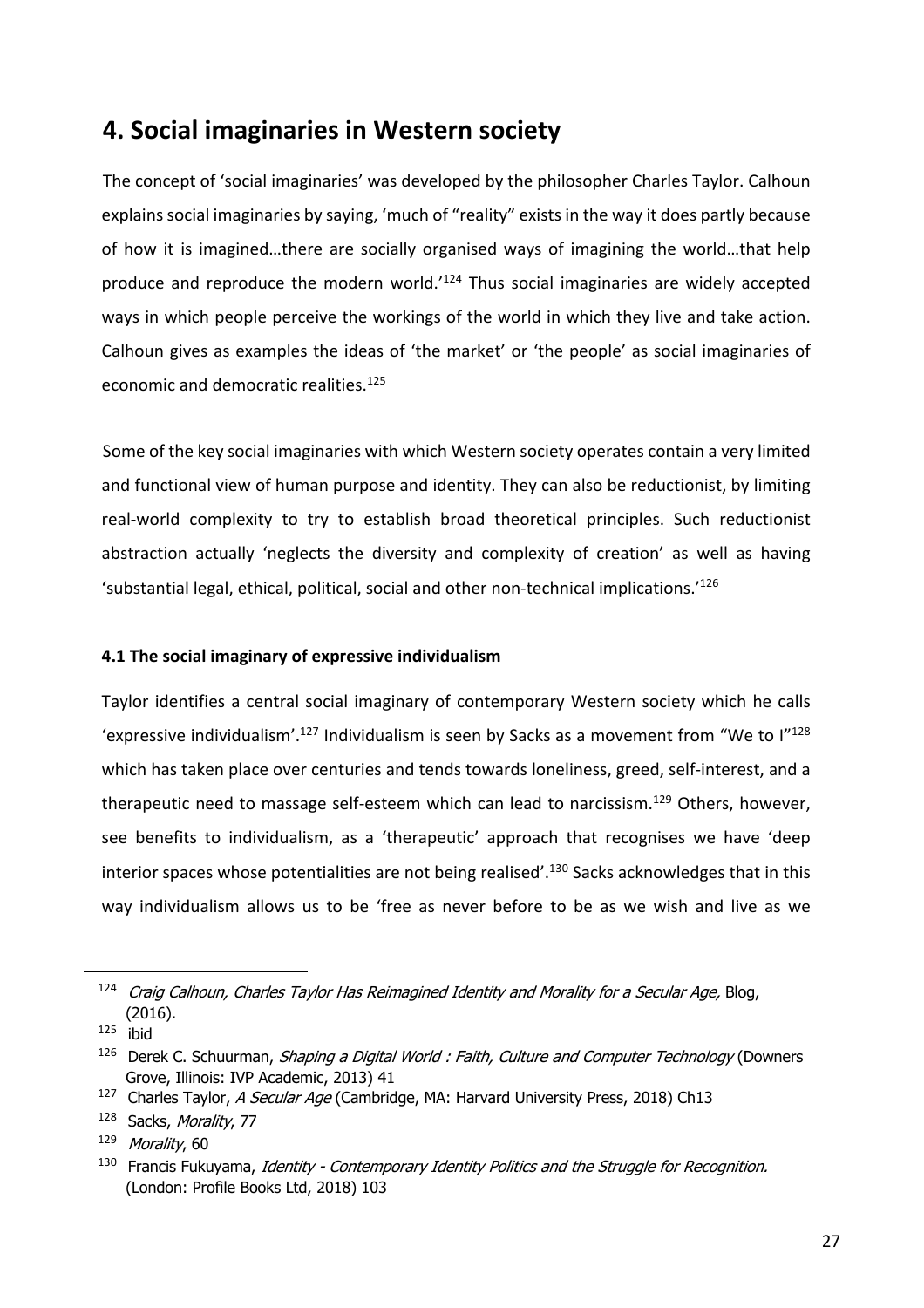choose',131 but notes the cautionary words of Charles Taylor who speaks of 'the spread of an outlook that makes self-fulfilment the major value in life and that seems to recognise few external moral demands or serious commitments to others.<sup>'132</sup>

Expressive individualism values 'authenticity' sometimes described as 'being true to yourself'. Tomlin argues that the 'cult of authenticity' is a symptom of a culture of self-absorption wherein people seek meaning in their inner self.<sup>133</sup> They believe that clues to their authentic self, 'are found in our strongest and loudest desires and longings. The overriding moral law, therefore, becomes about being true to that self.'134 This imaginary of the self-absorbed choosing self which seeks authenticity stands in stark contrast to the reality of the economic and technological identities which can be seen to be imposed on individuals within Western culture.

#### **4.2 The social imaginary of scientism**

Postman<sup>135</sup> stands on the shoulders of Heidegger and Ellul in his characterisation of present society as 'Technopoly', a state of culture and a state of mind which 'deifies technology' so the culture 'seeks its authorisation in technology, finds its satisfactions in technology, and takes its orders from technology.'136 This 'deification', which he calls 'scientism' believes:

1) that the methods of natural science can be applied to studying human behaviour, in social sciences and psychology.

2) that social science can generate specific principles for the effective organisation of society.

3) that 'faith in science is a sufficiently comprehensive belief system to provide meaning to life, foundations for morality, human flourishing and even immortality.'137

Postman denies the ability of science to do these things and believes that scientism fails to provide answers for people's search for moral authority as science 'has no more authority than

<sup>131</sup> Sacks, Morality, 35

<sup>132</sup> Morality, 35

<sup>&</sup>lt;sup>133</sup> Graham Tomlin, "Why 'Being Yourself' Is a Bad Idea," Premier Christianity 2021.

 $134$  ibid

<sup>&</sup>lt;sup>135</sup> Neil Postman, Technopoly - the Surrender of Culture to Technology (New York: Vintage, 1992)

<sup>136</sup> Technopoly, 71

<sup>137</sup> Technopoly, 147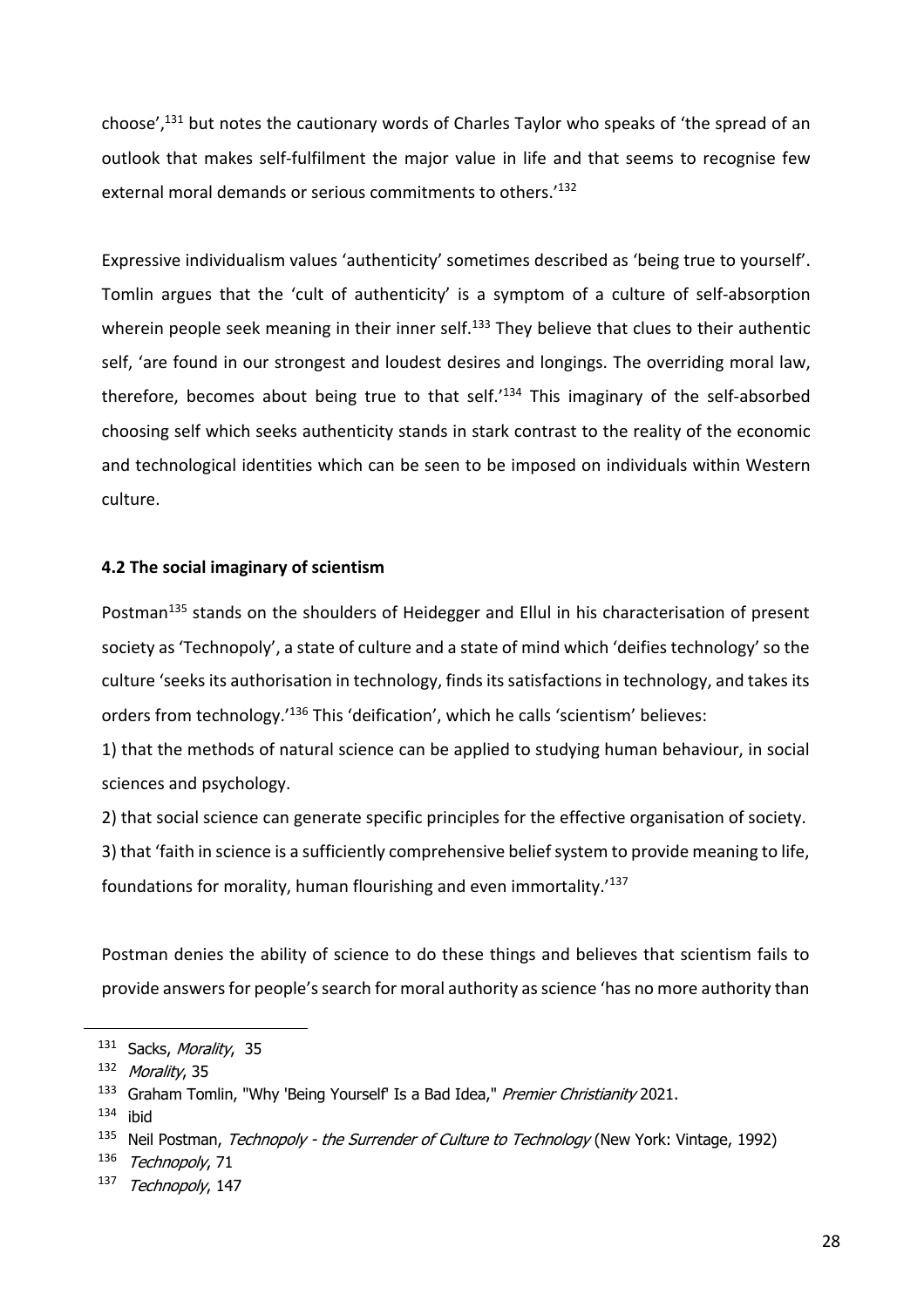you do or I do to establish…criteria as the "true" definition of "life", or of human state, or of personhood.'138

Christian philosopher J.P Moreland<sup>139</sup> describes Scientism as 'the air that we breathe' in Western culture.<sup>140</sup> Scientism operates to place Christian beliefs about life, knowledge, history, and reality outside our culture's plausibility structures. It also has caused defining shifts in how Western culture defines 'knowledge, truth, duty, virtue, freedom, and tolerance'.<sup>141</sup> These shifts limit conceptions of human identity and purpose as they relegate anything to do with religion or ethics to the margins as unquantifiable, relativistic personal faith. Writing about C.S. Lewis's seminal essay 'The Abolition of Man' Michael Matheson Miller<sup>142</sup> recognises that Scientism is a form of reductionism whose effects go far beyond science into politics, the arts, and human relationships. He says that 'Lewis argued that scientism and rationalism make things like justice, nobility, honesty, valor, courage, and compassion non-rational, and undermined the human capacity for greatness.'143

#### **4.3 The social imaginary of the supremacy of markets**

In Chapter 2 we identified two key projected economic impacts of 4IR - increased economic inequality and the threat of increasing and quite possibly mass unemployment. Such projections are predicated on a dominant economic theory that emphasises 'markets' as being the supreme (all-powerful and dominant) mechanism in the production and distribution of economic goods and services.

Such assumptions of purely market-driven economics are, however, under attack for being simplistic and reductionist. Aldred argues that 'from the 1950s onwards economists suffered from "physics envy" - a yearning to remake economics in the mould of a mathematical science

<sup>138</sup> Technopoly, 162

<sup>&</sup>lt;sup>139</sup> J P Moreland, *Scientism and Secularism* (Wheaton, Illinois: Crossway, 2018)

<sup>140</sup> Scientism, 31

<sup>&</sup>lt;sup>141</sup> Scientism, 33

 $142$  John G West, The Magician's Twin - C.S. Lewis on Science, Scientism, and Society (Seattle: Discovery Institute, 2012)

<sup>143</sup> Magician's Twin, 311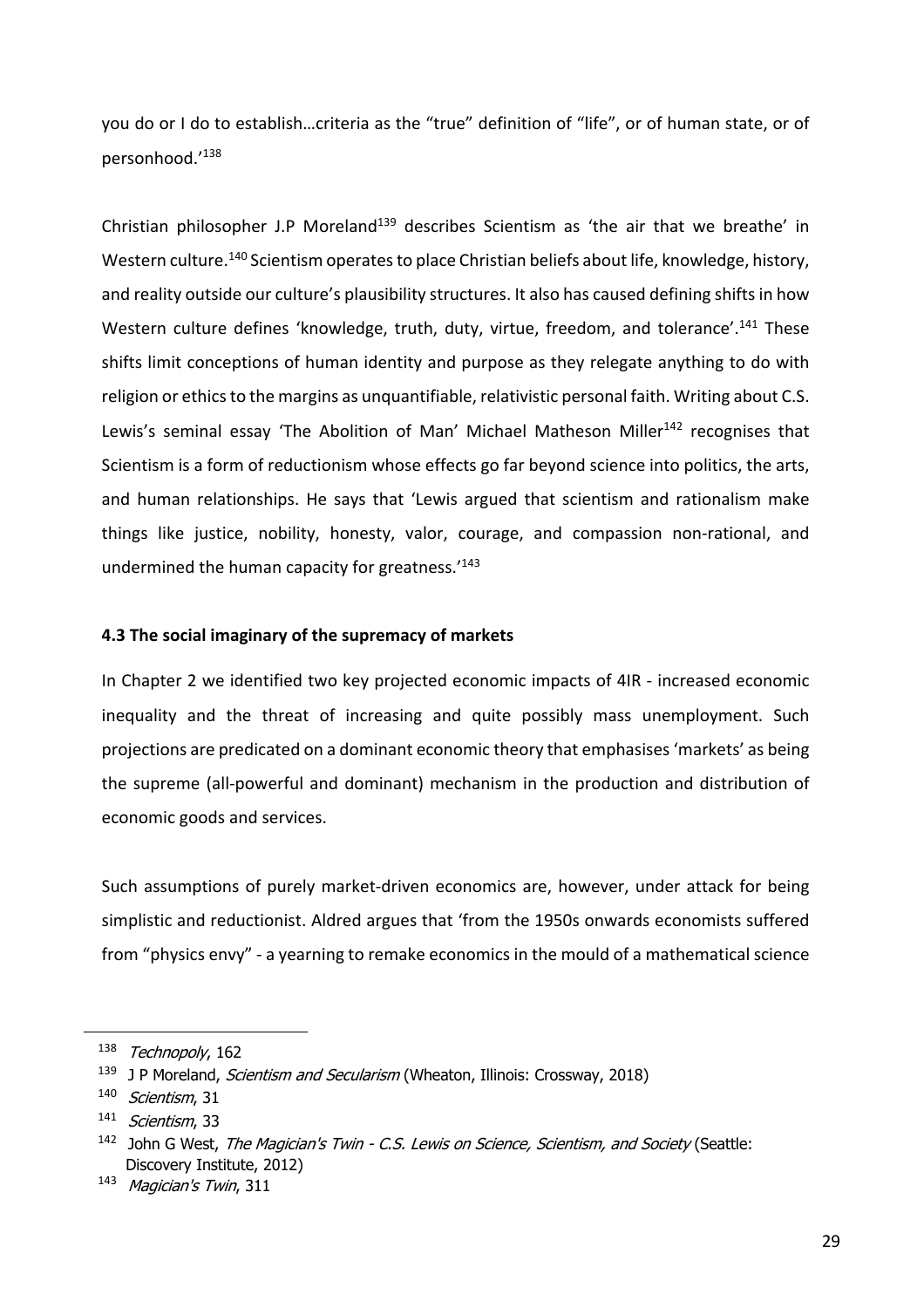like physics.<sup>'144</sup> Economists such as Frank Knight and Milton Friedman sought to use a theoretical figure of 'economic man' to explain the real world. Defined as a rational choosing individual with such unrealistic attributes as perfect knowledge and perfect foresight, 'economic man' is an example of reductive thinking. Although humankind is varied, complex, and changeable, to enable academic analysis a 'scientific' and unrealistic proxy is established. While the aim is to allow objective analysis, Aldred argues that reductive economic thinking simply evades ethical questioning as, in practice, 'political and ethical considerations are inescapable in economics...[so] much modern economics proceeds with a hidden political and ethical agenda but masquerades as an objective science.<sup>'145</sup> Other theoretical constructs of market economics, such as individualism,  $146$  the invisible hand,  $147$  and utilitarianism,  $148$  are also under attack, challenging the reductive nature of the market supremacy imaginary.

#### Human identity in the marketplace

Reductionist market thinking in turn produces reductive and alienating concepts of human identity. The most often referenced identity for humans in economic life is as 'consumers'. Raworth notes how throughout the twentieth century the 'word "consumer" steadily grew in public life, policy-making, and the media until it far outstripped the word "citizen".'149 This is significant because the means of expression of consumers are more limited than those of citizens. 'Citizens can address every aspect of cultural, social and economic life … consumers find expression only in the marketplace.'150

The principal activity of most human beings, work, is curiously 'a relatively minor subject in economics.'151 Human labour is typically regarded as a de-personalised factor of production human resource. Tanner identifies that the modern corporation, rather than prioritising human wellbeing, will tend to demand conformity in the form of total commitment and

<sup>144</sup> Aldred, Licence to Be Bad, 9

<sup>&</sup>lt;sup>145</sup> Licence to Be Bad, 10

<sup>&</sup>lt;sup>146</sup> Ha-Joon Chang, *Economics: The User's Guide* (London: Penguin Group, 2014) 176

<sup>&</sup>lt;sup>147</sup> Eve Poole, *Capitalism's Toxic Assumptions* (London: Bloomsbury Publishing, 2015) Ch2

<sup>148</sup> Toxic Assumptions, 61

<sup>&</sup>lt;sup>149</sup> Kate Raworth, *Doughnut Economics - Seven Ways to Think Like a 21st Century Economist* (London: Random House Business Books, 2017) 102

<sup>&</sup>lt;sup>150</sup> Doughnut Economics, 102 quoting Justin Lewis

<sup>151</sup> Chang, Economics, 348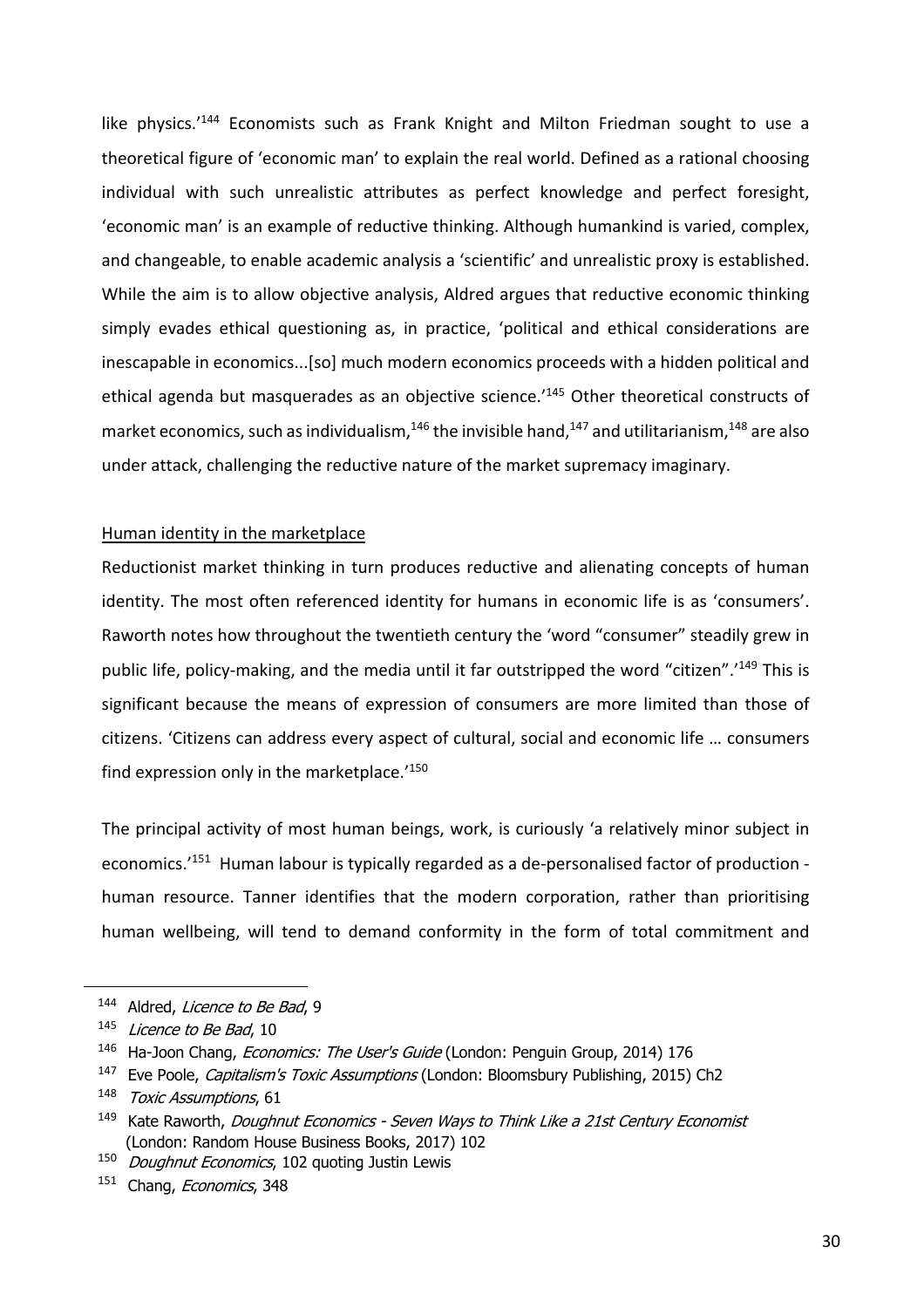personal self-sacrifice, so avoiding 'the lurking threat to productivity and profit of any disparity between what workers want and what companies want from them.'152 Heidegger's prediction that humanity itself becomes a 'standing reserve' in a technological society seems to be a reality.

These are not arguments against capitalism or markets in a proper economic context, but against a social imaginary, that seems almost an article of faith in business, policy-making, and popular thought, saying that exceedingly complex economic relationships can automatically be resolved for optimal human wellbeing because of a mystical process called 'the market'. The insidious penetration of this social imaginary within business and the financial markets has been highly damaging to human wellbeing and made questionable business practices largely immune from ethical comment.

#### **4.4 The social imaginary of the materialism of the human**

The social imaginary of scientism holds that is only the laws of science applied to material things which have explanatory value. Thus, in popular thought, $153$  the human body is an organic machine, for which the brain is the information storage and processing unit. Medical science is responsible for the preservation, repair, and enhancement of this frail machine to allow maximum opportunity for the continuation of human mental faculties. The advanced technologies of the future offer a new set of opportunities and prospects, not only for increasing the robustness and longevity of the human body but also for providing robotic or organic enhancement which will make it vastly more utilitarian. Ultimately, on this logic, technology may enable the creation of alternative machines for carrying the information storage and processing capabilities of the human brain.

There are, however, objections to this approach. The materialist model struggles to accommodate human consciousness which Rowan Williams identifies as being highly complex and central to all our thought and understanding of ourselves and others.<sup>154</sup> Scientific

<sup>&</sup>lt;sup>152</sup> Kathryn Tanner, Christianity and the New Spirit of Capitalism (Yale: Yale University Press, 2019) 70

<sup>&</sup>lt;sup>153</sup> Yuval Noah Harari, *Homo Deus* (London: Penguin Random House, 2017) provides a typical perspective.

<sup>154</sup> Williams, Being Human,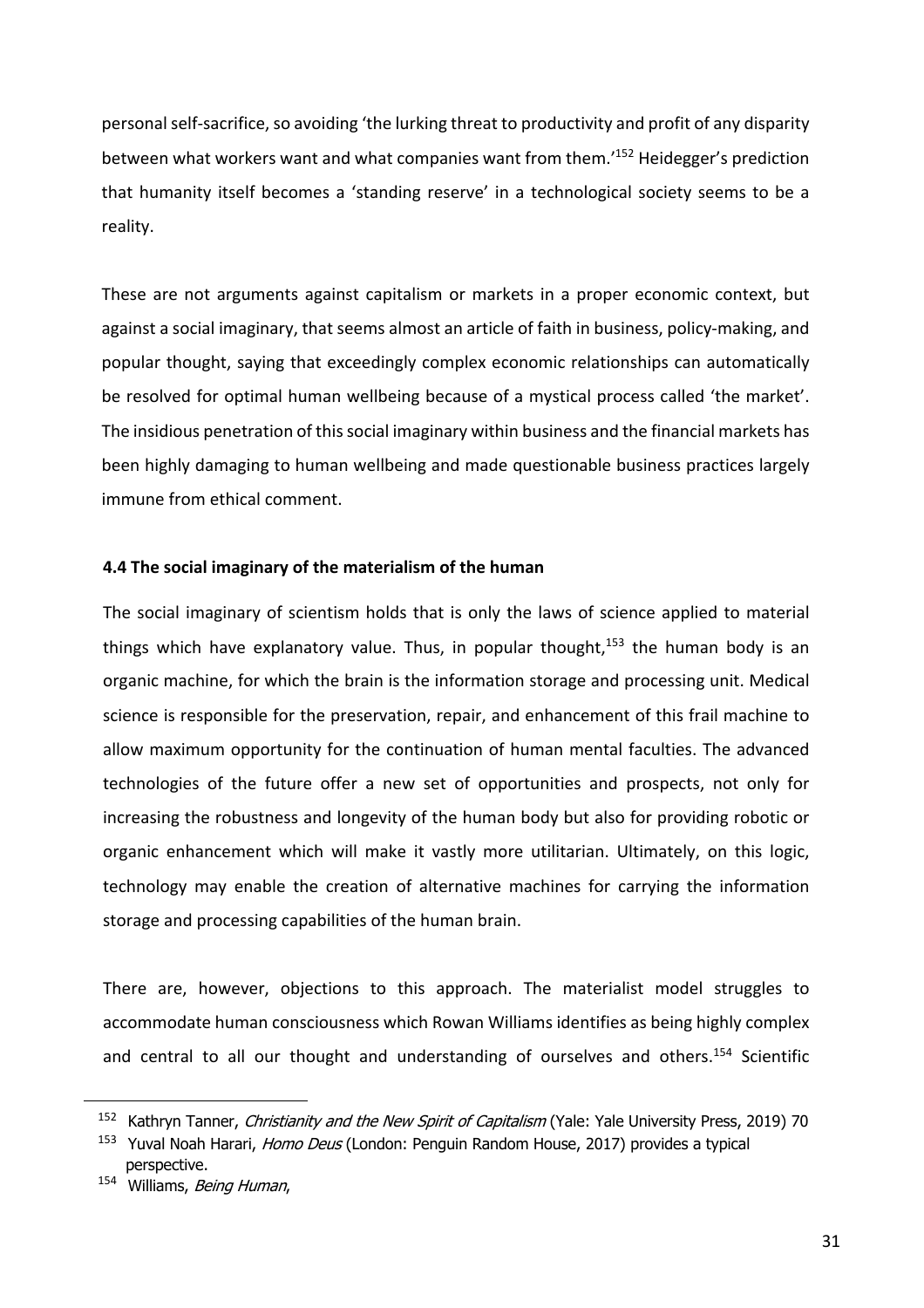materialists have suggested that consciousness is an illusion of the mind, possibly an evolutionarily convenient one.<sup>155</sup> Dirckx points out that this is an odd argument as consciousness 'undergirds even illusion' making Dennett's argument ultimately 'simply absurd as it makes it impossible to say anything at all.<sup>'156</sup> Consciousness is not the only problem with the materialistic idea that we 'are just our brains'. Another significant problem is that of free will. If the brain and human body are purely material, then the system is deterministic and free will is also an illusion. Everything must be contingent on prior causes, there is no room for an original idea or a freely decided action.<sup>157</sup> This becomes an ethical minefield, as in this line of thinking nobody is ultimately responsible for what they do.

Williams sees that scientific materialism applied to human beings and their identity is deeply reductive and he questions the motivations of those who press reductionist solutions to problems in complex systems.<sup>158</sup> By definition, a reductionist explanation can only be partial in a complex system. Given 'the fact that there are wholes whose capacities and properties are more than any of their parts, reductionism as a systematic, global principle is simply intellectually incoherent.'159

Transhumanist suggestions that human destiny and purpose is about striving to improve and replace a frail material body to gain immortality must be challenged as simplistic and inaccurate by those who believe that humanity's past, present, and future identities are as embodied and spiritual creatures that are part of a creation that God declared 'very good'.

#### **4.5 Summary - Social imaginaries in Western society and Church**

Charles Taylor's concept of 'social imaginaries' has been employed to identify how technology has already deeply influenced existing Western society. It has been argued that many of these imaginaries are 'scientistic', deifying technological methods and thereby marginalising

<sup>&</sup>lt;sup>155</sup> Sharon Dirckx, Am I Just My Brain (Epsom: The Good Book Company, 2019) 52 discusses Dennett's arguments.

<sup>156</sup> Just My Brain?, 53

<sup>&</sup>lt;sup>157</sup> *Just My Brain?*, Ch5

<sup>&</sup>lt;sup>158</sup> Williams, Being Human, 23

<sup>159</sup> Being Human, 21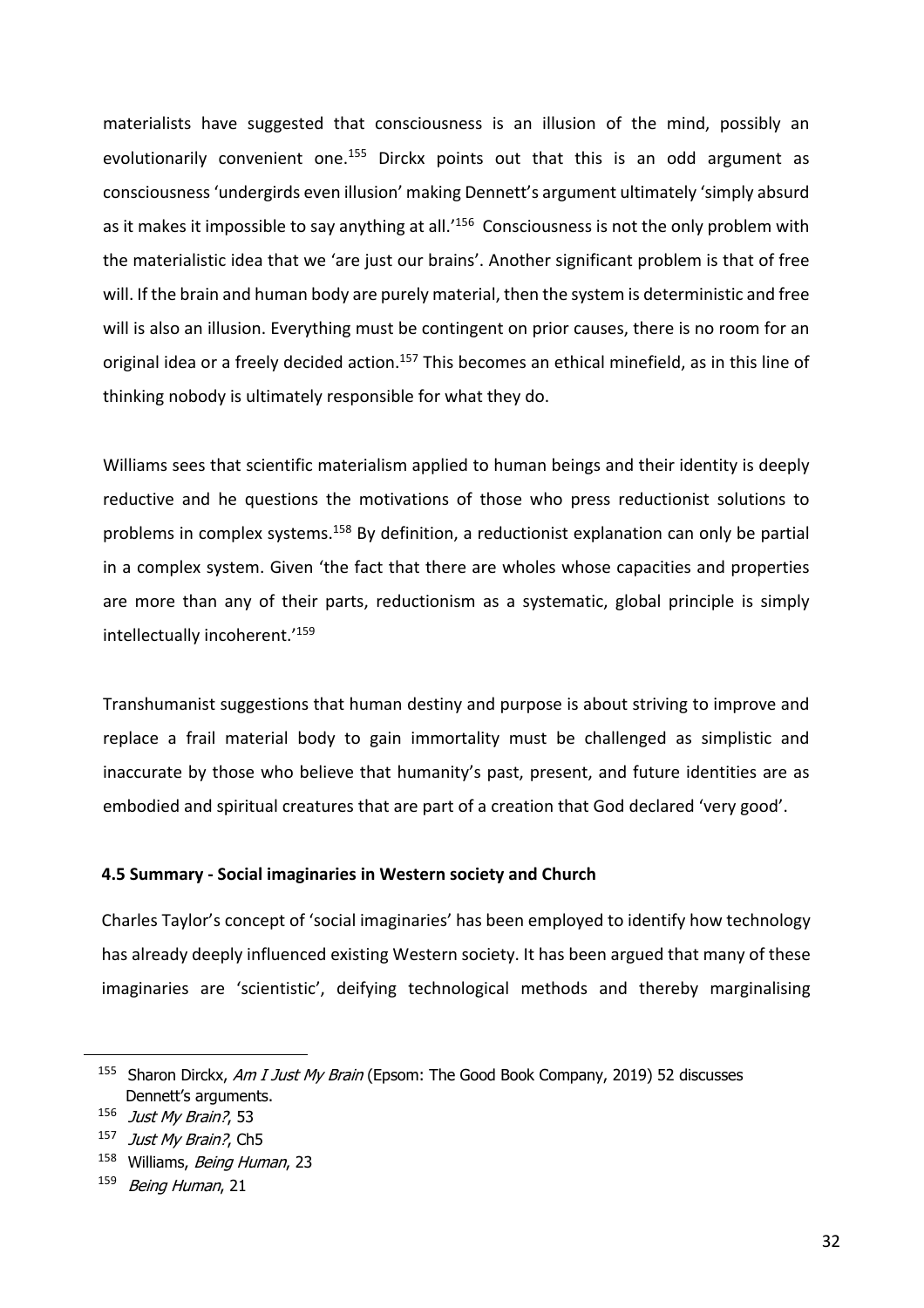religious, philosophical, and ethical accounts of reality. It is also argued that these imaginaries are typically reductionist, representing crude approximations to reality which ignore the complexities of both creation and society and in the process project simplistic, alienating, and vacuous identities on Western citizens.

The hegemony of these ways of thinking is not, however, confined to secular culture. Tomlin complains, following Ellul, of a lack of a distinctive Christian lifestyle in the modern Church<sup>160</sup> and others have similar concerns. Valerio sees expressive individualism within the Church when she points to increasing levels of 'self-absorption' in western Churches based on 'a contemporary theology that interiorises and individualises Christian faith…[seeing] a relationship with "the Lord" as a gateway to having one's needs met.' She calls this Therapeutic Christianity.161 Similarly, Dreher spots the therapeutic in the American Church in 'Moralistic Therapeutic Deism' which is 'mostly about improving one's self-esteem and subjective happiness.<sup>'162</sup> Wells makes a strong critique of a modern Christian approach which adopts a lifestyle consistent with secular Western values, having 'happy families, healthy careers and commendable contributions to general welfare', alongside which Christianity adds certain elements of wisdom teaching and self-discipline and a strong emphasis on personal religious experience which 'provides memorable moments of encounter with transcendent relationship'. Deep down he says, it is 'instrumentalising Christianity for something that's a false idea which is, in the end, a contradiction of the gospel. $163$ 

Against these tendencies to treat Christian faith as an additional interest in lifestyles defined by Western social imaginaries, the task of a missionary church is to remind its members of where their creational identity conflicts with potentially idolatrous social imaginaries of Western society, which must be dethroned to allow a life of Christian virtue to be developed.

<sup>160</sup> Tomlin, Provocative Church, 23

<sup>&</sup>lt;sup>161</sup> Ruth Valerio, Just Living - Faith and Community in an Age of Consumerism (London: Hodder and Stoughton, 2016) 143

<sup>&</sup>lt;sup>162</sup> Dreher, *Benedict Option*, 10

<sup>163</sup> Wells, Future That's Bigger, 44-45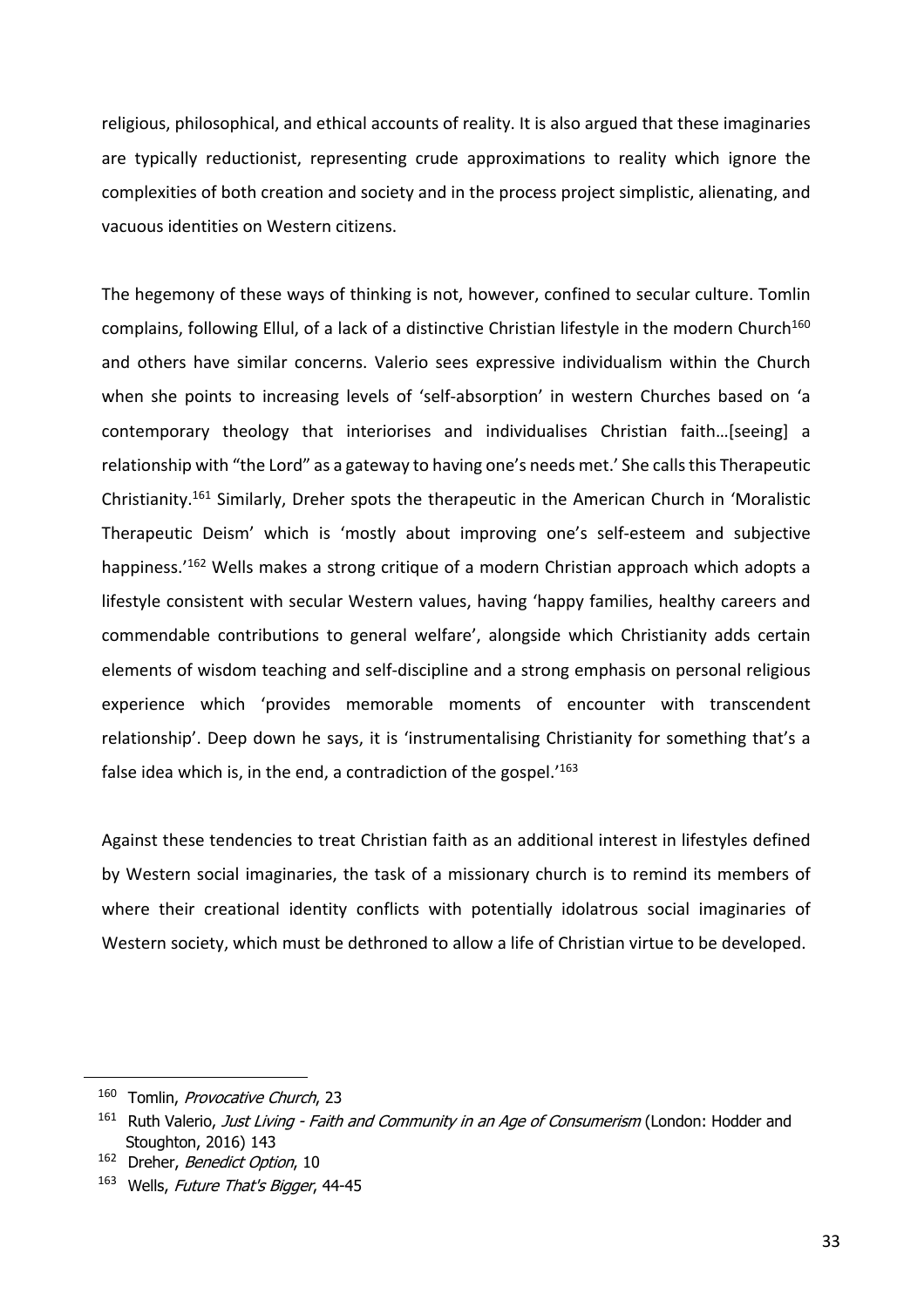# **5. Mission in an age of advanced technology**

Missional responses by individual Christians and the local and wider Church to visions of the impacts of advanced technology will build on the aspects of creational identity (priest, ruler, relationship, and creaturely embodiment) identified earlier as a fruitful foundation for mission. After addressing the issue of the Church's own culture, approaches in response to the key areas of challenge are suggested.

# **5.1 Church in Culture**

Tomlin's statement highlighting from Ellul 'what many feel is a long term weakness of the Church in the West - a failure to live in any distinctive or alternative way to the ways of life on offer in the wider culture<sup>'164</sup> is a major critique of the Western Church. This lack of Christian distinctive lifestyle reflects a failure to live out the ruler cultural aspects of the Church's core identity as a royal priesthood which should establish an alternative community whose culture contradicts the selfishness, greed, violence, and injustice of the society which has formed in the shadow of technology.

Tackling this issue would involve the Church in a tremendous alteration in its relationship with Western society. As James K A Smith points out, when the world is broken and violent 'the shape of...image-bearing will be cruciform.'<sup>165</sup> As the Church operates between Jesus' announcement of the Kingdom and the 'not yet' final consummation, Christian discipleship will involve 'following Jesus's perfect image-bearing as the New Adam, an image-bearing that was not triumphant conquering *of* the world but submissive suffering *for* the world.'166 Hauerwas and Willimon provide an image of the Church as a Christian colony within post-Christendom secular society, calling on members to be formed in virtue and describing them as 'resident aliens'.167 This description is a translation of *paroikoi168* as used in 1 Peter 2:11, an epistle with

<sup>&</sup>lt;sup>164</sup> Tomlin, *Provocative Church*, 23

<sup>&</sup>lt;sup>165</sup> James K.A. Smith, *Desiring the Kingdom - Worship, Worldview and Cultural Formation* (Grand Rapids: Baker Academic, 2009) 164

<sup>166</sup> Desiring the Kingdom, 164

<sup>&</sup>lt;sup>167</sup> Stanley Hauerwas and William H. Willimon, Resident Aliens: Life in the Christian Colony (Nashville: Abingdon Press, 1989)

*<sup>168</sup>* Karen H Jobes, 1 Peter (Grand Rapids: Baker Academic, 2005) 25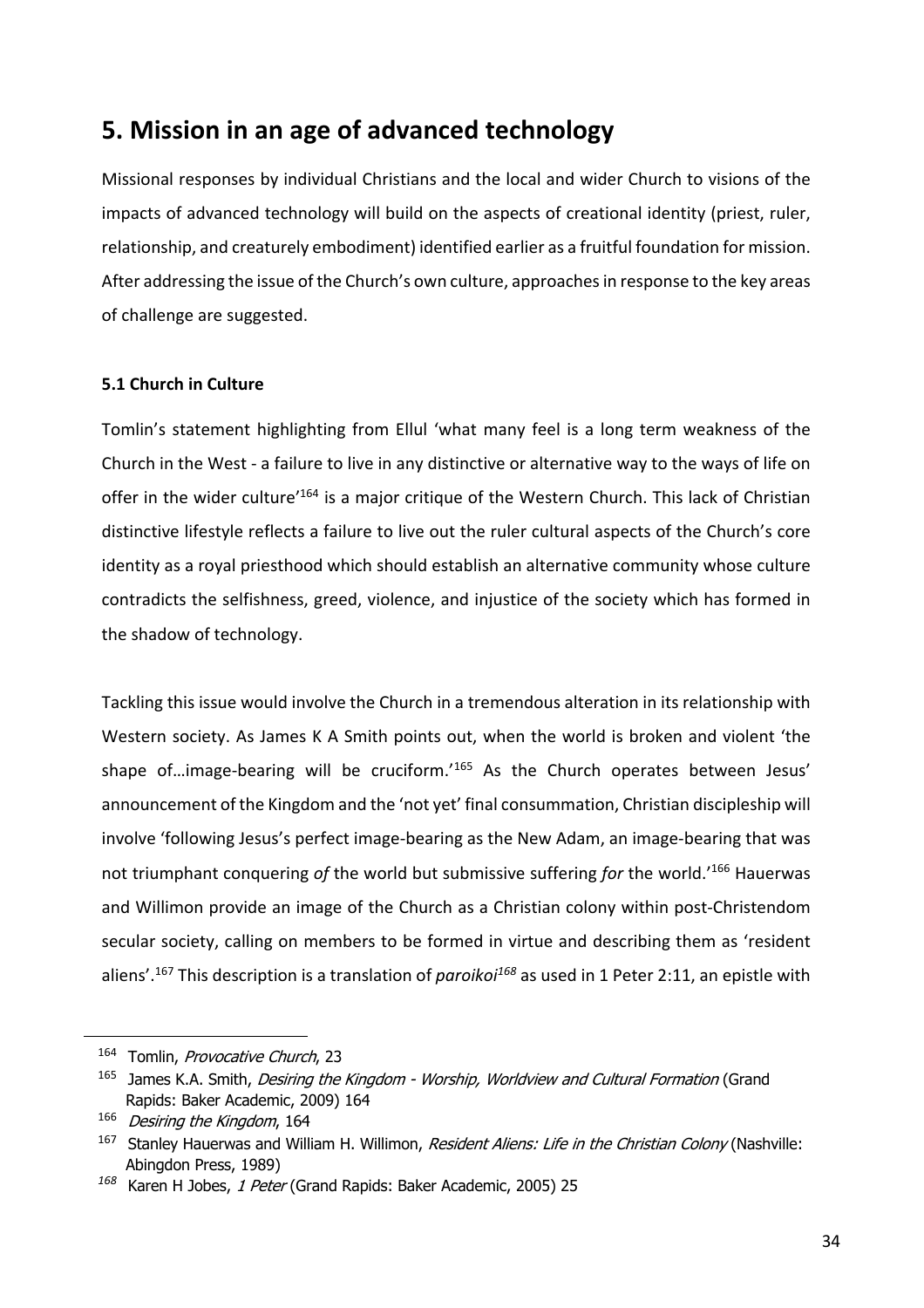themes that are strongly aligned to the arguments made in this thesis. Peter recognises his readers' creational identities and their link to the historic nation of Israel by describing them as a 'royal priesthood' (1 Peter 2:9). This distinctive identity is to result in distinctive ethics characterised by their holy personal conduct and by good works.<sup>169</sup> Hauerwas and Willimon remind us that the purpose of the Church's cultural role is the good news of the redemption of humanity:

The only way for the world to know that it is being redeemed is for the Church to point to the Redeemer by being a redeemed people. The way for the world to know that it needs redeeming, that it is broken and fallen, is for the Church to enable the world to strike hard against something which is an alternative to what the world offers.<sup>170</sup>

Making these choices to be an alternative cultural community through the rediscovery of the 'upside down' royal identity is crucial if the Church is to be a challenge in Western society. By working out the implications of being a royal priesthood, identifying how being a ruler as well as a priest generates an alternative community that contrasts with Western society, the Church can present this challenge to Western society and the social imaginaries that hold it captive.

The thesis understands the Church's mission as finding a foundation in the teleological aspects of human identity, being both *rulers* and *priests*, alongside the ontological aspects of being embodied creatures created for *relationship*. Roxburgh<sup>171</sup> has critiqued programmatic mission strategies such as the 'Church growth movement' or the 'natural Church development movement'. Echoing Rowan Williams, Roxburgh sees the route forward involving 'joining God' in his work within local communities. From the analysis in this thesis, it can be seen with hindsight that the strategies for mission which adorn the bookshelves of most pastors relied on the technocratic for some of their inspiration. Efficiency of organisation, clear objectives and measurability of outcomes, productivity of effort, and effective communication of vision, all are elements of technique, the mindset of the technological society. Roxburgh's approach aligns with Brock who, in the face of all-pervasive technological thinking, advocates co-

<sup>&</sup>lt;sup>169</sup> Dean Flemming, Why Mission? (Nashville: Abingdon Press, 2015) 100

<sup>&</sup>lt;sup>170</sup> Hauerwas and Willimon, Resident Aliens, 94

<sup>&</sup>lt;sup>171</sup> Alan Roxburgh, *Joining God, Remaking Church, Changing the World* (New York: Morehouse Publishing, 2015) Ch2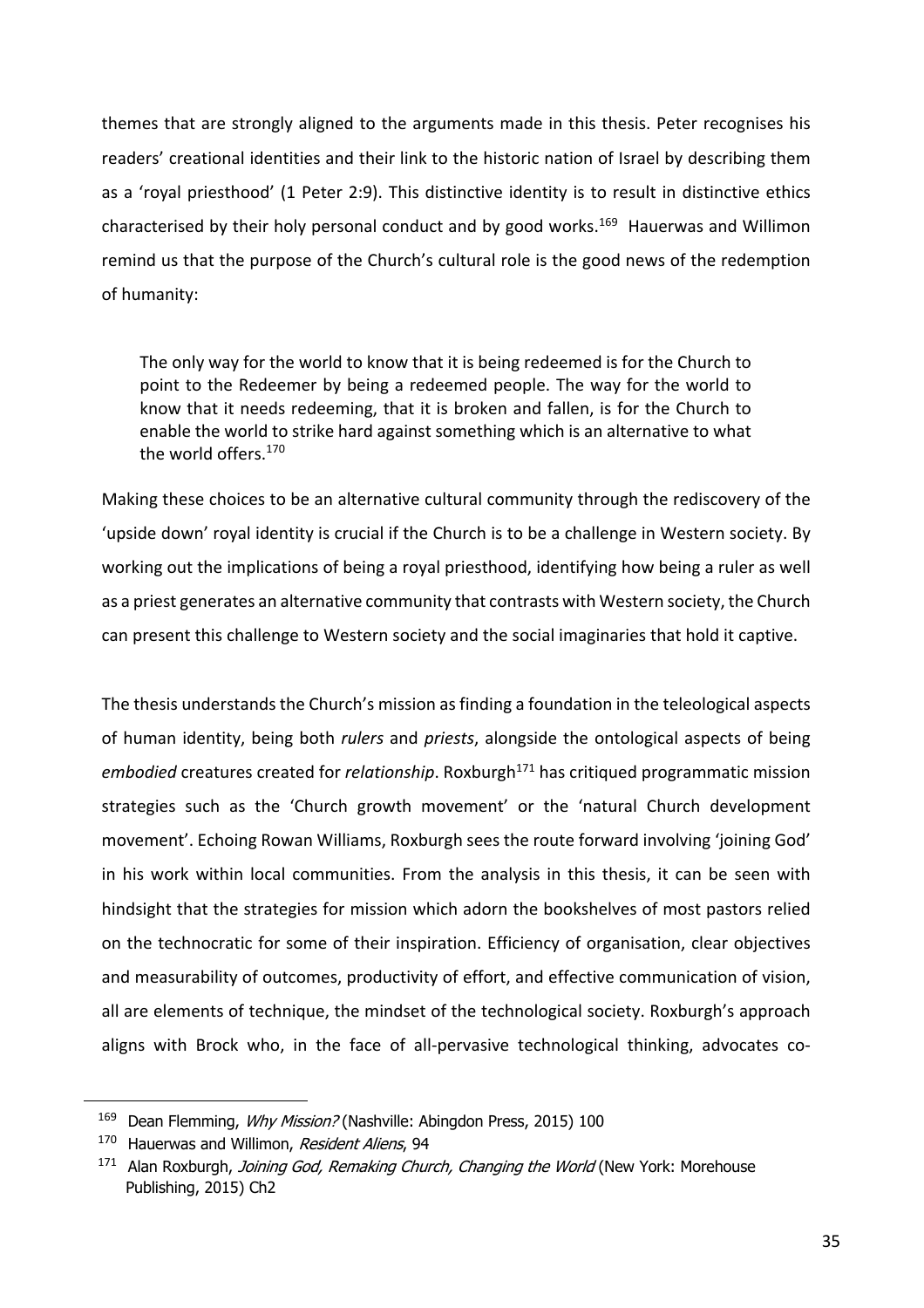operating with a living God 'who makes himself present' and whose voice we must 'more faithfully and insightfully listen for.<sup>'172</sup> This involves moment-by-moment engagement with technological society in the company of God, who is working for His glory. However, from the previous analysis, it can be seen how an understanding of biblical human identity can aid insight as the negative 4IR futures envisioned by some commentators are encountered in mission. The remainder of this paper will consider this encounter and the activity discussed will often draw on the potential missional activities associated with the priestly and ruler aspects of human identity identified in section 1.3, as well as the implications of embodiment and relationality in a technological world.

#### **5.2 Mission and the economic impacts of advanced technology**

#### Mission in the public square

Theological critique of economics is difficult territory as an 'economics is science' presumption in the Western mindset carries with it the associated scientistic implication that religion, morality, and justice have no voice in these matters. Christian organisations formed to speak into business issues often seem unwilling to challenge the supremacy of markets social imaginary which results in a weak 'we must try to be more ethical' type of critique,  $173$  rather than recognising that the economic theory underlying modern business, not only is suboptimal in delivering economic benefits across Western society but has also largely expunged any ethical reference from economic motivations. This results in such issues as authorising 'free-riding' as rational economic behaviour (thus for example legitimating corporate tax avoidance)174 and advocating markets as *the* way of dealing with issues of justice (for example by carbon trading as opposed to carbon pollution elimination).<sup>175</sup> Engaging more deeply in Christian critique of economic theory and systems would be a priestly activity of interpretation.

An unwillingness of government to mould economic policy to changing times is likely to lead to high unemployment and economic inequality resulting from the increasing robotisation of

<sup>172</sup> Brock, Christian Ethics, 168

<sup>&</sup>lt;sup>173</sup> E.g. Andrei Rogobete, *Ethics in Global Business - Building Moral Capitalism* (Oxford: The Centre for Enterprise, Markets and Ethics, 2016) and Heslam, "Plastic."

<sup>&</sup>lt;sup>174</sup> Aldred, *Licence to Be Bad*, Ch5

<sup>&</sup>lt;sup>175</sup> Licence to Be Bad, Ch3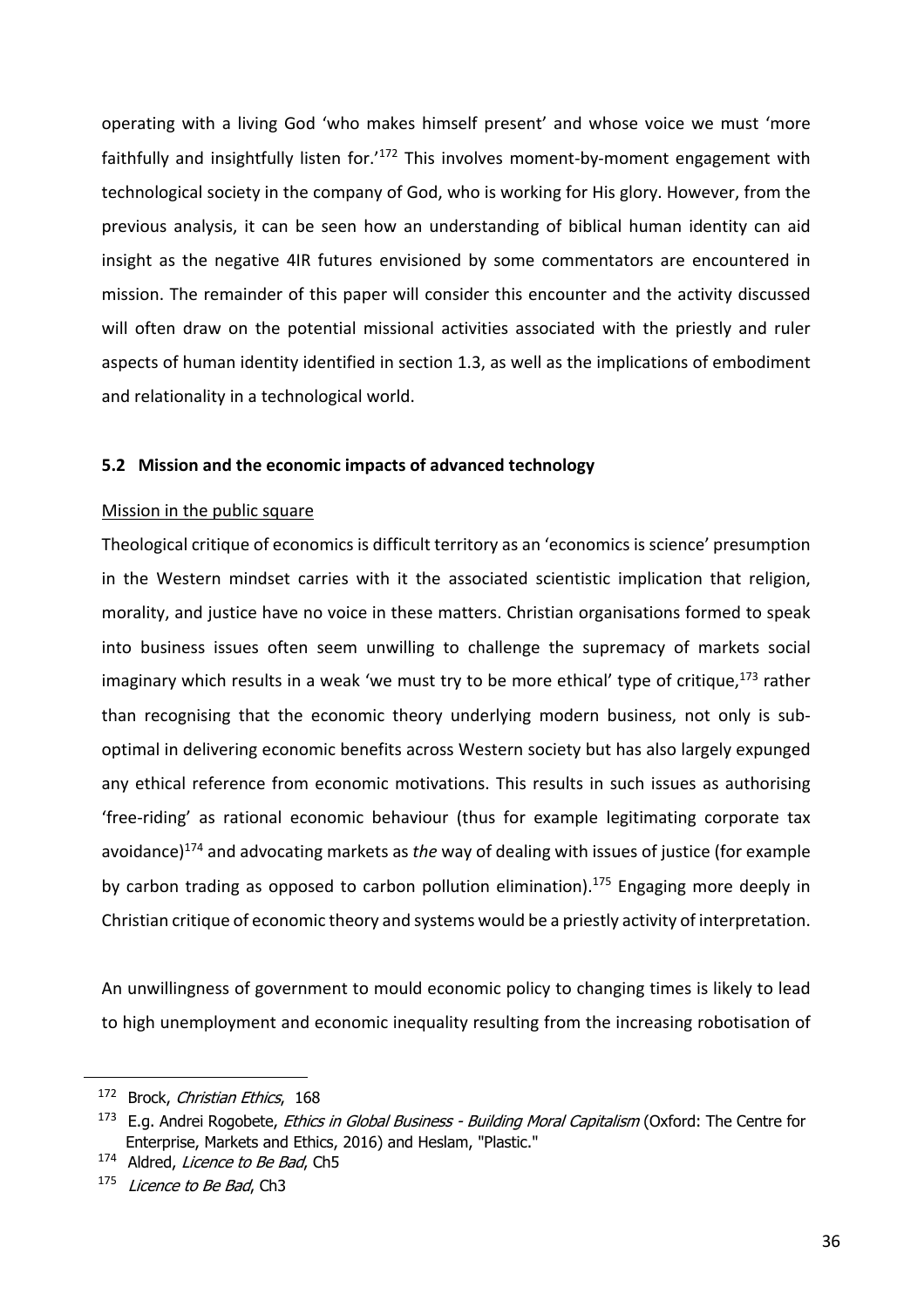human work. This might allow the proclamation of Christian perspectives of work and leisure which can critique inequality and the 'standing reserve' view of human labour and ecology. Loss of employment may cause disillusion with rationalist thinking and, rather than relying on government to provide humankind with new reasons for living, as Susskind suggests,  $176$  it could be the Church that stands ready in what we have identified as the priestly task of evangelism, proclaiming eternal hope and truth.

As a part of a ruler engagement with culture, the use of advanced technologies could be advocated to overcome some of the deficiencies in the operation of markets. Blockchain technologies or big data mining might be used to provide much better information about how revenues from the sales price of goods are shared among the factors of production in different countries. Similarly, publicly available telecommuting technology could allow personal scrutiny of factories in less developed nations by potential purchasers. Free markets can be effective, but their deification in a social imaginary is not justified when very often they are deeply mechanically flawed in their signalling ability, particularly around ethical and justice issues. This sort of marketing information activity could make them more efficient in responding to consumer concerns about justice.

Christians who seek to counter the reductionist and amoral economic social imaginaries in the public square in these ways will come from and be supported by local church communities who themselves have a central role in 4IR mission, to which we now turn.

#### Mission and local church community

Perhaps it is the economics of a church community that should most astonish the consumer society around us. The early church's intentional physical and economic care of their whole community and those pagans around their faith community had a great impact on their contemporaries (Acts2: 45-47). If economic hardship becomes more prevalent as robotisation progresses, then the opportunity for church communities to model their understanding of material things as gift increases, enabling genuine cultural witness. It is how we relate to and love one another *within* the church community that first demonstrates the alternative culture

<sup>&</sup>lt;sup>176</sup> Susskind, World without Work, 236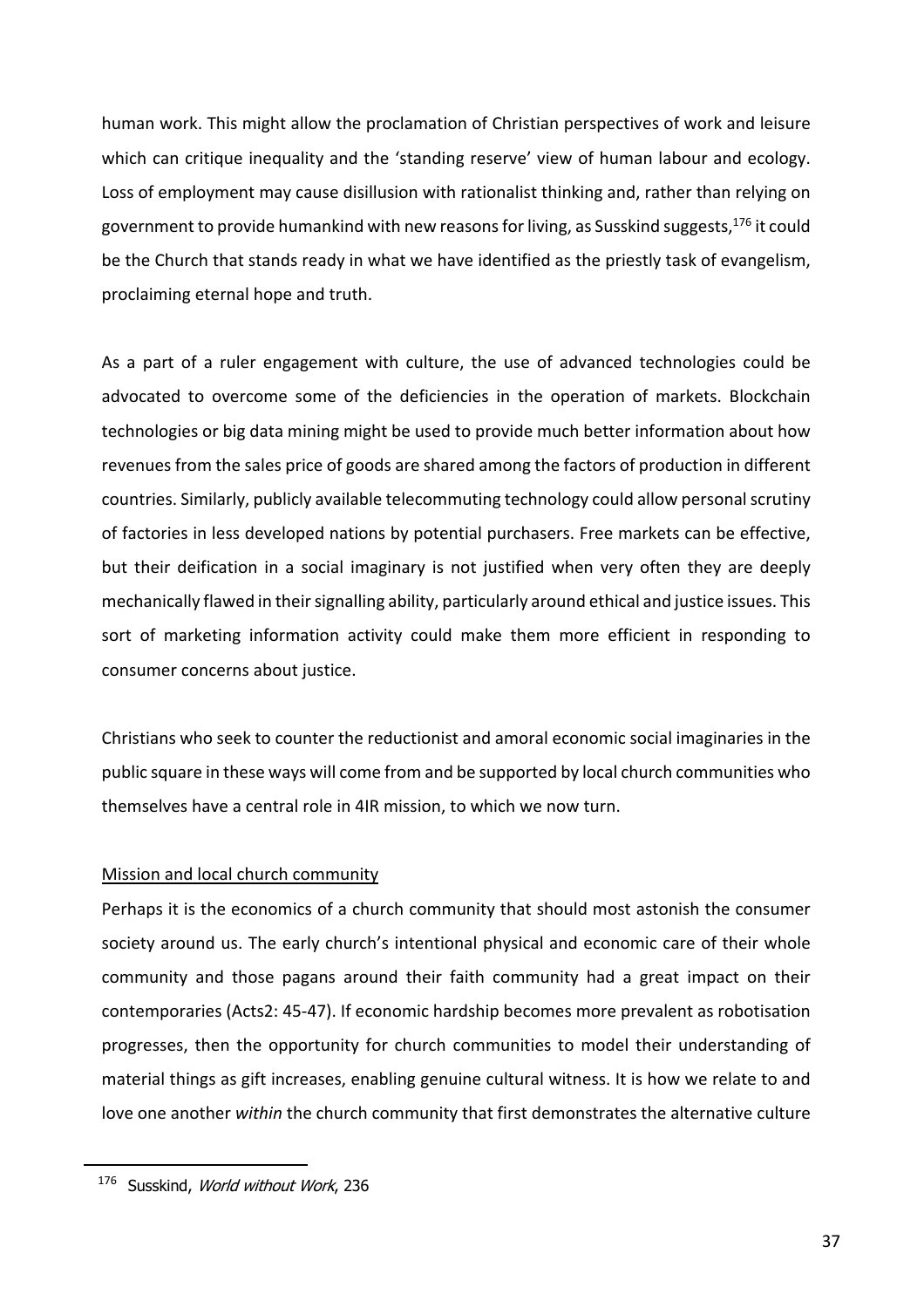to which Hauerwas and Willimon refer.

A church will also be able to demonstrate its theology of work and leisure in action within the church community and beyond to create social businesses, volunteer organisations, retraining activities, and debt counselling activities. These will allow churches to demonstrate the way the Kingdom of God sees work as an organic activity within creation, but also allows the Church to be a functional 'blessing' to its neighbouring community, using its identity as a body of culture-making rulers to extend 'the grace, generosity, and kindness of God' $177$  to its neighbours.

#### Mission as individuals

The call to personal holiness in 1 Peter 1:16 may not initially seem to be a missional call, yet personal integrity and honourable deeds will cause pagans to glorify God (1 Peter 2:12). Therefore, Christians reject expressive individualism in their economic lives by breaking away from the rhetorics of consumerism $178$ . Where they are in employment Christians will seek to be employed in ways that fulfil their creative vocations, and honour God by ethical and holistic business practices. They will avoid employment that regularly exposes them to the logic of the scientistic market imaginary, or which makes profit from speculative financialisation rather than genuine added value. If unemployed, they will understand that they are not defined by their lack of paid work but will seek opportunities to contribute to the work of their church communities.

As Christians live their lives of faith and mission in the context of the economic challenges of 4IR, listening for the God who speaks into their everyday lives, they will discover how their human identity as rulers and priests is relevant in working out their missional actions associated with economic 4IR impacts in their churches and their engagement in the public square.

<sup>177</sup> Tomlin, Widening Circle, 104

<sup>&</sup>lt;sup>178</sup> Mark Clavier, On Consumer Culture, Identity, Church and the Rhetorics of Delight, Reading Augustine (London: T&T Clark, 2019) Ch3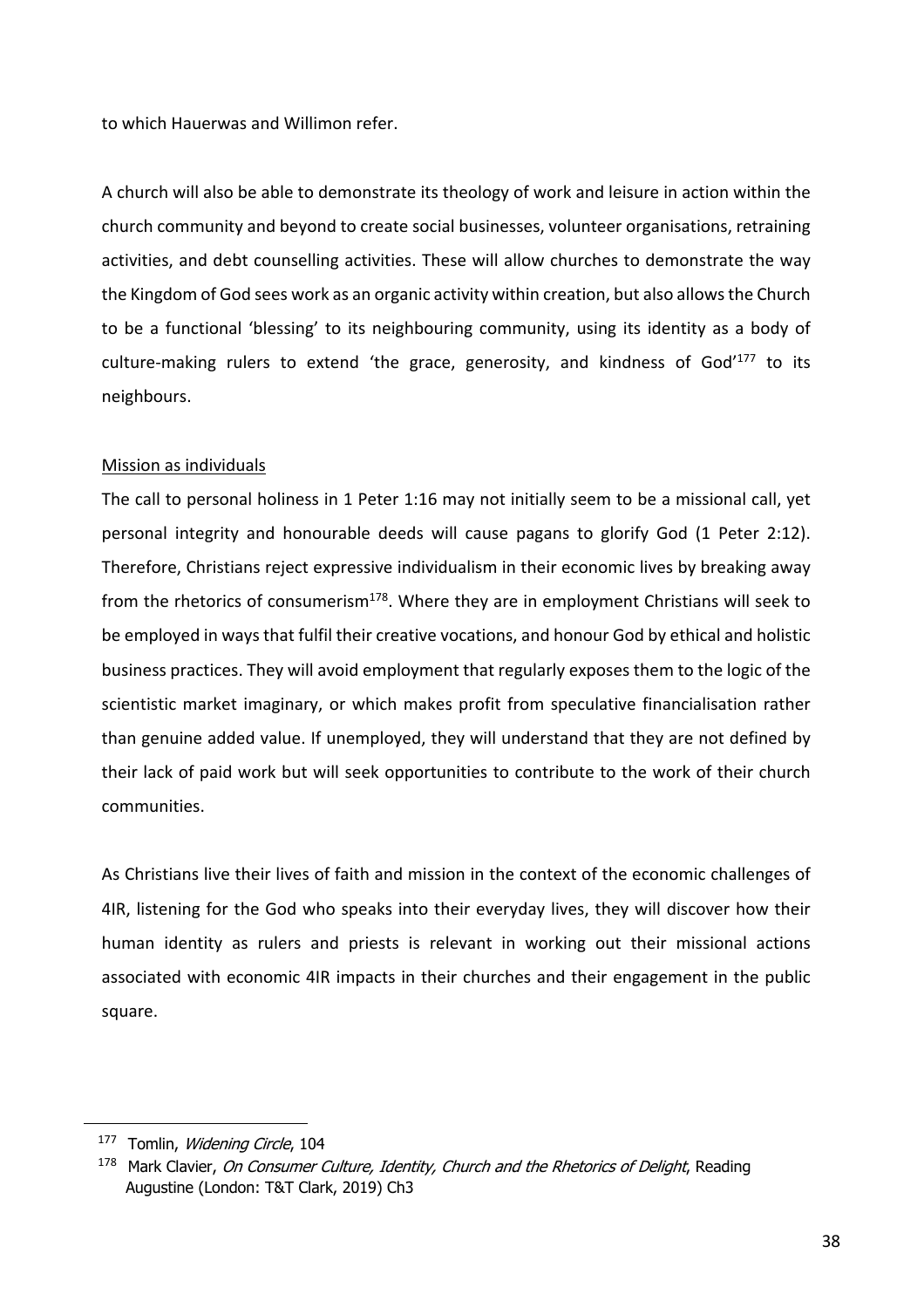#### **5.3 Mission and living in a technological society**

As individuals, Christians seek ways to break the chains of technological control in their lives. Wider missional responses to the challenges of advanced technology in Western society which are highlighted in section 2.2 of this thesis can be made by the local church in its community, and by the wider church in the public square.

#### Individual responses to the challenges of technological society

NT Wright sees Christian living involving the development of virtue, learning to live lives driven by faith, hope, and love, and characterised by the fruits of the spirit.<sup>179</sup> Dreher argues that technological devices can disrupt such living having the power to take away as well as giving, fragmenting our attention, and distracting our purposes, controlling our behaviour, and even re-modelling the operations of our brains<sup>180</sup>. The development of virtue is therefore assisted by breaking the control of technology in our lives through the development of habits that focus our attention, such as digital fasting.<sup>181</sup> Shatzer draws from the work of Conyers seeing the completion of Christian vocation as depending on being continually attentive to that vocation.<sup>182</sup> Technological devices, Shatzer argues, operate as agents of distraction to break Christians from attending to these core purposes. Shatzer also draws on the work of James K. Smith on cultural liturgies,<sup>183</sup> identifying many advanced digital technologies as liturgies of control, so that their habit-forming grip on our time and energy is negatively formational, so distracting from God.

Shatzer and Borgman offer a range of strategies for combating this unwanted formation. One is by the setting of boundaries, such as those outlined by Crouch in his book *The Tech-wise Family184* which advocates alternative habits, controlling the intrusion of technology into our lives. Another approach developed by Borgman is attention to what he calls 'focal things or

<sup>179</sup> Wright, Virtue Reborn,

<sup>&</sup>lt;sup>180</sup> Referencing Carr, The Shallows,

<sup>&</sup>lt;sup>181</sup> Dreher, Benedict Option, 226

<sup>182</sup> Shatzer, Transhumanism, 32-33

<sup>183</sup> Transhumanism, 25

*<sup>184</sup>* Andy Crouch, The Tech-Wise Family: Everyday Steps for Putting Technology in Its Proper Place (Grand Rapids MI: Baker Books, 2017)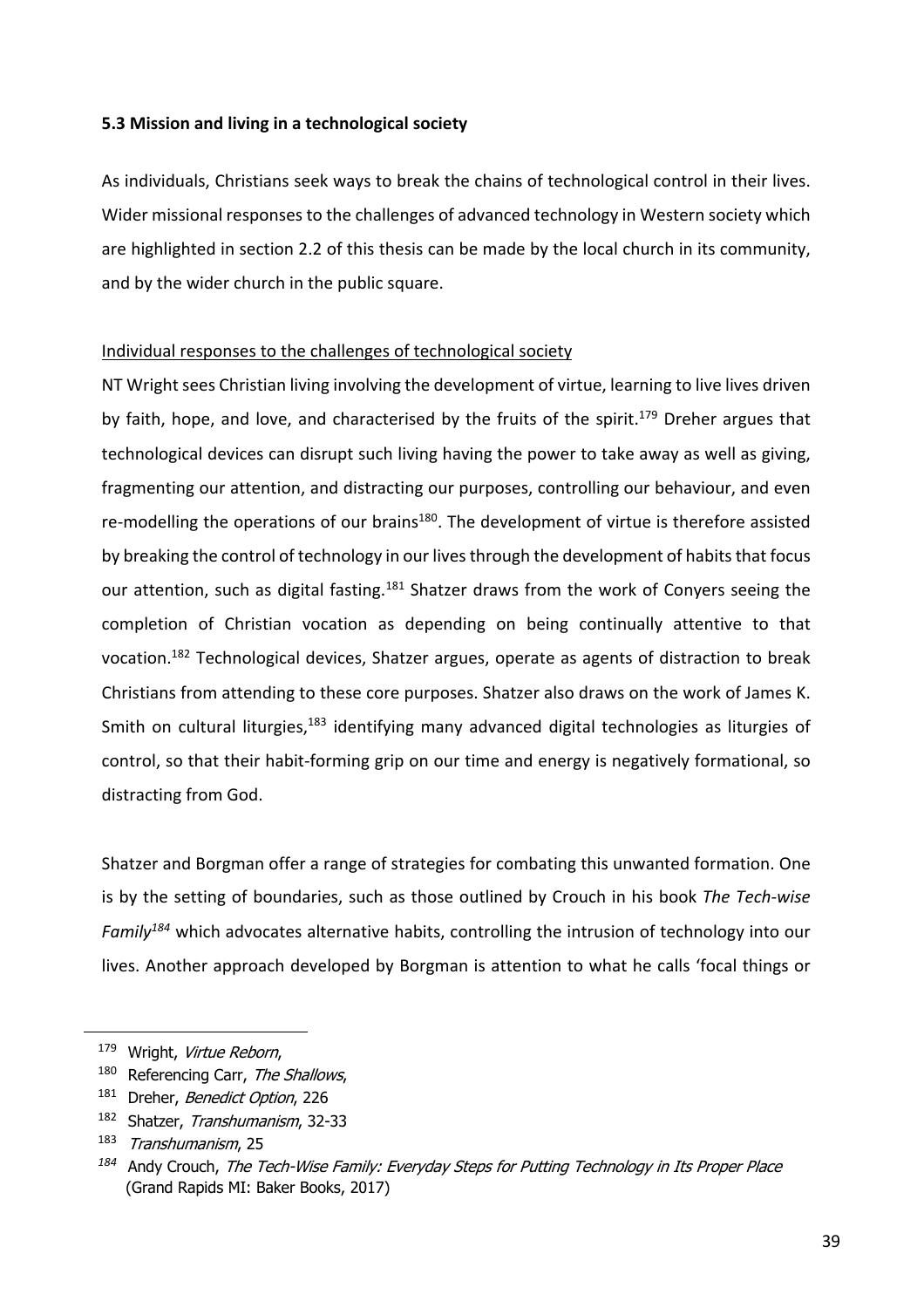practices' which are 'the crucial counterforces to technology understood as a form of culture'.<sup>185</sup> Focal things and practices might include exploring wilderness, running, music, and the culture of the table. Shatzer also emphasises the importance of the culture of the table, linking it with practice of communion.<sup>186</sup> He calls attention to the importance of a sense of place, of neighbours, and relationships.<sup>187</sup> All these things are designed to break the hegemony of technology over our attention and our lives, to give us space to think, to pray, to contemplate and to be formed in ways that allow us to access and exercise our creational identities. The ontological aspects of identity, embodiment, and relationality are highly relevant in this discussion of Borgman and Shatzer's recommendations for breaking the liturgies of control around technology. All their recommendations involve embodied engagement with persons or with nature, the former exercising our relationality in person to person contact and the latter enjoying our creaturely unity in creation and the expressiveness of our embodiment. All potentially damaging engagements with technology can be critiqued and their impacts countered by conscious safeguarding of these two core elements of human identity.

Brock, however, seems unconvinced that any 'counter-disciplines' can be effective, seeing the grip of technological ways of thinking in Western society as being far too strong.<sup>188</sup> He is suspicious of technological assessments which ask, 'How far can we go?' and rejects moral theology which is defined in terms of setting moral rules or prescriptions. He seeks a 'much more dynamic account of the Christian moral life' which allows human action that acknowledges and co-operates with a living God 'who makes himself present'. The question then becomes 'How, as members of technological societies, can we more faithfully and insightfully listen for the voice of the living God, given our misdirected desires and misinformed reason.'189 Brock has been criticised for lacking practicality in the outworking of his 'eloquent statements of the concepts<sup>'190</sup> and it is true that, having rejected attempts at technological

<sup>&</sup>lt;sup>185</sup> Albert Borgman, Power Failure: Christianity in the Culture of Technology (Grand Rapids Brazos Press, 2003) 22

<sup>186</sup> Shatzer, Transhumanism, 153-154

<sup>187</sup> Transhumanism, Ch 7&8

<sup>188</sup> Brock, Christian Ethics, 174

<sup>&</sup>lt;sup>189</sup> Christian Ethics, 168

<sup>&</sup>lt;sup>190</sup> David W. Gill, "Christian Ethics in a Technological Age," Journal of Christian Ethics, no. Spr/Summ 2013 (2013).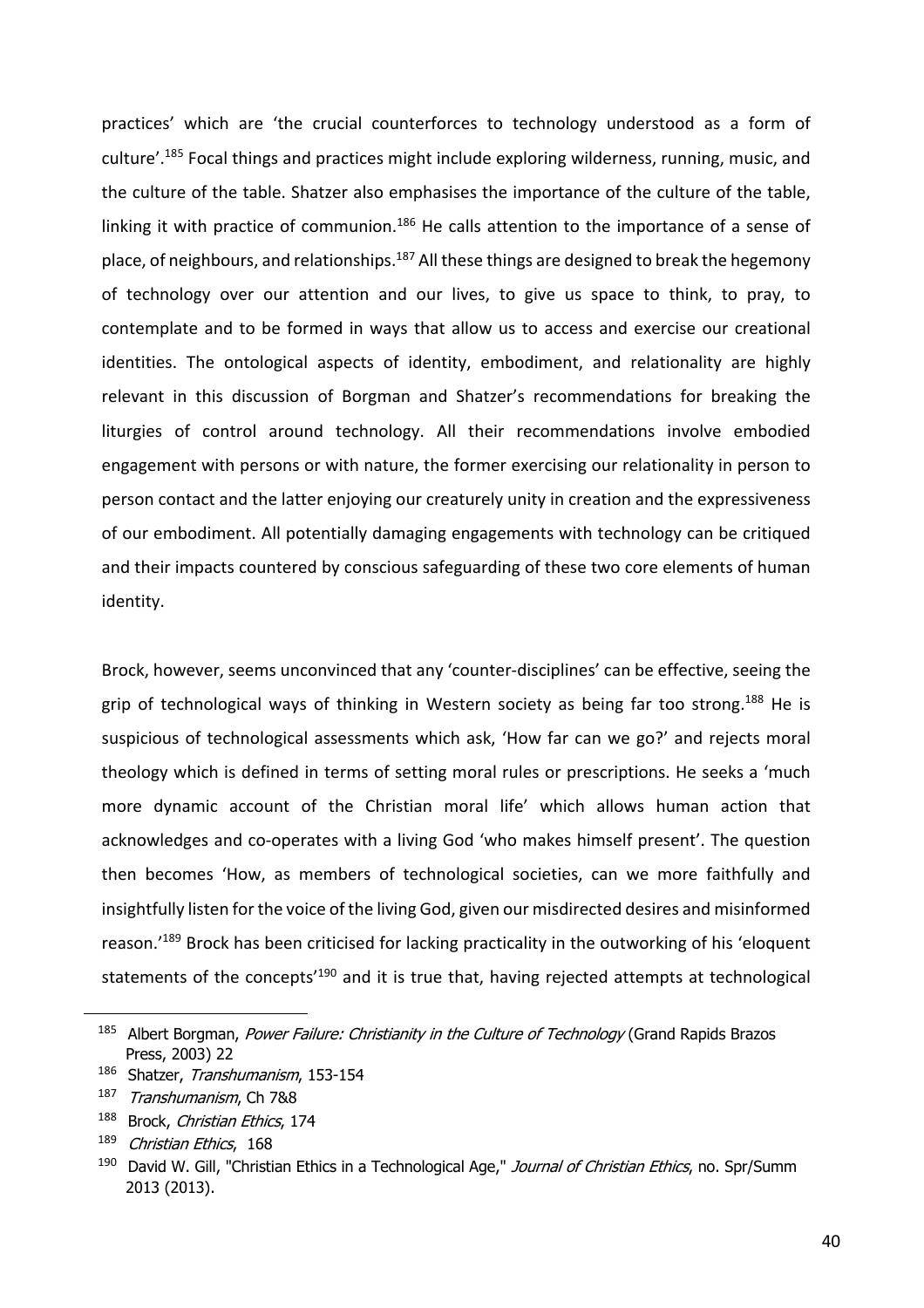assessment as inadequate, he is left with more general theological principles. However, this is not grounds to reject his thinking. After all, his argument is in part that we are so in the thrall of technological thinking that we struggle to conceive of any other way. While Brock is probably right that the counter-disciplines of Borgman, Shatzer, and others are not game-changers, they are, nevertheless, habitual reminders that we are in danger of relinquishing control of our time, faculties, and behaviour to our technology. We must make this a subject for our prayer, study, and contemplation thereby rejecting the reductionist and alienating identity of being 'data subjects' imposed by technology on humans and seeking to retain our agency in any formative decision making. In this way, we can continue to focus on our personal discipleship towards a holiness which can be missional witness.

Humanity's creational identity as rulers, the makers of culture and cultural change, imposes great responsibility as transformative technologies, such as AI and biotechnology, approach. Christians employed in such development and implementation may have to make weighty personal decisions about speaking up about moral issues in such development. Individual Christians will need courage, confidence, and support from their church communities to make necessary moral stands as they fulfil their role as royal culture makers, holding back chaos. Such individuals also need to show judgment in their choice of the career path in which they employ their God-given skills. Tough decisions on career options and the use of their talents will be required by Christians in many branches of advanced technology.

#### Local Church responses to the challenges of technological society

A major role of the Church in its response to the impacts of advanced technology will be to provide the teaching, pastoral care, and community support for individuals working through the issues of personal response highlighted in the section above. Small groups and discipleship classes can spend time considering the impact of technology on personal discipleship and will support members tackling workplace ethical difficulties. The Church might also provide advice and guidance in its neighbouring community about the control of technology in the home and personal lives, running classes for parents and families, including the subject in school assemblies and other points of contact with families.

The Church must undertake its priestly tasks of worship, intercession, and evangelism with an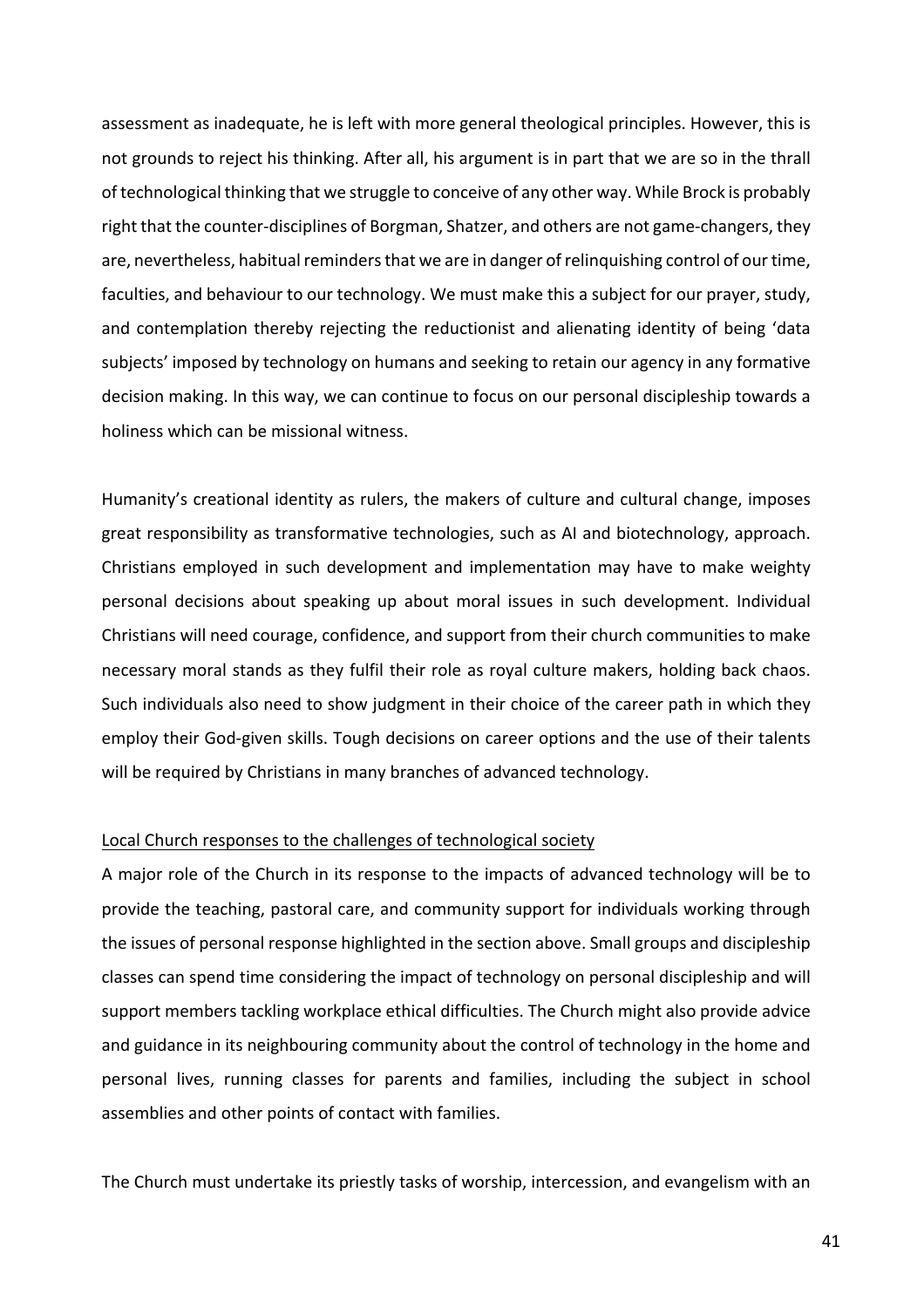understanding of the context of living in a society which is ever more bound by the technological. Individuals and wider society need to be released from corrupted social imaginaries and to experience the freedom which comes, not from the belief that we are free to choose, but from the understanding that we will know true freedom when we submit to serve.

#### Addressing issues of 4IR technology in the public square.

There is a role for the Church in priestly mode to help society think through the moral implications of the use of AI and biotechnology. Ord's concern about the immaturity of human moral thought to control the power of 4IR technologies is telling,  $191$  and there may be a turn back to the Church's moral authority, as scientism fails to provide moral answers to the challenges that 4IR poses. Ord's suggestion that technologies should be postponed until their control is clear should be taken seriously by the Church and form part of public debate.<sup>192</sup> Scientism has a presumption that technological progress should be unhindered, and the Church might provide serious ethical perspectives to encourage debate on the issue.

Similarly, there is a role for the Church in addressing the concerns of Zuboff about surveillance capitalism. The level of potential influence of commercial organisations over the behaviour of individuals and groups is a cause for concern about which Christian comment would be valuable. Also, the deferral to social media moguls to decide what voices can and cannot be heard in social media space should provoke public debate<sup>193</sup>. Zuboff is particularly concerned by behaviourist manipulation pioneered by B.E. Skinner and knowingly utilised by the likes of Facebook and Google to alter data subject's behaviour.<sup>194</sup> Such approaches can be resisted by Christians in the public square, but also interventions need to be handled with a Christian mindset.<sup>195</sup> A balance must always be maintained - in the battle against the controlling aspects of technology it is important to remember the truths that Christians proclaim, not just what

<sup>&</sup>lt;sup>191</sup> Ord, Precipice, 206

<sup>192</sup> Precipice, 191

<sup>&</sup>lt;sup>193</sup> Naomi Klein, "Naomi Klein: How Big Tech Helps India Target Climate Activists," Guardian 2021.

<sup>&</sup>lt;sup>194</sup> Zuboff, Age of Surveillance Capitalism, 12

<sup>&</sup>lt;sup>195</sup> "Surveillance Capitalism, Autonomy, and the Death of Privacy," Theos, 2020, accessed 08/07/2021, 2021, https://www.theosthinktank.co.uk/comment/2020/10/02/surveillance-capitalism-andautonomy.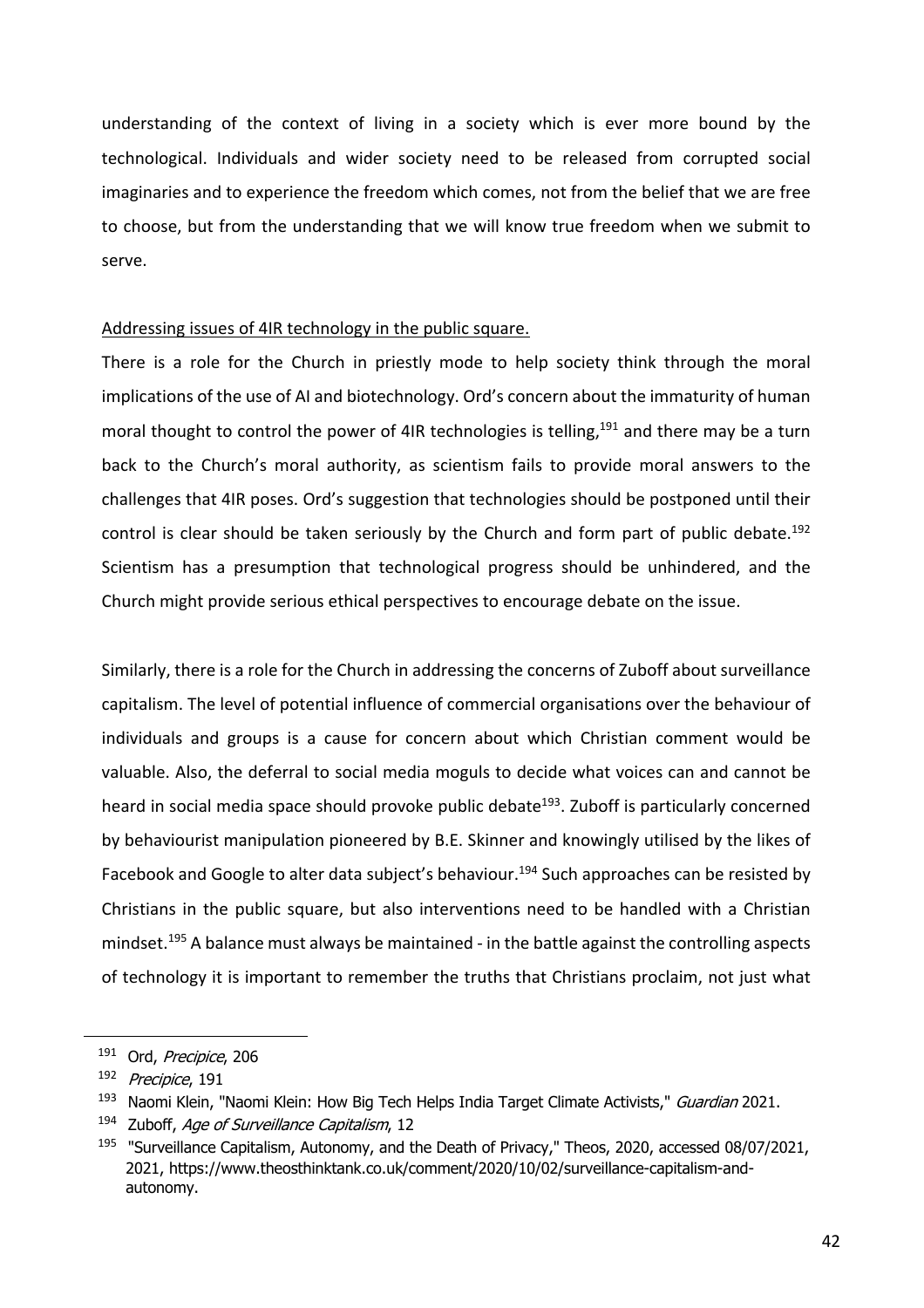we are against.

#### **5.4 Relationship, embodiment, and transhumanism**

Missional responses on issues such as human enhancement and transhumanism will rest more heavily on the ontological identities of humankind, identified as relationality and embodiment, than on the teleological identities. Subjects such as robot relationships, human enhancement, cyborgisation, and transhumanism, require Christians to have a critical framework for apologetics and to support their personal decision-making. Relational and embodiment aspects of human identity and the associated concept of personhood are key to building such a framework.

#### Machine relationships

The I-thou nature of relationships between persons provides a framework boundary for understanding relationships with machines. Just as animals fail to meet the boundary conditions for personhood, so do machines, although the difference is that machines can be programmed to mimic personhood.<sup>196</sup> The human tendency to anthropomorphise the inanimate helps this adoption. At core, however, the question needs to be asked, is the thing I am engaging with a 'thou' or an 'it'? There is a warning here about the cyborgisation of the human which involves the application of robotic, AI, and other technologies to the human body. Peters suggests that cyborisation erases the lines between humans and machines and while it 'begins by overcoming biological limits [it] leads to finally abolishing biological humanity completely.<sup>'197</sup> On Zimmerman's definition of personhood, which includes embodiment, incremental cyborgisation will lead to the point at which a cyborg ceases to be a person.

#### Human enhancement

A survey in 2016 explored the reaction of Americans to various human enhancements<sup>198</sup> and

<sup>&</sup>lt;sup>196</sup> Cameron, The Robots Are Coming, Ch10

<sup>&</sup>lt;sup>197</sup> Ted Peters, "Imago Dei, DNA, and the Transhuman Way," Theology and Science 16 (2018). 7

<sup>&</sup>lt;sup>198</sup> "The Religious Divide on Views of Technologies That Would 'Enhance' Human Beings," Pew Research Centre, 2016, accessed 24/03/2021, https://www.pewresearch.org/facttank/2016/07/29/the-religious-divide-on-views-of-technologies-that-would-enhance-human-beings/.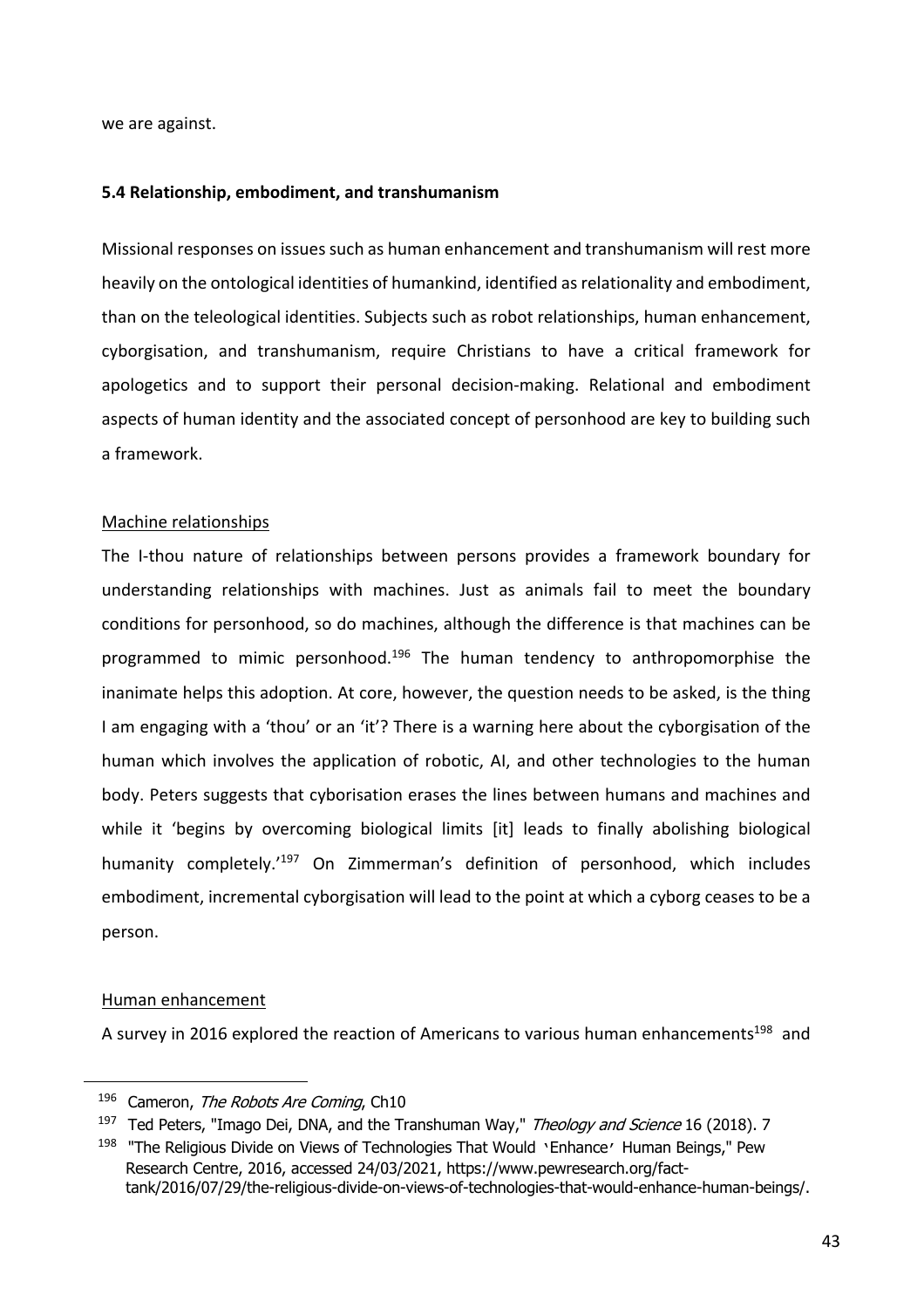it suggests that many Christians automatically put the human biological nature off-limits to enhancement through biotechnology. Is this, however, a sensible theological approach? It could be objected that the human person is already malleable to its environment; various technologies can cause physical changes in the brain and human bodies can adjust to changes in environment (such as altitude and climate). McKenny suggests that non-intentional alterations to human biological nature through natural processes are accepted by Christians as God working in his creation. Could not, everything else being equal, intentional human intervention in that nature equally be God at work through creaturely agency?<sup>199</sup> This is a point well made, and many interventions such as preventative drugs and vaccines are already widely accepted intentional interventions, but the answer must be hedged around by questions about instrumentalisation and objectification of the human by such a process. The motivation behind an intentional intervention is crucial. Brock notes that the 'materialism of the human' way of thinking has greatly increased instrumentalisation of the body by encouraging a conviction that 'the body is not me'. The 'me' lies in the authentic self, particularly in questions of gender identity which influence wider thinking. McKenny qualifies his own argument by noting that 'although…biological nature…[is] not in principle instrumentalised or objectified by intentional biological changes' any enhancement would subject persons to 'norms of measurability, efficiency, and predictability [that are] societal values that prize manageability and productivity, values that may affect our perceptions and judgments of the good of our biological nature.<sup>'200</sup> Keeping motivations virtuous is therefore difficult as the values of scientistic technological thinking inevitably intervene, quite apart from more selfish human motivations.

Peters is rather more blunt, reminding his readers that 'the world within which we live is fallen' and 'the only human being… is the sinful human being, and no amount of technology will fix this within history.'201 As we will see, in the context of transhumanism the motivation for human enhancement is unequivocally sinful, but even in other contexts proposed human enhancement must be subjected to the deepest scrutiny on intentional and unintentional

<sup>&</sup>lt;sup>199</sup> Gerald McKenny, "Human Nature and Biotechnical Enhancement: Some Theological Considerations," Studies in Christian Ethics 32 (2019). 233

<sup>200</sup> "Human Nature." 236

<sup>&</sup>lt;sup>201</sup> Peters, "The Transhuman Way." 6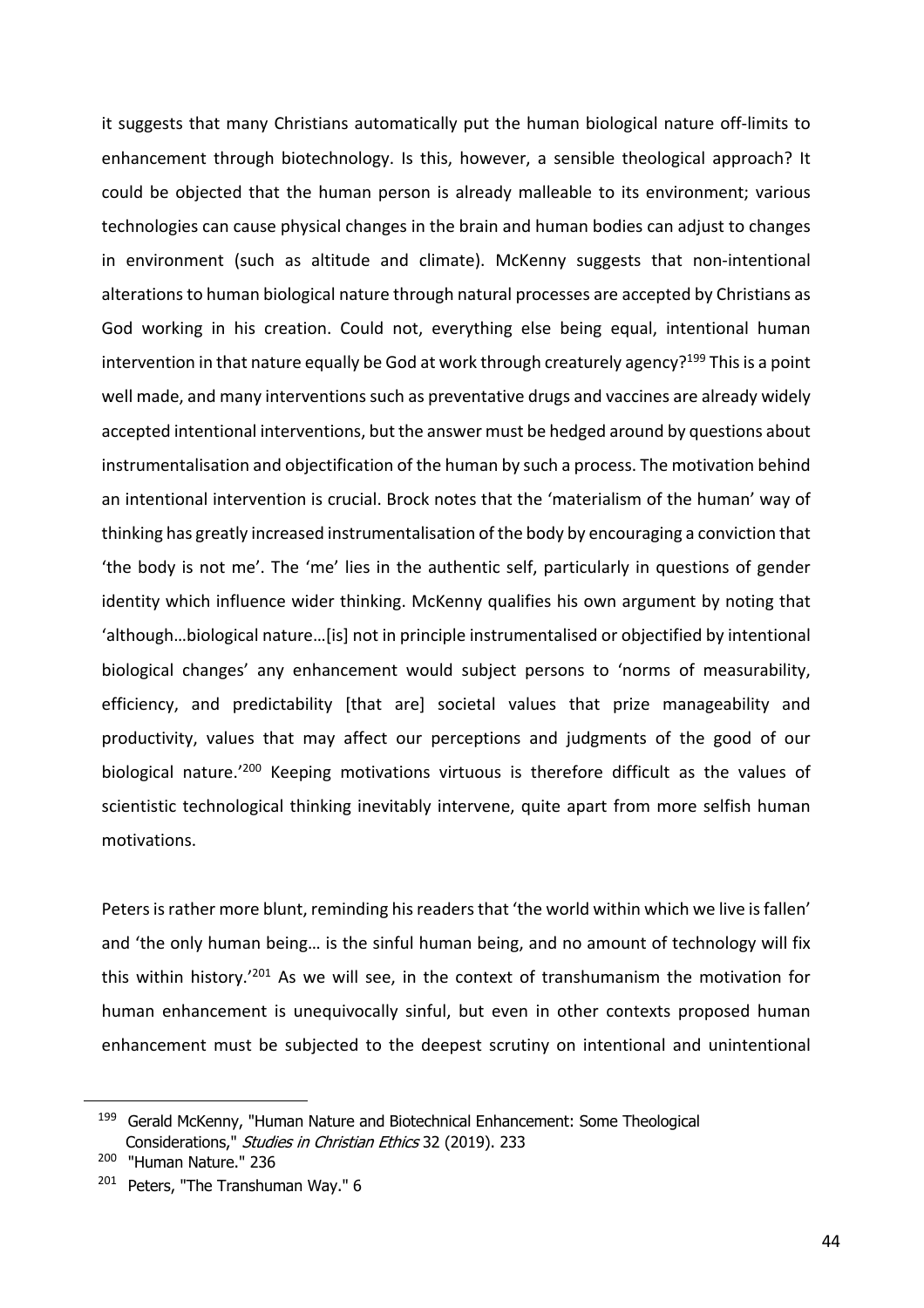motivation.

#### Transhumanism

Transhumanism is 'an entirely future-orientated ideology that advocates for human technological enhancement…indicat[ing] an unhappiness with the present state of the human being and instead focuses on how the human being is or ought to be transformed entirely now and in the future.<sup>'202</sup> Theologians often draw a comparison between the goals of transhumanism and the Christian eschatological hope of new creation. Many see both as an approach to deification, indeed the popular secular book *Homo Deus<sup>203</sup>* recognises the transhumanist goal as being to use technology to turn humans into gods. Christian concepts of deification are more complex and differ between the Eastern and Western churches. In the West, many would prefer the term sanctification in which, through the action of the Spirit in the Christian's faithful living, growth in Christlikeness is enabled but only in the age to come will this process be completed. Moltmann's distinction between the future as *adventus,* that which comes from ahead and *futurum*, that which has its roots in the present is helpful here. Christian hope is *adventus,* our hope is in the person who is coming to bring the future, while the transhumanist hope is *futurum* resting firmly on present knowledge projected forward into the future 204

Burdett notes some central tenets of transhumanism:205

1. Transhumanists deny the reality of death as a feature of human existence.

2. Human beings' lived bodily experience is a secondary, and in most cases expendable, aspect of human experience.

3. Most transhumanists proclaim transcendence in terms of self-transcendence in the sense that humanity's greatest wishes will come true and there will be no limit on their desires or will.

<sup>&</sup>lt;sup>202</sup> Michael Burdett and Victoria Lorrimar, "Creatures Bound for Glory: Biotechnical Enhancement and Visions of Human Flourishing," Studies in Christian Ethics 32 (2019). 243

*<sup>203</sup>* Harari, Homo Deus,

<sup>&</sup>lt;sup>204</sup> Burdett and Lorrimar, "Creatures Bound for Glory." 252

<sup>&</sup>lt;sup>205</sup> Michael Burdett, *Eschatology and the Technological Future* (New York: Routledge, 2015) 239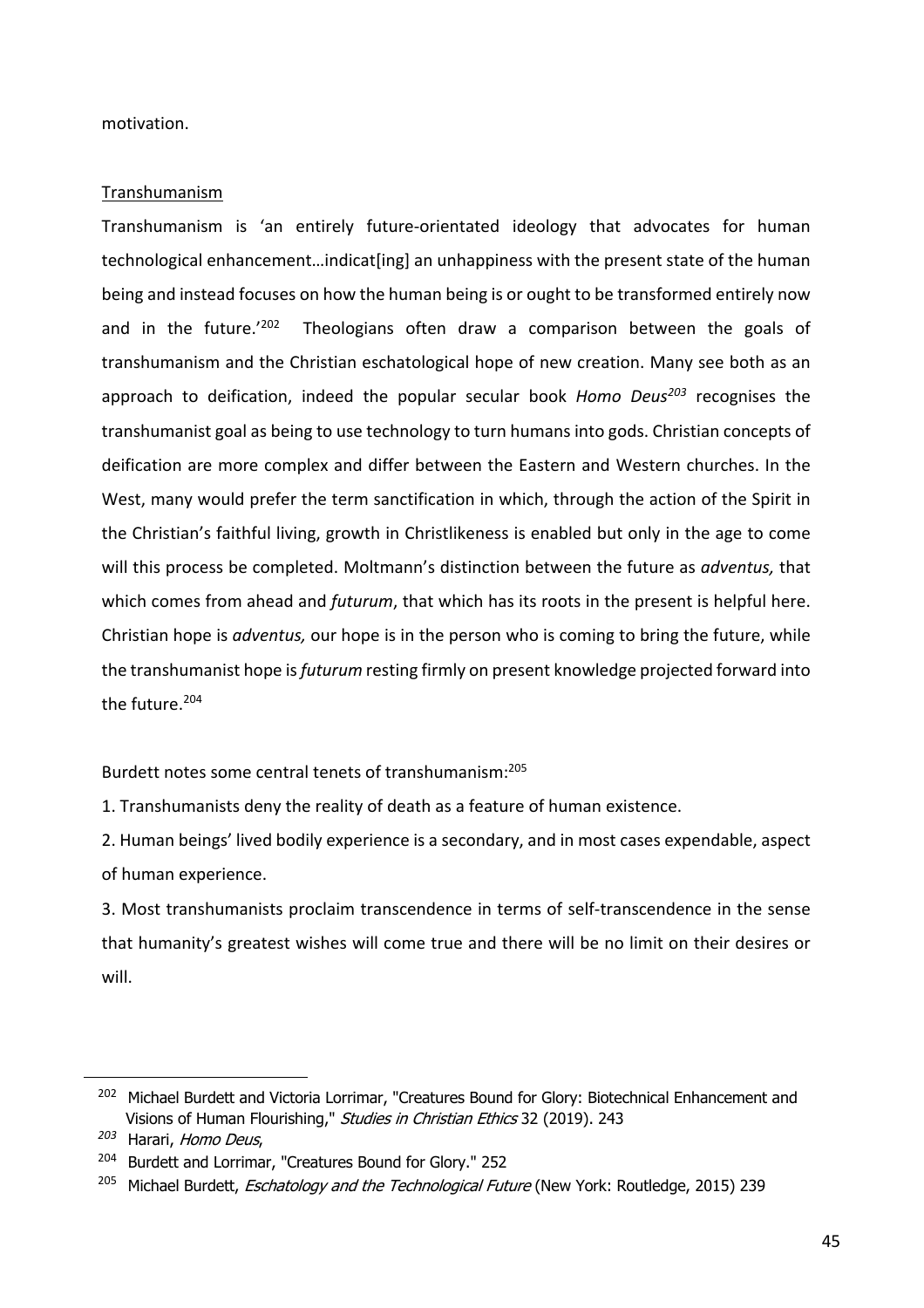From these tenets Burdett characterises transhumanist thinking as 'a kind of hedonism' in which the good life is infinite pleasure, the absence of pain, and an infinite will which is unencumbered by death, the body, or other people. In contrast, the Christian message upholds communal life (relationality), lived bodily (embodied) as we interact with one another (sociality).

Theologians see true deification as impossible for transhumanism. Zahl sees two impossibilities. Firstly, there is a metaphysical distinction between creature and the Creator who made creation *ex nihilo,* so theologically speaking creaturehood is non-transcendable. Secondly, the doctrine of original sin means that the cosmos 'is in a fallen place' so 'quests for human perfectibility will always fail.<sup>'206</sup> Zahl is convinced 'enormous good can and will be done through [biotechnical enhancement]…however, the doctrine of original sin predicts that efforts to change the human condition on a more fundamental level through human enhancement will prove to be a kind of biotechnological game of whack-a-mole.<sup>'207</sup> Peters provides a Christian version of Ord's warnings about human extinction when he says that 'every dramatic technological transformation carries with it human fallenness, the potential for self-destruction right along with the potential for healing. Only God's final act of redeeming grace will relieve us of such self-destruction.'208

The missional challenge of transhumanism is that with advancing technologies 'technology dreams of a better humanity and a better world now waft through our culture like an aroma of baking bread.<sup>'209</sup> The reality is, however, different from the dreams. Burdett has uncovered the distinction between the self-absorbed destructive hedonism of transhumanism and the relational, embodied Christian life. He also warns that because of the promise of unlimited personal will and desire, transhumanism poses problems for a future where people want to live together unless this future community never interacts.<sup>210</sup> Christian mission must affirm

<sup>&</sup>lt;sup>206</sup> Simeon Zahl, "Engineering Desire: Biological Enhancement as Theological Problem," Studies in Christian Ethics 32 (2019). 227

<sup>207</sup> "Engineering Desire." 228

<sup>&</sup>lt;sup>208</sup> Peters, "The Transhuman Way." 8

<sup>&</sup>lt;sup>209</sup> "The Transhuman Way." 8

<sup>&</sup>lt;sup>210</sup> Burdett, *Eschatology*, 240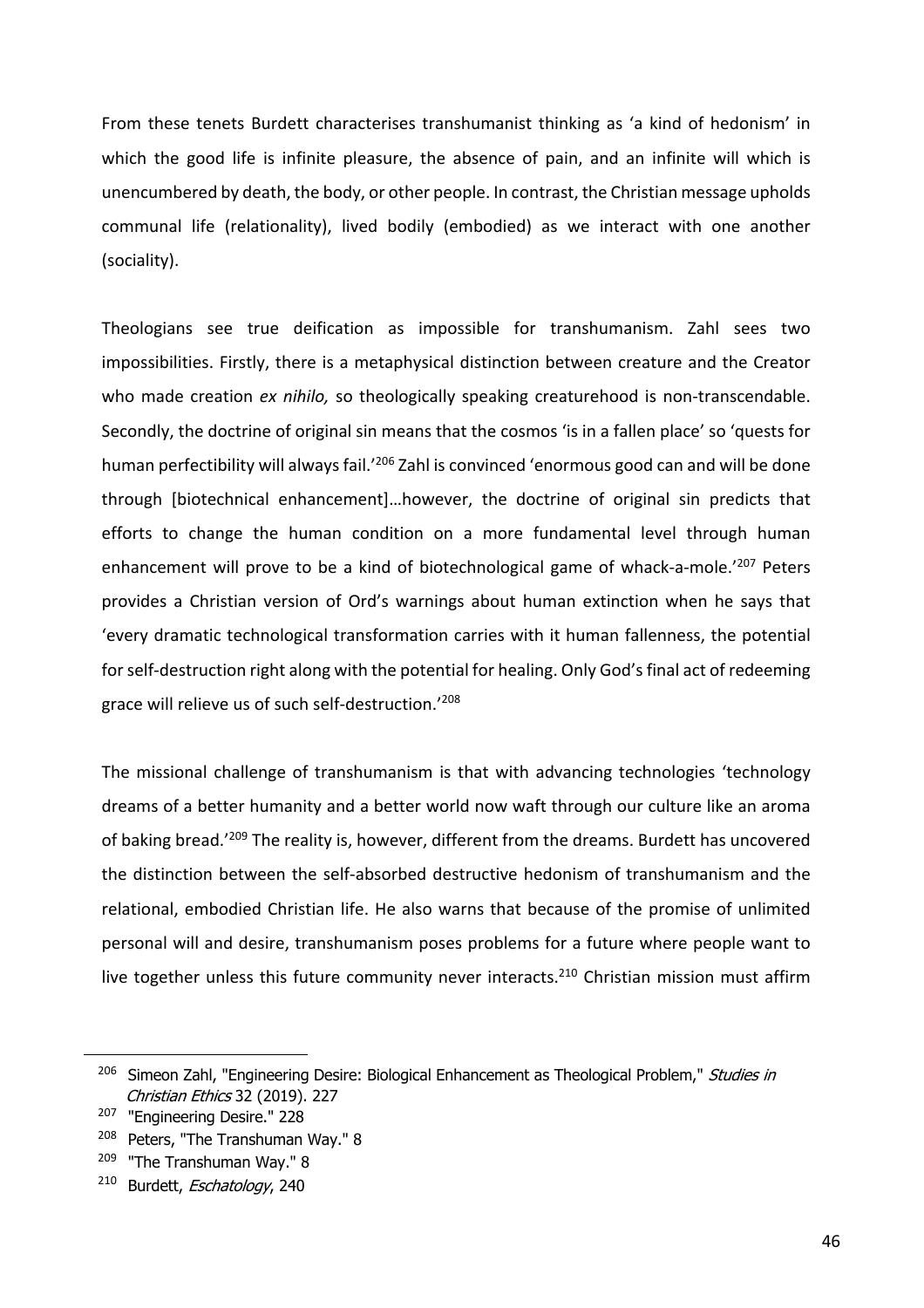humankind as 'Creatures bound for Glory<sup>'211</sup> but emphasise that relationality and embodiment, core aspects of our creational identity, are foundational within the assured new creation in the *adventus* future of Jesus' return. This future contrasts with transhumanism's *futurum* future which denies our creaturehood and fumbles dangerously towards a self-willed and non-human future that continues to be bound in human sin.

#### **5.5 Summary - Missional responses to the challenges of 4IR technologies**

To devise and apply strategies, programmes, tactics, and techniques for 4IR mission would be to fall prey to the false and reductionist promises of the 'efficiencies' of technological thinking. Instead, we must call on individuals and churches to find ways of listening for the God who speaks into our situations and to act on his call. The Western society which we serve in mission is highly complex and so we must prayerfully consider those aspects with which we can engage. That said, the four aspects of creational human identity that have been identified, *ruler, priest, relationality,* and *embodiment* provide insights which can inform a variety of local and public missional responses to the impact of 4IR as it affects us and our local communities. They also can provide formational responses to the technological control in our lives that has been unveiled in this thesis. Especially important is the critique that the Western Church has culpably neglected its culture-making ruler aspect of identity by failing in its responsibility to live out a cultural Christian lifestyle which is distinctive from, and a challenge to, the ways of life within technological Western society.

<sup>211</sup> Burdett and Lorrimar, "Creatures Bound for Glory."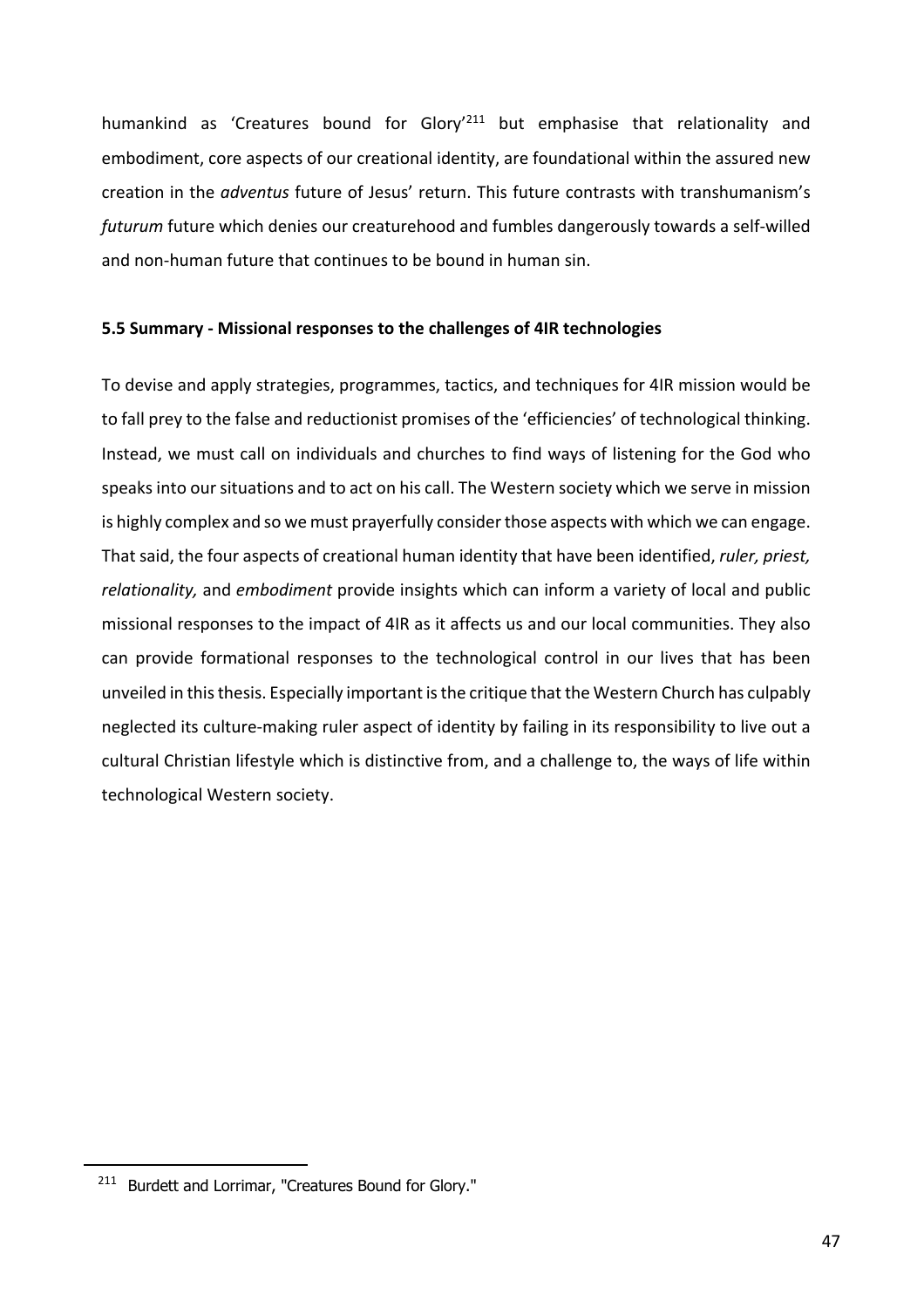# **Conclusion**

Western society is dominated by technology. Technology has created its industries, cities, and lifestyles. Technology has driven its culture of individualism and its consumerism. Technology has formed its scientistic ways of thinking. These scientistic ways 'deify' the laws of science and marginalise questions of religion, ethics, community, truth, beauty, justice, or compassion.

Into this society, a fresh wave of advanced technology is arriving, upon which rationalist thinking pins hopes of improving human prosperity. Here also the ideology called transhumanism sees an opportunity for transcending humankind beyond the feebleness of its organic form so that, through technology, the information held in its many minds can be liberated and immortalised to fulfil new destinies.

However, some envision potential peril ahead. What if these new technologies are so powerful that they no longer require a contribution from most of humankind to direct and to add resource to their activity? Will the systems of economic and civil society, in which amoral and reductionist ways of thinking are endemic, be robust enough to protect human well-being against this march of what is assumed to be progress? Will humankind be able to control the activities of the machine intelligence it has created or might humankind itself accidentally become surplus to the requirements of a future world?

It is into these troubling visions that the Christian Church seeks to proclaim its eternal truths. The Church is deprived of its past cultural dominance and potentially fatally compromised by its absorption of Western society's thinking and lifestyles. However, within its scriptures are clues to God's creational intentions, the core aspects of identity with which humankind was created, aspects of identity that have been important throughout biblical history, and which now reside in Christians, both individually as redeemed humanity and communally as the Church.

These core aspects of created human identity are the teleological aspects of *ruler* and *priest* and the ontological aspects of *relationality* and *embodiment*. The ruler aspect demands that Christians demonstrate an alternative cultural reality to the violent, broken and fallen society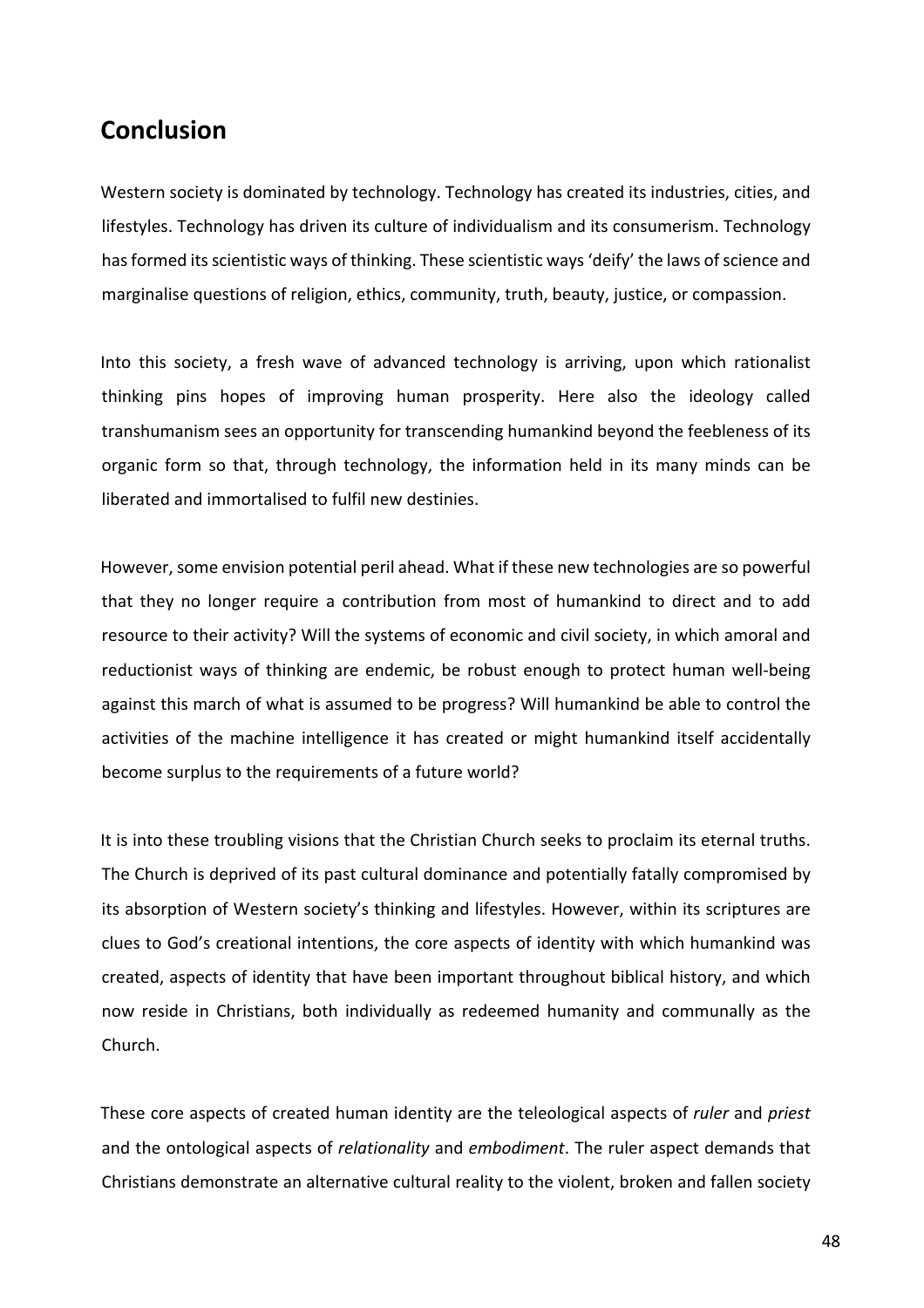around them. The priestly aspect calls Christians to the purpose of holding the fallen world before God's love in intercession and praise while also proclaiming that love to the world in blessing, evangelism, and truth-telling. In relationality, Christians know their presence in the divine and their connection in personhood with all other persons. In embodiment, Christians acknowledge their creaturely relationship with their creator, their integrity in creation and personhood in eternity, their identification with the incarnate Christ, and the unity of the human as body, mind, and spirit.

These aspects of human identity, combined with an understanding of society's reductive technological mindset, inform the ways that the Church can respond to the challenges of future technologies in Western society through actions which join with God in establishing his glory. Starting by the rediscovery of a distinctively Christian cultural lifestyle in the Church, the various aspects of identity can help frame Christian responses to economic and societal challenges, empowered by listening to the God who is always present and avoiding process, method and technique as demanded by technological thinking.

Ultimately, the royal priesthood proclaims to the world a hope of deification in unity with Christ in the *adventum* future of the glory of the Lord's return. This purpose and goal, provides a complete, embodied, and delightfully relational future in the renewed heaven and earth. This contrasts with the *futurum* future of transhumanism which is doomed to fail in its dream of deification because its fallen nature generates a destructive hedonism that will see the divisive self-will of non-human selves lurching into an isolating and alienated future.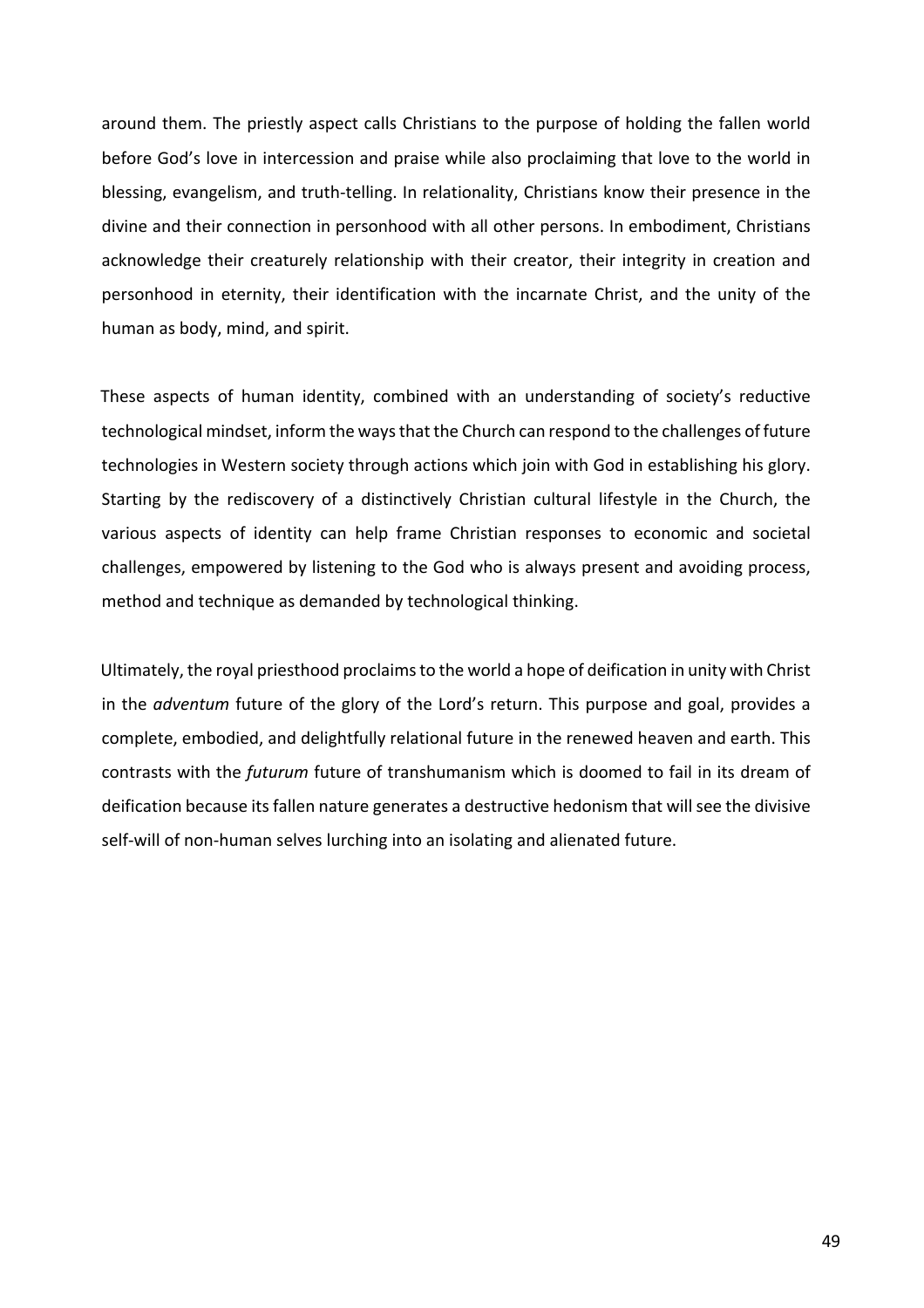# **Bibliography**

- Aldred, Jonathan. *Licence to Be Bad - How Economics Corrupted Us.* London: Allen Lane, 2019. Baldwin, Richard. *The Globotics Upheaval.* London: Wiedenfeld & Nicholson, 2019.
- Beale, G.K. *A New Testament Biblical Theology.* Grand Rapids: Baker Academic, 2011.
- Borgman, Albert. *Power Failure: Christianity in the Culture of Technology.* Grand Rapids Brazos Press, 2003.
- Bostrom, Nick. *Superintelligence: Paths, Dangers, Strategies.* Oxford: Oxford University Press, 2014.
- Brock, Brian. *Christian Ethics in a Technological Age.* Grand Rapids: Wm B Eerdmans Publishing Co, 2010.
- Brynjolfsson, Erik, and Andrew McAfee. *The Second Machine Age - Work, Progress and Prosperity in a Time of Brilliant Technologies.* New York: W.W. Norton & Company Inc, 2016.
- Burdett, Michael. *Eschatology and the Technological Future.* New York: Routledge, 2015.
- ———. *Technology and the Rise of Transhumanism: Beyond Genetic Engineering.* Cambridge: Grove Books, 2014.
- Burdett, Michael, and Victoria Lorrimar. "Creatures Bound for Glory: Biotechnical Enhancement and Visions of Human Flourishing." *Studies in Christian Ethics* 32 (2019).
- Calhoun, Craig. "Charles Taylor Has Reimagined Identity and Morality for a Secular Age." Blog,(2016). Cameron, Nigel. *The Robots Are Coming: Us, Them and God.* London: CARE, 2017.
- Carr, Nicholas. *The Shallows: What the Internet Is Doing to Our Brains.* New York: W.W Norton, 2011. Chang, Ha-Joon. *Economics: The User's Guide.* London: Penguin Group, 2014.
- Clavier, Mark. *On Consumer Culture, Identity, Church and the Rhetorics of Delight.* Reading Augustine. London: T&T Clark, 2019.
- Conyers, A J. *The Listening Heart: Vocation and the Crisis of Modern Culture.* Dallas: Spence Publishing, 2006.
- Crouch, Andy. *The Tech-Wise Family: Everyday Steps for Putting Technology in Its Proper Place.* Grand Rapids MI: Baker Books, 2017.
- Dirckx, Sharon. *Am I Just My Brain.* Epsom: The Good Book Company, 2019.
- Doede, Robert. "Transhumanism and Reductionist Perspectives of Mind." Youtube: Human Fourishing in a Technological World, 2020.
- Dreher, Rod. *The Benedict Option - a Strategy for Christians in a Post-Christian Nation.* New York: Sentinel, 2018.
- Ellul, J. *The Technological Society.* Vintage Books, 1964.
- Flemming, Dean. *Why Mission?* Nashville: Abingdon Press, 2015.
- Fukuyama, Francis. *Identity - Contemporary Identity Politics and the Struggle for Recognition.* London: Profile Books Ltd, 2018.
- Gill, David W. "Christian Ethics in a Technological Age." *Journal of Christian Ethics*, no. Spr/Summ 2013 (2013): 188-90.
- Goheen, Michael W. *The Church and Its Vocation - Lesslie Newbigin's Missionary Ecclesiology.* Grand Rapids: Baker Academic, 2018.
- Gonzales, Robbie. "Virtual Therapists Help Veterans Open up About Ptsd." *Wired*, 2017.
- Harari, Yuval Noah. *Homo Deus.* London: Penguin Random House, 2017.
- Hauerwas, Stanley, and William H. Willimon. *Resident Aliens: Life in the Christian Colony.* Nashville: Abingdon Press, 1989.
- Heidegger, Martin. *The Question Concerning Technology*. London: Garland Publishing, 1977. https://monoskop.org/images/4/44/Heidegger\_Martin\_The\_Question\_Concerning\_Technology\_a nd Other Essays.pdf.
- Herzfeld, Noreen. *Technology and Religion - Remaining Human in a Co-Created World.* West Conshohocken, PA: Templeton Press, 2009.
- Herzfeld, Noreen L. *In Our Image: Artificial Intelligence and the Human Spirit.* Minneapolis: Augsburg Fortress, 2002.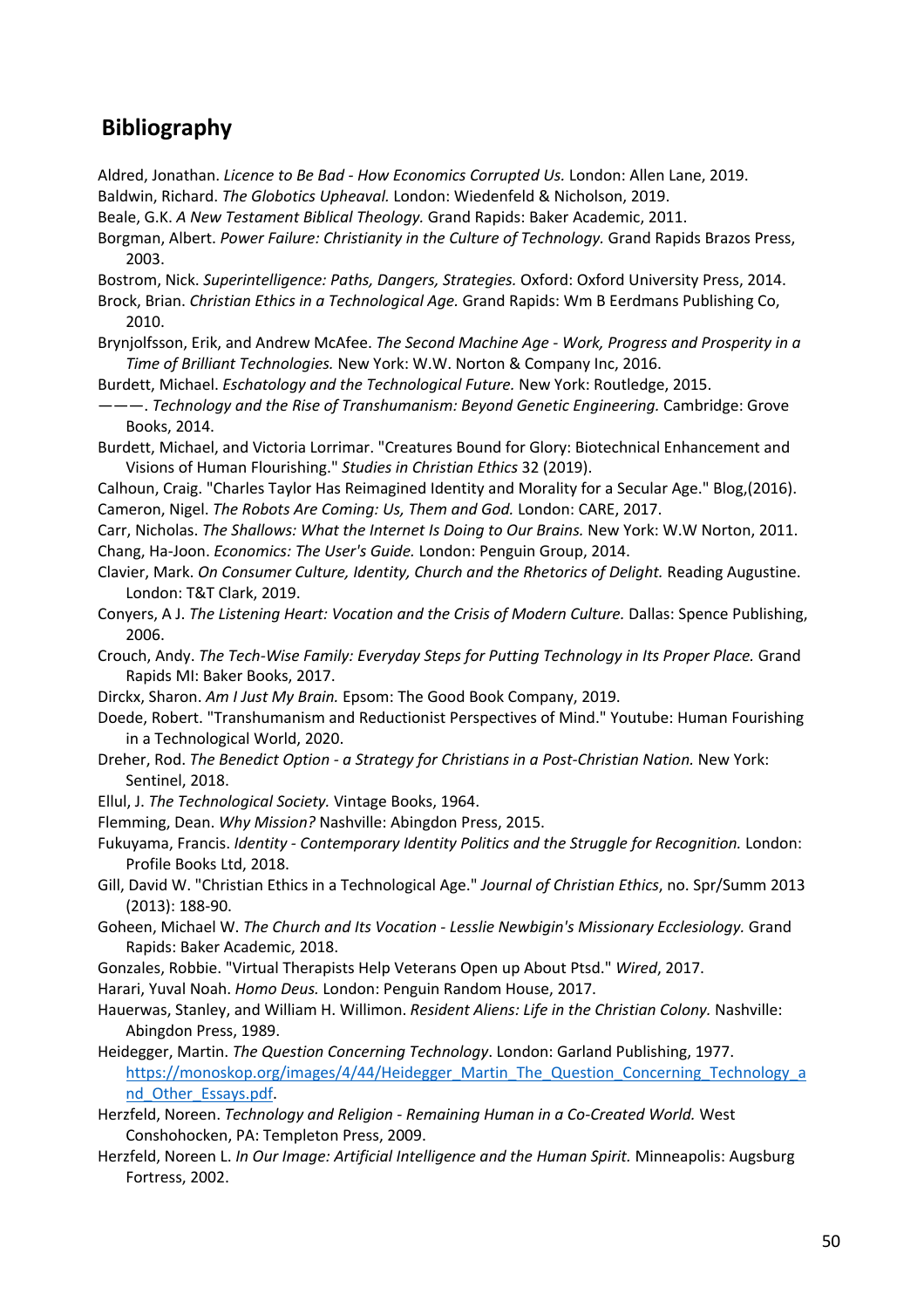Heslam, Peter."Plastic Is Fantastic." LICC, 2019, accessed 24/03/2021, 2021, https://licc.org.uk/resources/plastic-is-fantastic/.

Jobes, Karen H. *1 Peter.* Grand Rapids: Baker Academic, 2005.

Klein, Naomi. "Naomi Klein: How Big Tech Helps India Target Climate Activists." *Guardian*, 2021.

- Knight, Will."The Dark Secret at the Heart of Ai." Massachusetts Institute of Technology, 2017, accessed 25/01/2019, 2019, https://www.technologyreview.com/s/604087/the-dark-secret-atthe-heart-of-ai/.
- Landes, David S. *The Unbound Prometheus : Technological Change and Industrial Development in Western Europe from 1750 to the Present.* Cambridge, U.K.: Cambridge University Press, 1969.
- Larsen, Anne Marie Engtoft. *Regulation for the Fourth Industrial Revolution.* Podcast audio2018. https://www.weforum.org/agenda/2018/01/podcast-regulation-for-the-fourth-industrialrevolution/.
- Leetaru, Kalev. "Social Media Platforms Will Increasingly Define 'Truth'." *Forbes*, 24/08/2019 2019.
- Lipka, Michael."The Religious Divide on Views of Technologies That Would 'Enhance' Human Beings." Pew Research Centre, 2016, accessed 24/03/2021, https://www.pewresearch.org/fact-

tank/2016/07/29/the-religious-divide-on-views-of-technologies-that-would-enhance-humanbeings/.

- Marx, Leo. "Technology: The Emergence of a Hazardous Concept." *Technology and Culture* 51, no. 3 (2010): 561-77.
- Matlack, Sam. "Confronting the Technological Society." *The New Atlantis* 43 (2014).
- McKenny, Gerald. "Human Nature and Biotechnical Enhancement: Some Theological Considerations." *Studies in Christian Ethics* 32 (2019): 229-40.
- Middleton, J Richard. *The Liberating Image.* Grand Rapids: Brazos Press, 2005.
- ———. *A New Heaven and a New Earth.* Grand Rapids: Baker Academic, 2014.
- Milanovic, Branko. "Three Fallacies That Make You Fear a Robot Economy."2019(2016).
- Moreland, J P. *Scientism and Secularism.* Wheaton, Illinois: Crossway, 2018.
- Ord, Toby. *The Precipice - Existential Risk and the Future of Humanity.* London: Bloomsbury Publishing, 2020.
- Peters, Ted. "Imago Dei, DNA, and the Transhuman Way." *Theology and Science* 16 (2018).
- Pinker, Steven. *Enlightenment Now: The Case for Science, Reason, Humanism and Progress* London: Allen Lane, 2018.
- Poole, Eve. *Capitalism's Toxic Assumptions.* London: Bloomsbury Publishing, 2015.
- Postman, Neil. *Technopoly - the Surrender of Culture to Technology.* New York: Vintage, 1992.
- Rajan, Raghuram. *The Third Pillar - the Revival of Community in a Polarised World.* London: William Collins, 2019.
- Raworth, Kate. *Doughnut Economics - Seven Ways to Think Like a 21st Century Economist.* London: Random House Business Books, 2017.
- Ridley, Matt. *The Rational Optimist : How Prosperity Evolves.* London: Fourth Estate, 2011.

Rogobete, Andrei. *Ethics in Global Business - Building Moral Capitalism.* Oxford: The Centre for Enterprise, Markets and Ethics, 2016.

- Roxburgh, Alan. *Joining God, Remaking Church, Changing the World.* New York: Morehouse Publishing, 2015.
- Russell, Stuart. *Human Compatible - Artificial Intelligence and the Problem of Control.* London: Viking, 2019.
- Sacks, Jonathan. *Morality - Restoring the Common Good in Divided Times.* London: Hodder and Stoughton, 2020.
- Schuurman, Derek C. *Shaping a Digital World : Faith, Culture and Computer Technology.* Downers Grove, Illinois: IVP Academic, 2013.
- Schwab, Klaus. *The Fourth Industrial Revolution.* Geneva: World Economic Forum, 2016.
- Schwab, Klaus, and Nicholas Davis. *Shaping the Fourth Industrial Revolution.* Geneva: World Economic Forum, 2018.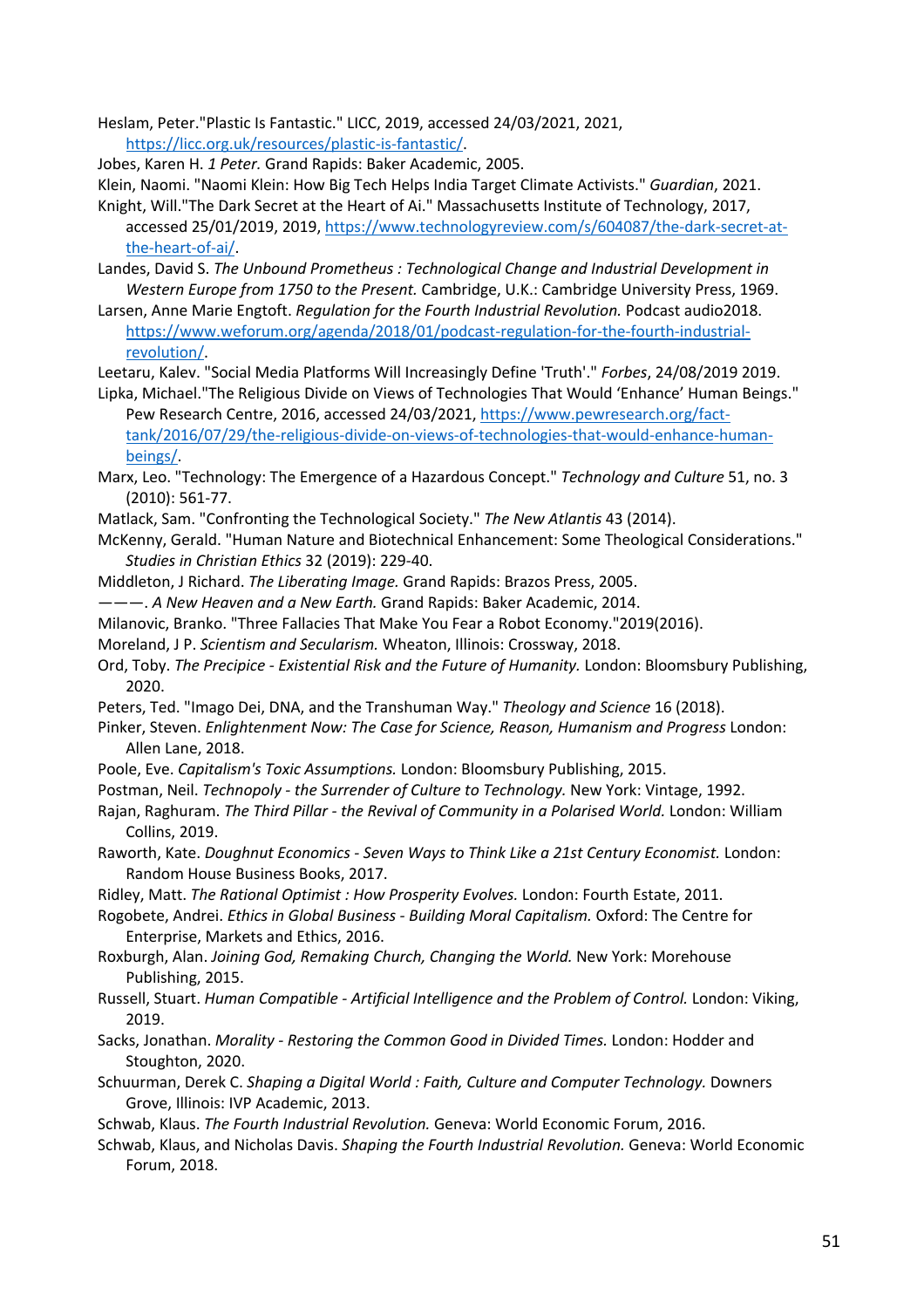- Shatzer, Jacob. "A Limited Image? Practitioners, Patients, and Playing God." *Ethics & Medicine: An International Journal of Bioethics* 34, no. 1 (2018).
- ———. *Transhumanism and the Image of God.* Downers Grove: Inter Varsity Press, 2019.
- Skilton, Mark, and Felix Hovsepian. *The 4th Industrial Revolution - Responding to the Impact of Artificial Intelligence on Business.* Cham, Switzerland: Palgrave Macmillan, 2018.
- Smith, James K.A. *Desiring the Kingdom - Worship, Worldview and Cultural Formation.* Grand Rapids: Baker Academic, 2009.
- Smith, Joe. "Loneliness on Its Way to Becoming Britain's Most Lethal Condition." *Independent*, 30/04/2018 2018.
- Spencer, Nick."A Christian Vision of Human Flourishing." Theos, Updated 06/02/2021, 2010, https://www.theosthinktank.co.uk/research/2010/10/08/a-christian-vision-of-human-flourishing.
- Susskind, Daniel. *A World without Work - Technology, Automation and How We Should Respond.* London: Allen Lane, 2020.
- Tanner, Kathryn. *Christianity and the New Spirit of Capitalism.* Yale: Yale University Press, 2019. Taylor, Charles. *A Secular Age.* Cambridge, MA: Harvard University Press, 2018.
- Tegmark, Max."An Open Letter Research Priorities for Robust and Beneficial Artificial Intelligence." The Future of Life Institute, 2015, accessed 22/12/2018, https://futureoflife.org/ai-open-letter/.
- Tomlin, Graham. *The Provocative Church.* 4th Edition ed. London: SPCK, 2014.
- ———. "Why 'Being Yourself' Is a Bad Idea." *Premier Christianity*, 2021.
- ———. *The Widening Circle - Priesthood as God's Way of Blessing the World.* London: SPCK, 2014.
- Valerio, Ruth. *Just Living - Faith and Community in an Age of Consumerism.* London: Hodder and Stoughton, 2016.
- Walsh, Toby. *Android Dreams - the Past Present and Future of Artificial Intelligence.* London: C Hurst & Co, 2017.
- Wells, Samuel. *A Future That's Bigger Than the Past: Catalysing Kingdom Communities.* London: Canterbury Press Norwich, 2019.
- West, John G. *The Magician's Twin - C.S. Lewis on Science, Scientism, and Society.* Seattle: Discovery Institute, 2012.
- White-Jnr, Lynn. "The Historical Roots of Our Ecological Crisis ". *Science* 155 (1967): 1203 07. Williams, Rowan. *Being Human - Bodies, Minds, Persons.* London: SPCK, 2018.
- ———."Presidential Address to General Synod, by the Most Revd Rowan Williams, Archbishop of Canterbury." Church of England, 2003, accessed 26/03/2021, https://www.portsmouth.anglican.org/news/2003/07/29/presidential-address-to-general-synodby-the-most-revd-rowan-williams-archbishop-of-canterbury/.
- Williams, Stephen, and Natan Mladin."Surveillance Capitalism, Autonomy, and the Death of Privacy." Theos, 2020, accessed 08/07/2021, 2021,

https://www.theosthinktank.co.uk/comment/2020/10/02/surveillance-capitalism-and-autonomy.

- Wright, Christopher J H. *The Mission of God's People - a Biblical Theology of the Church's Mission.* Grand Rapids: Zondervan, 2010.
- Wright, N T. *Virtue Reborn - the Transformation of the Christian Mind.* London: SPCK, 2010.
- Wright, N.T. *The Day the Revolution Began.* London: SPCK, 2016.
- Wright, NT. *History and Eschatology - Jesus and the Promise of Natural Theology.* London: SPCK, 2019.
- Zahl, Simeon. "Engineering Desire: Biological Enhancement as Theological Problem." *Studies in Christian Ethics* 32 (2019): 216-28.
- Zimmerman, Jens. "Who Am I? Personhood, Consciousness, and Transhumanist Visions." Youtube: Human Flourishing in a Technological World, 2018.
- Zuboff, Shoshana. *The Age of Surveillance Capitalism: The Fight for a Human Future at the New Frontier of Power.* London: Profile Books Ltd, 2019.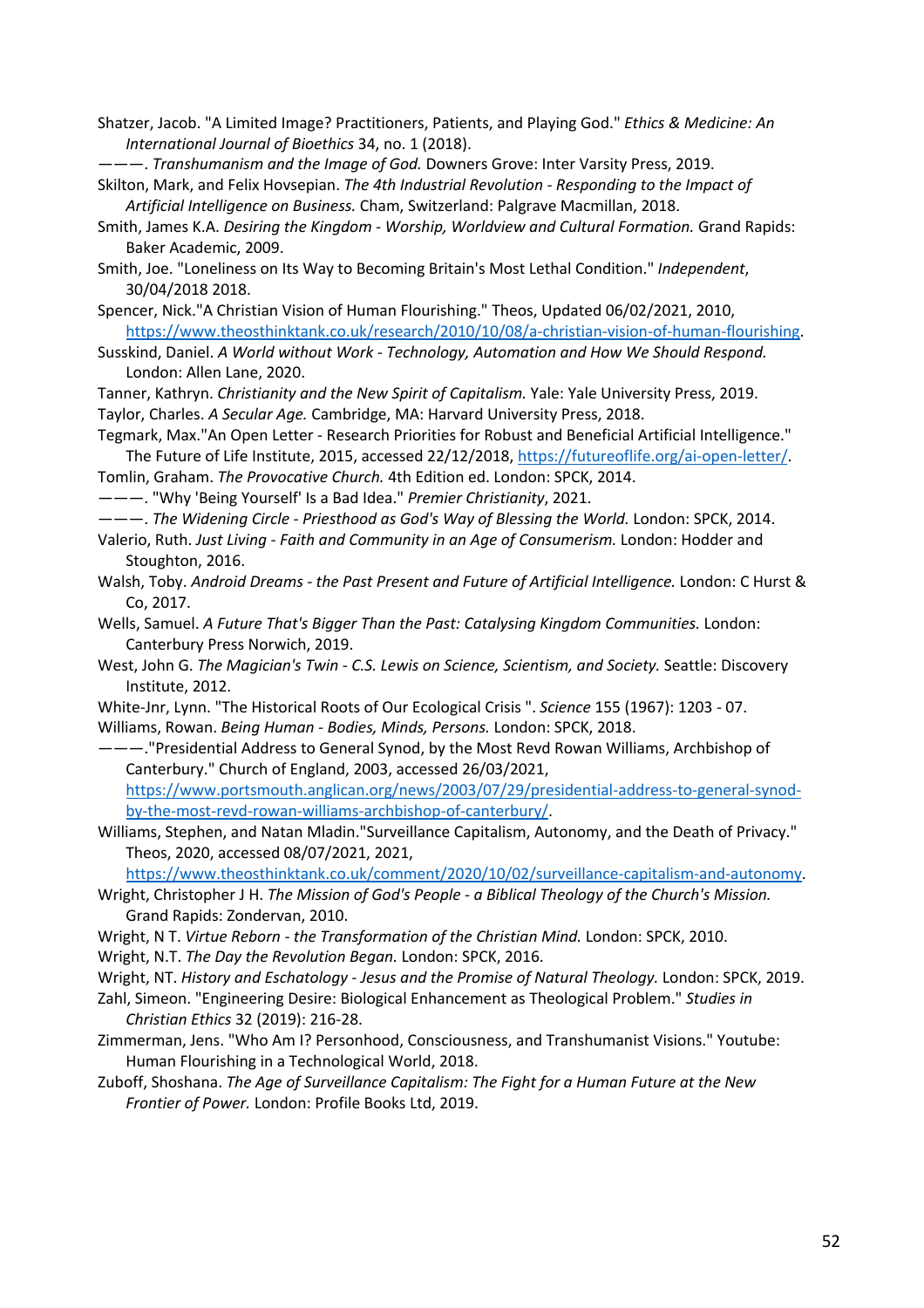# **Appendix - Major Technologies of the Fourth Industrial Revolution**

This summary of some of the key advanced technologies that are projected to have a significant impact on Western society draws heavily on the descriptions and categorisations in Klaus Schwab's book *Shaping the Fourth Industrial Revolution212*. Skilton and Hosvepian *The 4th Industrial Revolution213* is another source, in which they make clear that it is the fusion of technologies in the physical, digital and biological domains which will be transformational, allowing various new kinds of technologies to interact intelligently. They claim that it is this fusion of technologies that makes this an Industrial Revolution.

# **A) Extending digital technologies**

1) New computing technologies

Since the 1940's there has been exponential improvement in the development of transistorbased digital processors with size and speed improvements meaning that general processor speeds doubled every 18 to24 months over that period enabling the rapid development of smaller and smaller devices over a wide range of applications. However, general processors are now reaching the limits of their size reduction and new forms of processing are being developed.

# i) Specialist digital processors

Instead of relying on general processors, there is a move towards developing specialist chips and architectures for different applications. The most familiar is probably the graphics processor which manages the screen on personal computers but there are other examples including specialist chips called 'AI Accelerators' being developed for large scale specialist AI applications. Design for specialist applications means that the architecture of the chip can be honed for particular applications giving significant improvements in efficiency over general processors.

ii) Quantum computing

The strange properties of material behaviour at a quantum level provides the opportunity to develop processors in which each bit of data is not the traditional on/off state binary option. Instead, a 'qubit' includes various indeterminate other states which can be entangled together so the quantum state of one qubit provides information about those connected to it. The result is extraordinarily fast processing for very specialist areas of computing but with tough engineering problems to solve to make it viable in more than specialist situations.

*<sup>212</sup>* Schwab and Davis, Shaping 4ir,

*<sup>213</sup>* Mark Skilton and Felix Hovsepian, The 4th Industrial Revolution - Responding to the Impact of Artificial Intelligence on Business (Cham, Switzerland: Palgrave Macmillan, 2018)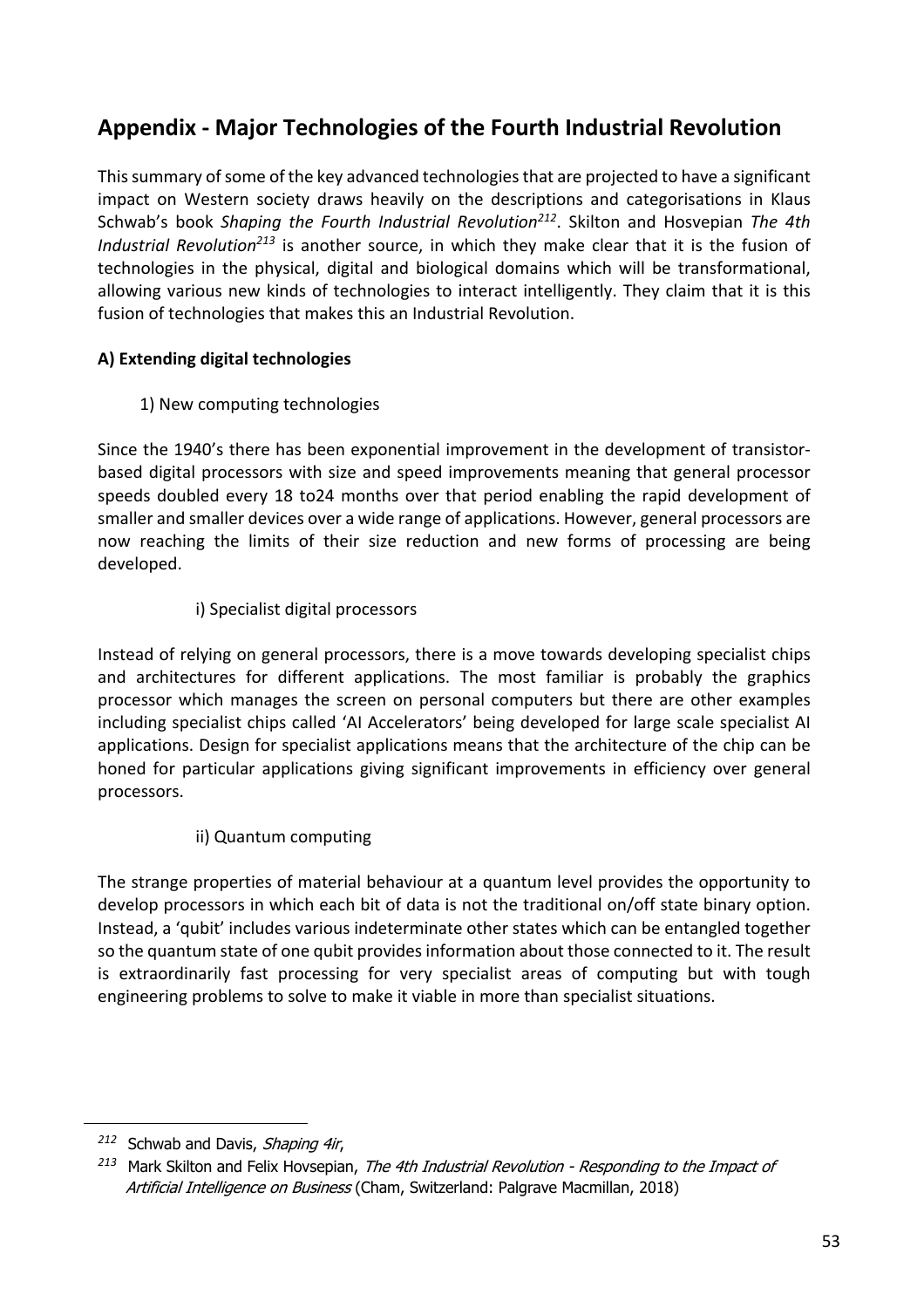## iii)Neuromorphic computing

Processing based on the morphology of neutrons which promises transfer onto silicon to allow computing at a tiny fraction of the energy usage of digital technology.

# iv)Biochips

Utilising organic material to replace manufactured processors and storage. Living cells' processing capacities are more than 1000 times efficient than nano-scale manufactured semi conductors. DNA can be used to store massive amounts of information on very small amounts of DNA which is environmentally stable and much more durable.

# 2) Blockchain and distributed ledger technologies

Blockchain offers the possibility of creating large secure record systems without having a record-keeping authority. The most well-known application is for crypto-currencies. Any industry with complex record-keeping could use blockchain, healthcare and financial services have been mooted as possible application areas.

# 3) Internet of things (IoT)

Billions of machines will have sensors and be web-connected worldwide allowing much greater control of activities with much less organisation. Supermarkets will not need checkouts or people to check stock levels, fast food restaurants will not need many staff. Utilities' usage and machine health will be automatically monitored constantly. A push economy will be developed where we are offered solutions to needs and problems that have been identified remotely. Manufacturing industry is likely to be a major user, as will technology for running our cities. IoT will produce a lot of information to be analysed by AI to identify patterns and connections and thus increase effciency. It will take over a lot of routine monitoring and control jobs.

# **B) Reforming the world**

# 1) Artificial intelligence and robotics

Already one of the most dominant new technologies with much more possible development available. Machine learning is capable of rapid manipulation of data to identify previously unknown patterns and connections that enable it to make predictions and solve problems algorithmically. While AI is a long way off human intelligence it can do some types of tasks very much better than humans, particularly where they are fairly routine. Even without breakthroughs in other types of AI, machine learning will enable the management and control of innumerable things cheaply and efficiently and, worryingly, without the need for much human input.

The combination of AI with robotics enables the insights of AI to have a physical outworking in a range of environments. For example, a robotic truck could be driven unmanned along motorways, processing and learning from sensor information.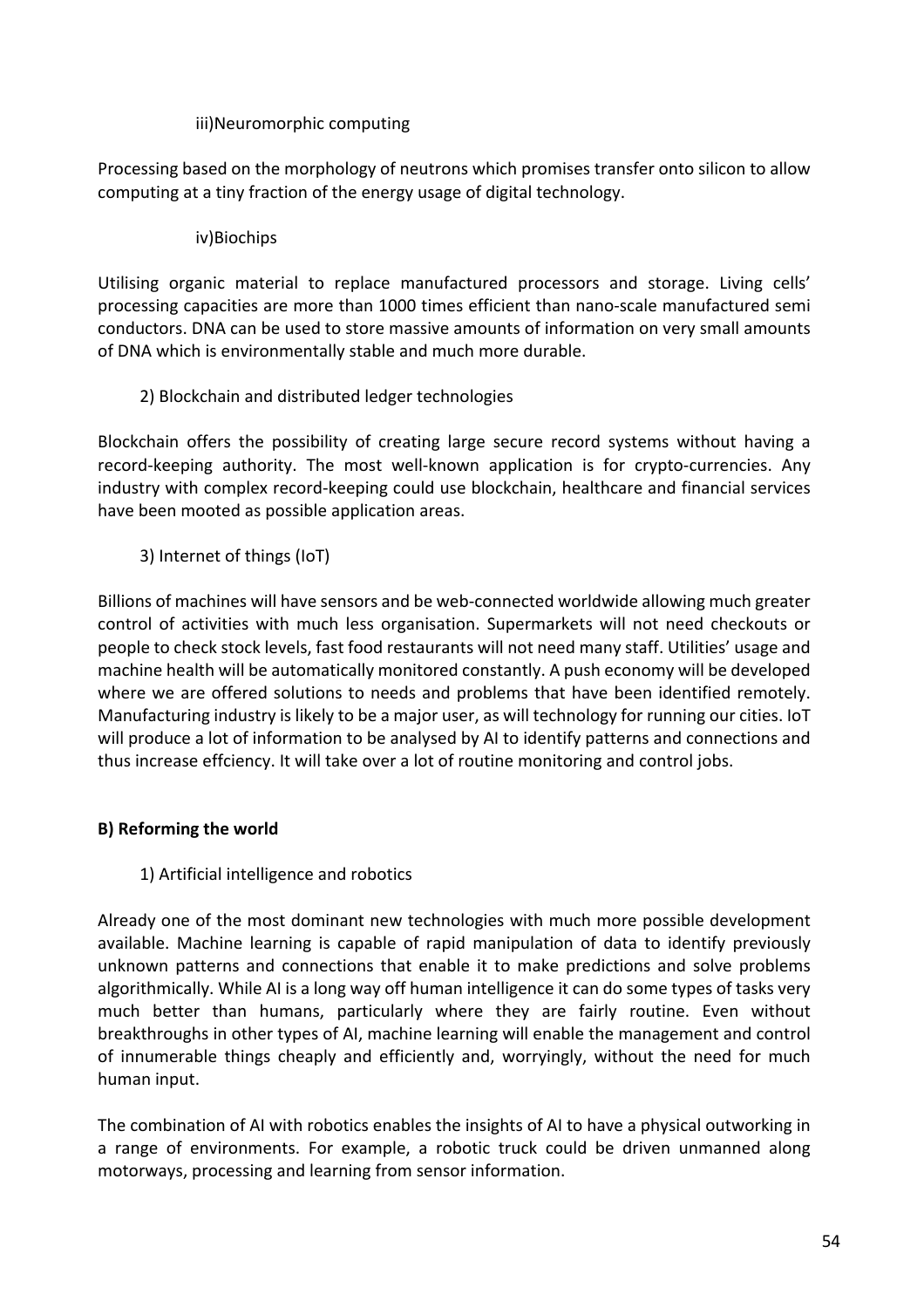# 2) Advanced materials

Many new materials for use in science engineering and medical applications issues are being created with the use of nano-technology, molecular level interventions. Many new materials are particularly useful in medical settings where strength, lightness, and longevity are key issues.

## 3) Additive manufacturing and multidimensional printing

Potentially transformative of industry supply chains, additive manufacturing allows the production of specialised parts locally, meaning no need for stocks, transport or bulk manufacturing facilities. Need a new car part? The dealer can just print one. Already widely used in prototyping and product development there is potential for its much wider expansion.

# **C) Altering the human being**

1) Biotechnologies

The combination of technologies is opening up huge possibilities in biotechnology. Biological research is greatly aided by digital data handling and manipulation to allow the processing of data sets. Advanced materials and nano-level management of organic matter also allow new possibilities. Impacts might be seen in agriculture, precision medicine, and biomaterial production. Ethical and government issues are considerable.

2) Neurotechnologies

A wide set of approaches that provide powerful insights into the workings of the human brain, allowing us to extract information, expand our senses, alter behaviours, and interact with the world. Massive ethical, legal, and governance issues.

3) Virtual and augmented realities

Augmented reality adds material to the individual's perception of the real world while Virtual Reality puts the individual into an entirely fabricated reality. There could be considerable applications in entertainment, art, and culture; also in education and training, but it can also be used in behaviour manipulation and to alter perspectives.

### **D) Integrating the environment**

1) Energy capture, storage, and transmission

Seeking new energy sources and new ways of using energy to break to the negative cycle of fossil fuels and climate change. Concentration on the maximisation of renewable energy use and new technologies such as tidal energy and nuclear fusion. Global collaboration and governance issues.